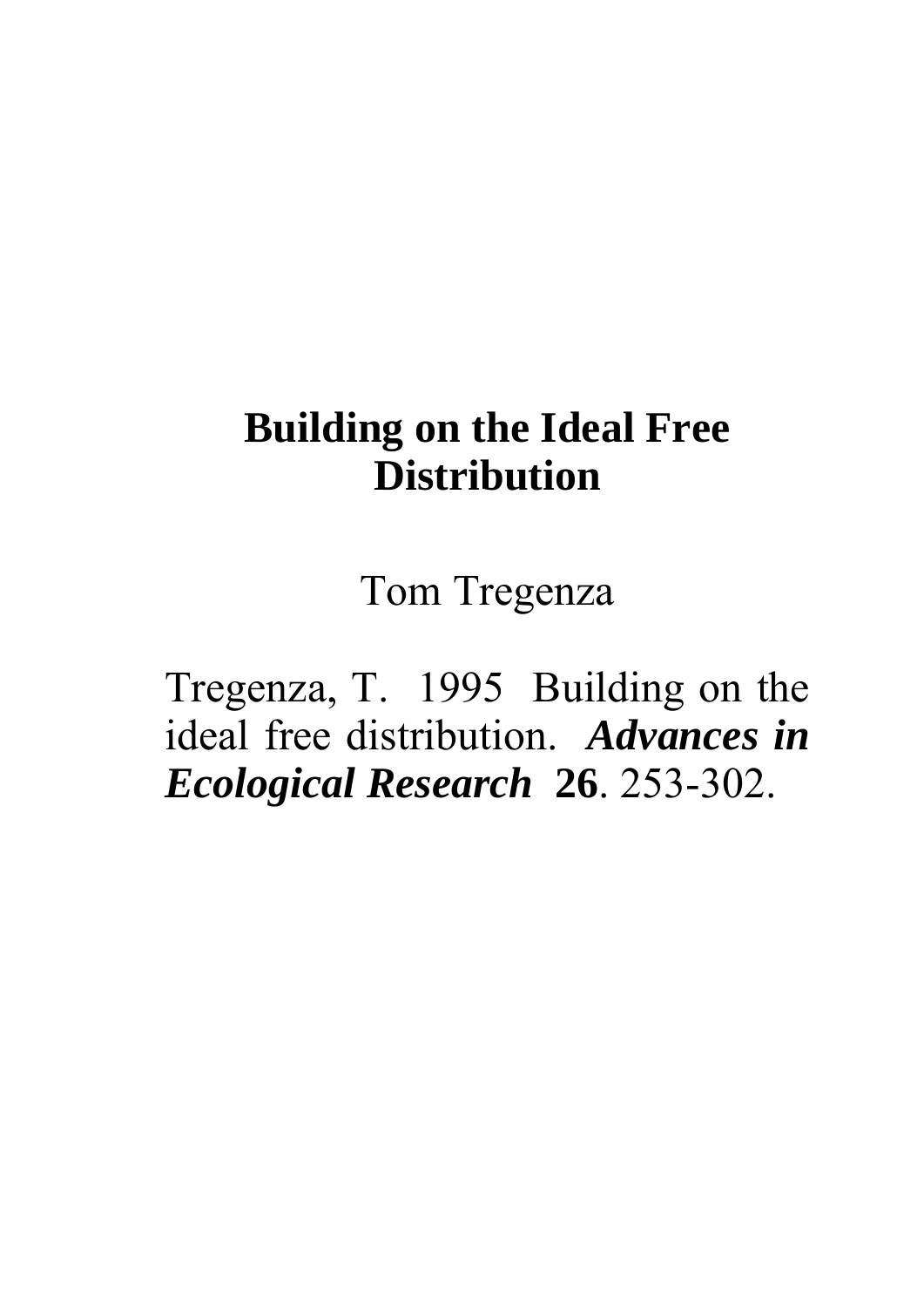# Building on the ideal free distribution

# TOM TREGENZA

| A. 2 Patch, 2 Phenotype model of phenotype-limited strategies 9   |  |
|-------------------------------------------------------------------|--|
|                                                                   |  |
|                                                                   |  |
| D. Unequal competitor ESS distribution determined by the form of  |  |
|                                                                   |  |
|                                                                   |  |
|                                                                   |  |
| B. A kleptoparasitic IFD model based on a functional response  22 |  |
|                                                                   |  |
|                                                                   |  |
|                                                                   |  |
|                                                                   |  |
|                                                                   |  |
|                                                                   |  |
|                                                                   |  |
|                                                                   |  |
|                                                                   |  |
|                                                                   |  |
|                                                                   |  |
|                                                                   |  |
|                                                                   |  |
|                                                                   |  |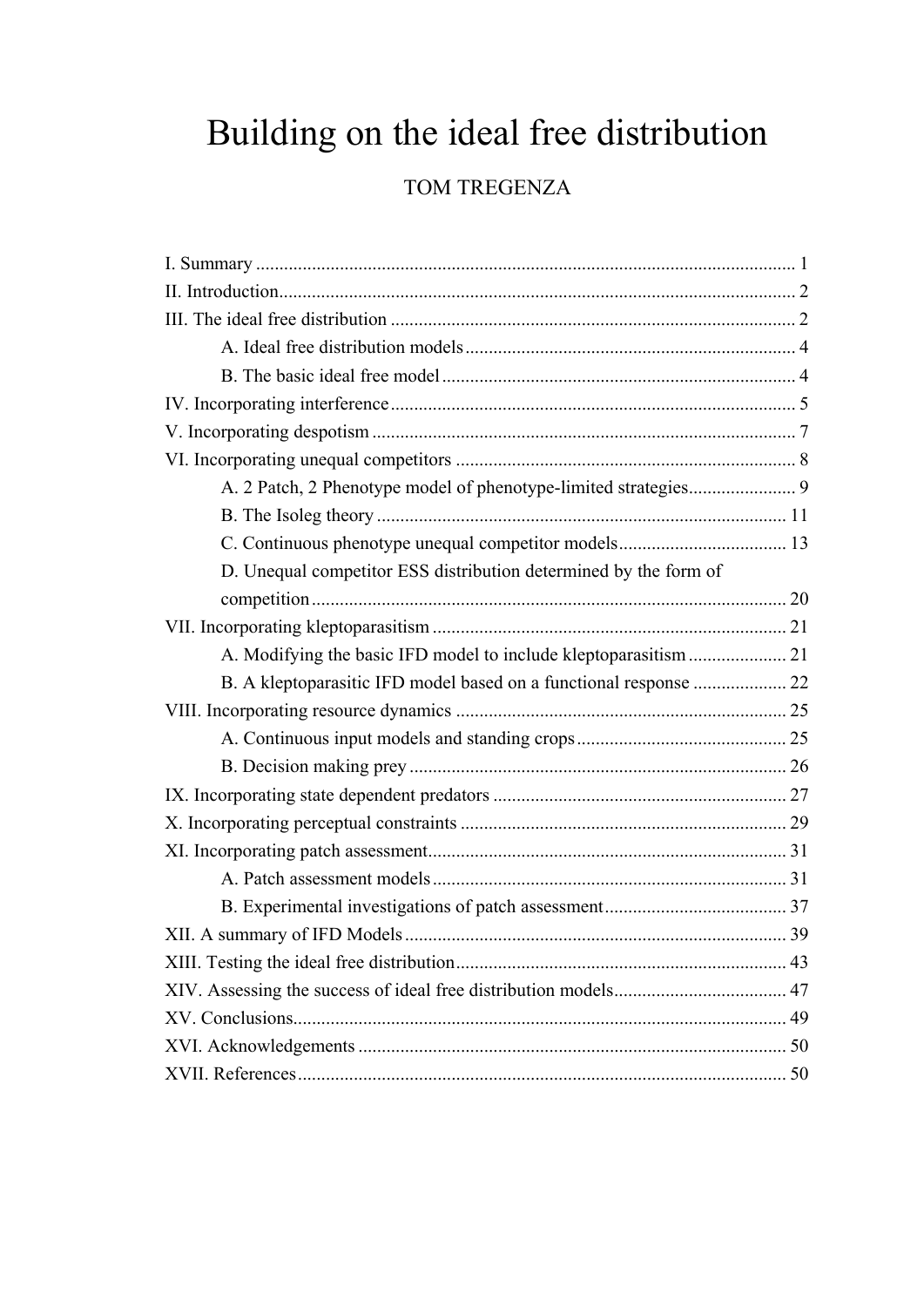The distribution of animals around their environment is one of the cornerstones of ecology. This review aims to show how the question of animal distributions has been approached from the point of view of individual behaviour. The basis for much of the work on this subject has been the ideal free distribution theory, which considers that the suitability of any area of the environment will be a function of the density of competitors occurring there. I review how the original ideal free distribution theory has been developed and tested empirically since its inception.

 The original ideal free model makes a number of assumptions, several of which have been removed by subsequent advances in the theory. The mechanisms of competition have been considered, producing two major classes of models, those dealing with exploitation competition and those which consider competition resulting from interference, including kleptoparasitism. Also, competition by resource monopolisation has been identified as requiring a separate approach. Empirical work has revealed that foragers frequently differ in their competitive abilities, inspiring a number of different theoretical advances, and a corresponding range of predictions. Other additions to the original theory are the effects of optimally distributed foragers on resource dynamics and the effect an individual's state on its optimal strategy.

 Numerous empirical studies have been conducted into animal distributions, many of which have been cited as supporting the predictions of the IFD theory. However, in many cases, the evidence supporting a model is weak, indicating the need for experiments specifically designed to test the assumptions and predictions of a particular model. Experimental and field studies are reviewed and their support or otherwise for the various models is assessed. An important contribution of empirical work has been in identifying areas in which animals are unable to perfectly optimise their distribution due to constraints such as knowledge of resource distribution and ability to discern small differences in patch profitabilities. Models which incorporate patch assessment and perceptual constraints to increase the applicability of the theory are discussed. Finally, consideration is given to the success of ideal free distribution models in predicting animal distributions.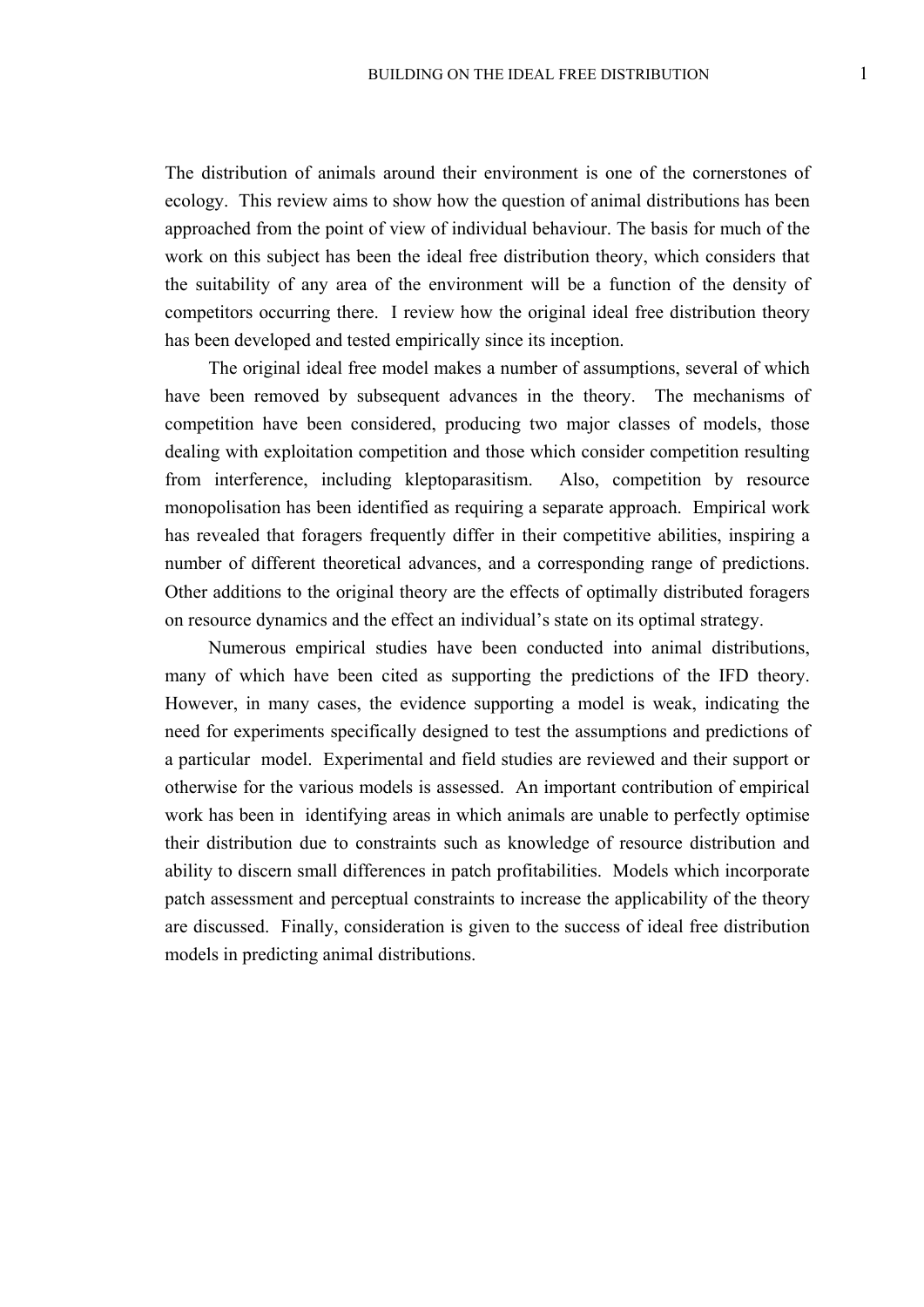*"We can now define a habitat distribution which will provide a reference for the study of dispersive populations. This is the ideal free distribution. It rests on assumptions of habitat suitability and the adaptive state of organisms."* Fretwell 1972.

Genes can equip individuals with behavioural rules which enable them to maximise competitive success through their choice of when and where to forage for resources such as food or matings. Frequently, the main variable affecting the profitability of a particular part of the environment will be the presence of other individuals also seeking to maximise their fitness.

 In most studies of distribution it is assumed that animals will go to the area of the environment where their survival and reproduction will be most enhanced. Therefore an assumption is made that an individual's lifetime reproductive success is an accurate measure of the success of the genes which program it. In other words, since we are usually dealing with a large randomly mixing population the possibility that relatedness will affect distribution is excluded. Behavioural ecologists have attempted to predict the distribution resulting from each individual making an optimal decision by modelling competitor behaviour. This is essential because the microdistribution and in some cases the macro-distribution of populations is determined by individual decisions. Therefore ecological models must ultimately consider individual behaviour. The most successful result of these attempts at 'bottom up' modelling is the ideal free distribution theory. Since its inception it has been developed in a number of directions and has become one of the cornerstones of behavioural ecology.

 In this review I wish to examine how the original ideal free distribution (IFD) model has been developed to include more realistic assumptions, and to examine whether the predictions of these models are supported by experimental and field studies.

#### **III. THE IDEAL FREE DISTRIBUTION**

The term 'ideal free distribution' was coined by Fretwell and Lucas (1970). It describes the distribution of animals which are 'ideal', meaning that they are assumed to be omniscient and to always go to the patch where their intake rate is highest, and 'free' in that they are able to enter any patch on an equal basis with residents i.e.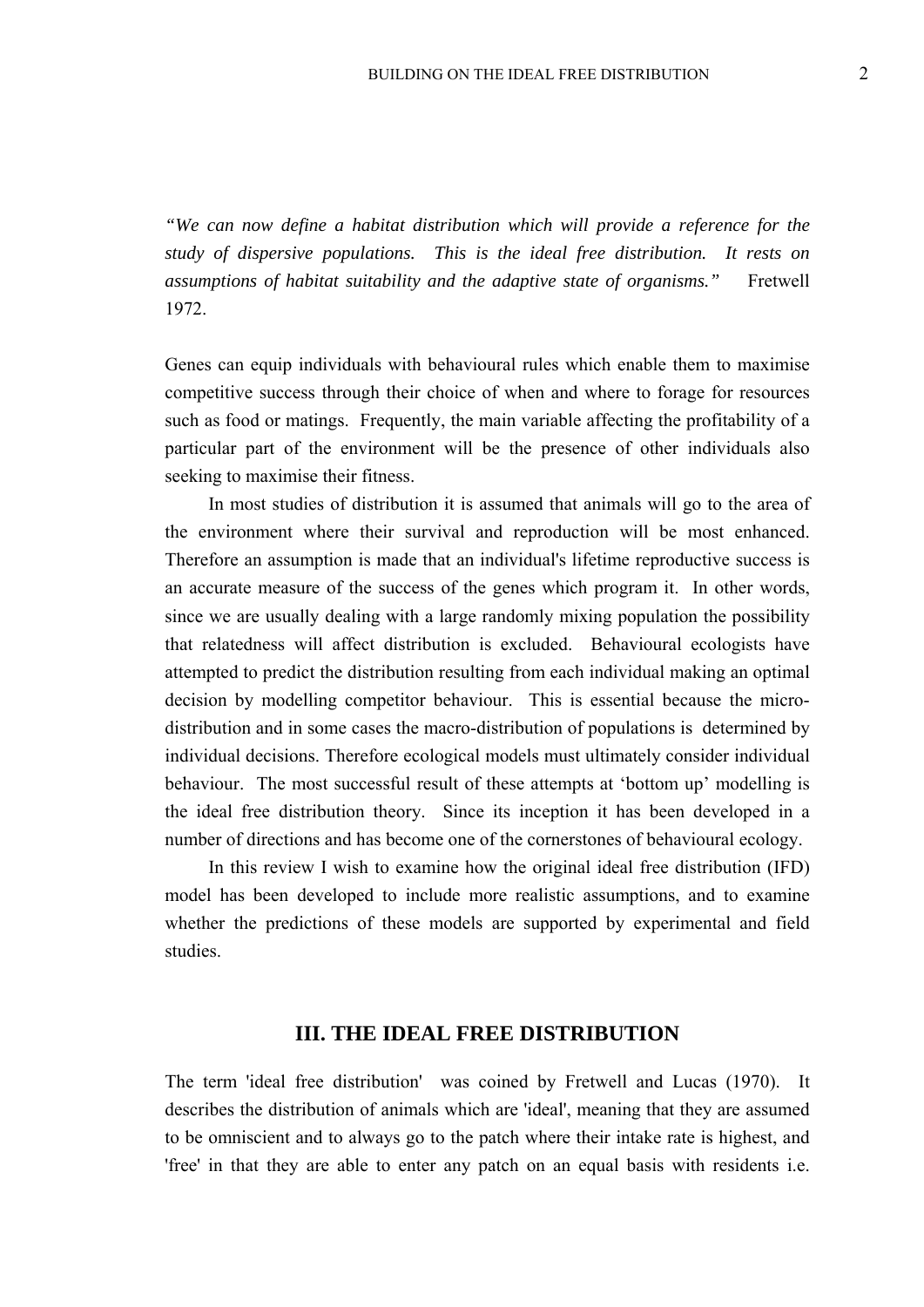without restriction or costs in terms of time or energy. This assumption demands that all animals are identical in all aspects of competitive ability. Resources are distributed in patches and are not depleted over time.

 The original IFD theory predicts that animals will be distributed in a way which leads to them all experiencing equal gains even when resource patches vary in quality. The logic behind this conclusion is conceptually simple. Consider a highly competitive situation such as one in which resource items constantly arrive at a patch and individuals waiting there scramble for each item. As the number of competitors in the patch increases, the gain rate of an individual falls until it becomes so low that the animal would do better to move to a lower quality patch which is subject to less competition. This process occurs over the entire environment until an evolutionarily stable state (ESS) (Maynard Smith 1982) is reached at which point no individual can do any better by moving from its patch to another patch. Patches are exploited in proportion to the fraction of the total available resources which they receive, producing the ideal free distribution.

 As well as making predictions about spatial distribution, the IFD theory can be couched in terms of time, such as predicting how long a dungfly should stay at a particular cowpat (Parker 1970), or when male butterflies ought to emerge (Bulmer 1983, Iwasa *et al.* 1983, Parker and Courtney 1983). The central concept is that the IFD can be used to predict the outcome of optimal decisions made by animals, where an increase in the number of animals making the same decision leads to a decrease in their individual fitnesses. This gives the IFD a potentially wide scope, with many possible applications.

 Conclusions similar to those drawn by Fretwell and Lucas were also reached independently by other biologists investigating resource competition. Orians (1969) predicted that the number of females on a male's territory would be proportional to the level of resources occurring there, clearly preempting the thinking which went to make up the IFD theory. He recognised that as the best patches become crowded the average reproductive success will be expected to drop, and hence that animals in lower quality patches do not necessarily have lower fitness. In the same year, Brown (1969), studying Great tits *(Parus major)* came to similar conclusions. Despite couching his argument in terms of group selection theory, he recognised that "the optimal mix for maximum production requires that some individuals breed in relatively poor habitats", and that the poor habitat and the good habitat would both be exploited in proportion to their value. Parker (1970; 1974) used identical logic to that in the IFD when he described an 'equilibrium position' of the distribution of male dungflies around cowpats where they search for females. He made the same assumptions as Fretwell and found a distribution which conforms well to that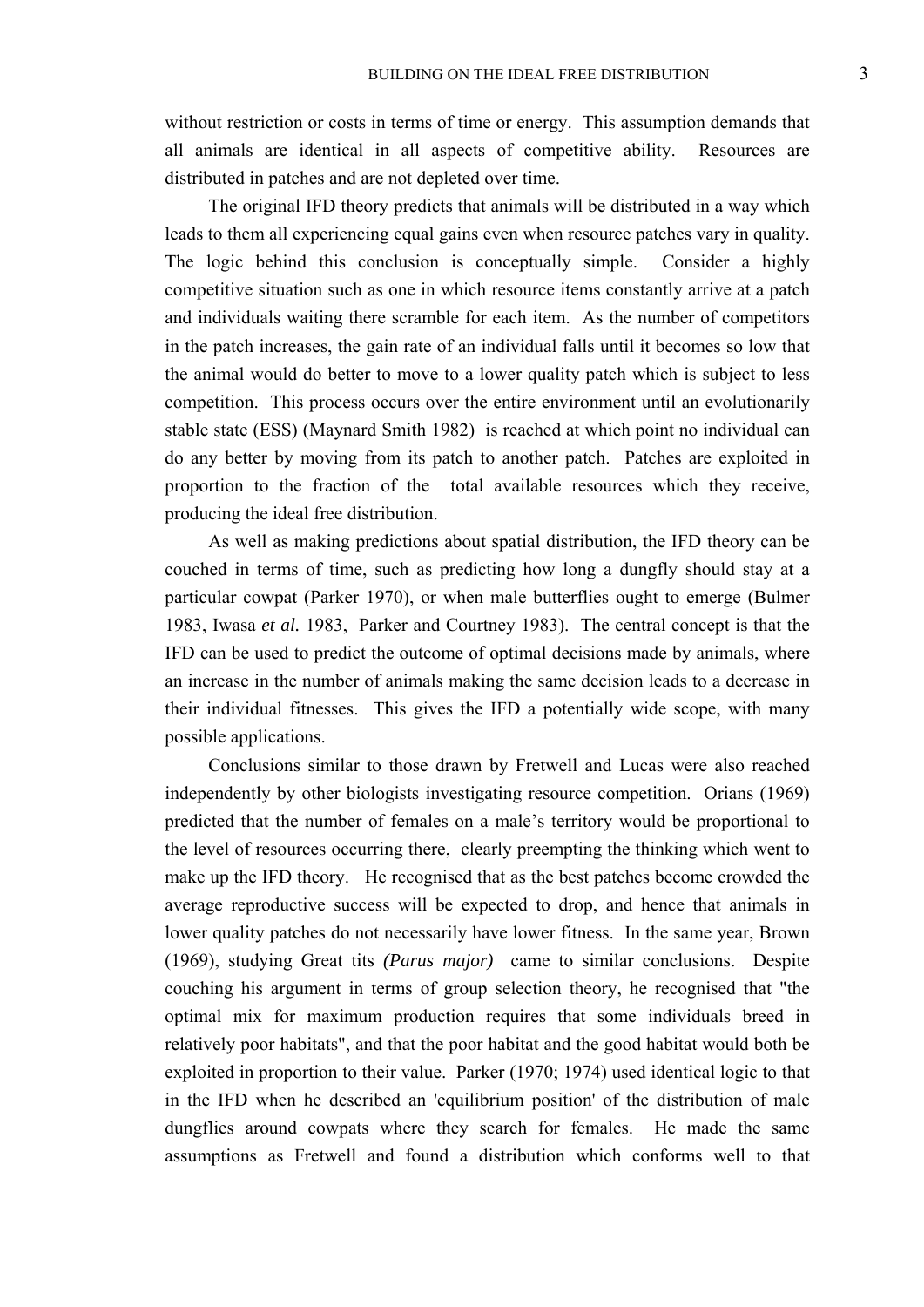predicted by the IFD, with male dungflies occurring in proportion to the number of females in areas around a cowpat.

#### **A. Ideal free distribution models**

Functional models produce organizing principles which can be used to explain existing data and generate predictions for new observations and experiments. The ideal free distribution theory has been used as the basis for numerous models each addressing one or two assumptions of the original model which are clearly unjustified in many situations. There has not been a clear progression, with one assumption being removed after another to produce an increasingly accurate model of the real world. Rather, different authors have tended to use the original IFD as a basis, and have changed that aspect which they consider most wanting.

#### **B. The basic ideal free model**

In the simplest ideal free scenario, competitors scramble for as large a share of the incoming resources as possible. This might apply to fish feeding on food items drifting downstream towards them (eg Milinski 1979) or males competing for females arriving at a particular patch (eg Parker 1970). Eating or mating takes place as soon as the resource arrives at the patch, and for the purposes of modelling is assumed to be instantaneous. Individual intake rate depends only on the input rate into the patch and on how many competitors share the patch. This situation, known as 'continuous input' can be expressed algebraically as:

$$
W i = Q i / n i \tag{1}
$$

| where : | $W_i$ = the average gain rate in patch 'i'     |
|---------|------------------------------------------------|
|         | $Q_i$ = the input rate into patch 'i'          |
|         | $n_i$ = the number of competitors in patch 'i' |

Since gain rates on all patches must be equal,  $W_i = Q_i / n_i = W_j / n_i = \text{constant}$ for all patches i,j,k, etc. This gives the 'input matching rule' (Parker 1978);  $n_1 = Q_1 / c$ , which predicts that the number of competitors in a patch should be proportional to the total input received by that patch. This rule has been supported by numerous studies of continuous input situations. In the field, male dungflies have been shown to match the input of females to a cowpat (Parker 1978) and grazing catfish have been found to distribute themselves such that algal growth rates in pools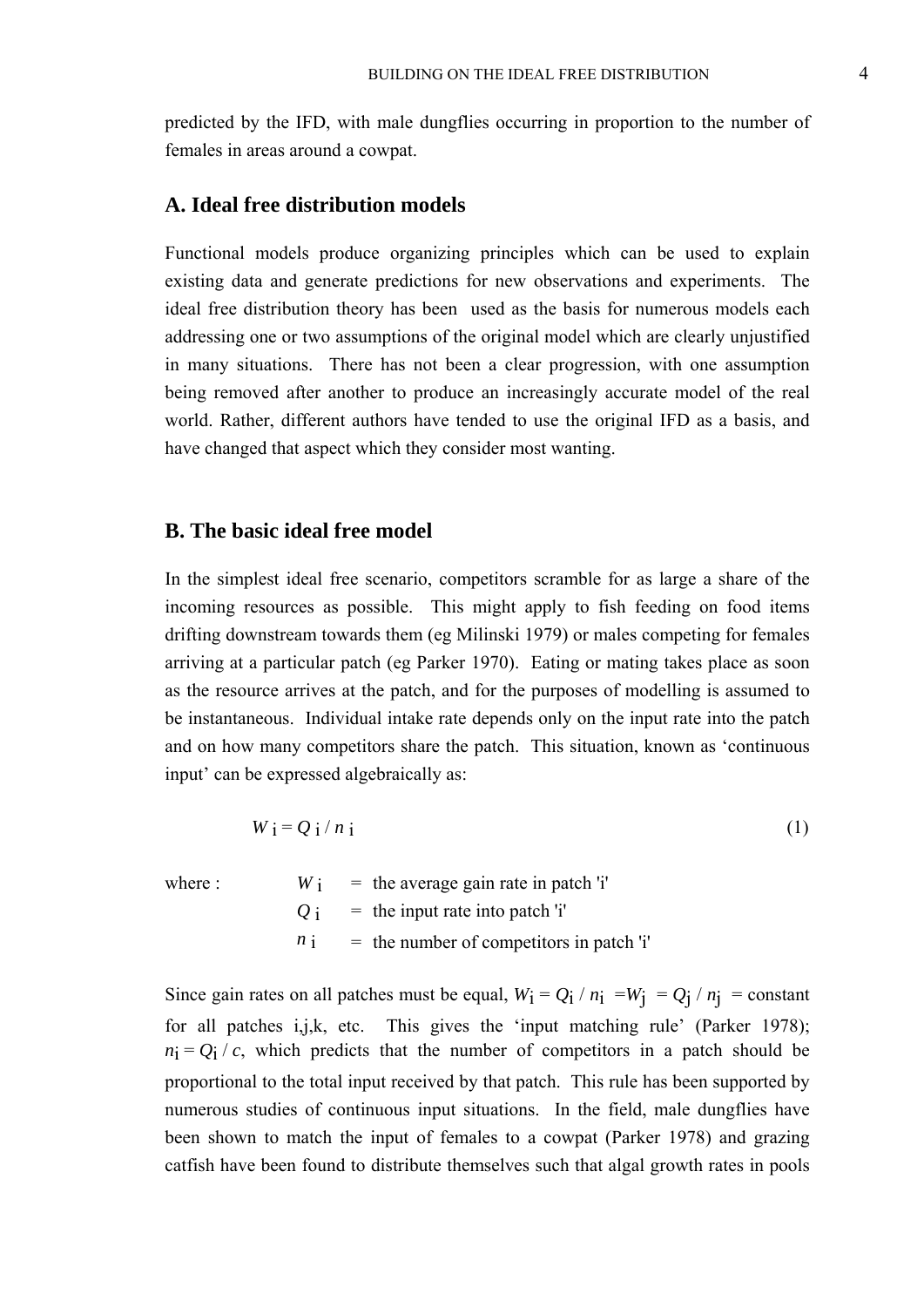receiving different levels of light is the same (Power 1983). Numerous laboratory studies of distribution between two feeding stations (e.g. Milinski 1979; Harper 1982; Godin and Keenleyside 1984) have also supported input matching. It has also been shown that input matching can occur over time as well as space. Parker and Courtney (1983), and Iwasa *et al.* (1983) found that male emergence in two species of butterflies matched the mate input due to female emergence as predicted.

 A complication for the simple input matching rule occurs if some resource items go unexploited or are destroyed due to increasing numbers of scrambling competitors. For instance, competing male Tiger Blue butterflies *(Tarcus theophrastus)* sometimes miss females, and do so disproportionately more at higher male densities (Courtney and Parker 1985). This situation can be modelled by incorporating a constant which defines the extent of the effect of increasing predators on intake rate. This constant is called the interference constant '*m* '. It was proposed by Sutherland (1983) specifically for the case of non-depleting interference models but can also be applied where items are arriving continuously , hence:

$$
W_{\mathbf{i}}(n_{\mathbf{i}}) = Q_{\mathbf{i}} / n_{\mathbf{i}}^m \qquad \text{Where } 1 \le m \le \infty \tag{2a}
$$

where *m* models the level of resource wastage as a result of interference

#### **IV. INCORPORATING INTERFERENCE**

Although continuous input is particularly convenient for testing the basic IFD model, it is only one type of foraging situation, and one that is probably relatively uncommon in the wild. In many environments, animals search patches for dispersed prey which remain at roughly constant density. In these 'interference situations' prey are usually assumed to stay at constant density in the short-term so intake is reduced by wasting time not wasting resources. There is now no certainty that any competitors should be found in lower quality patches. The level of interference will only dictate the equilibrium distribution when time wasted in interacting with competitors reduces intake rate, reducing patch profitabilities and causing dispersal of competitors onto lower quality sites. Allowing for the effect of interference requires a term which modifies the influence of competitor density. Sutherland (1983) proposed that the 'interference constant'; 'm' be used such that:

$$
W_1(n_1) = Q_1 / n_1^m \qquad \qquad \text{Where } 0 \le m \le \infty \tag{2b}
$$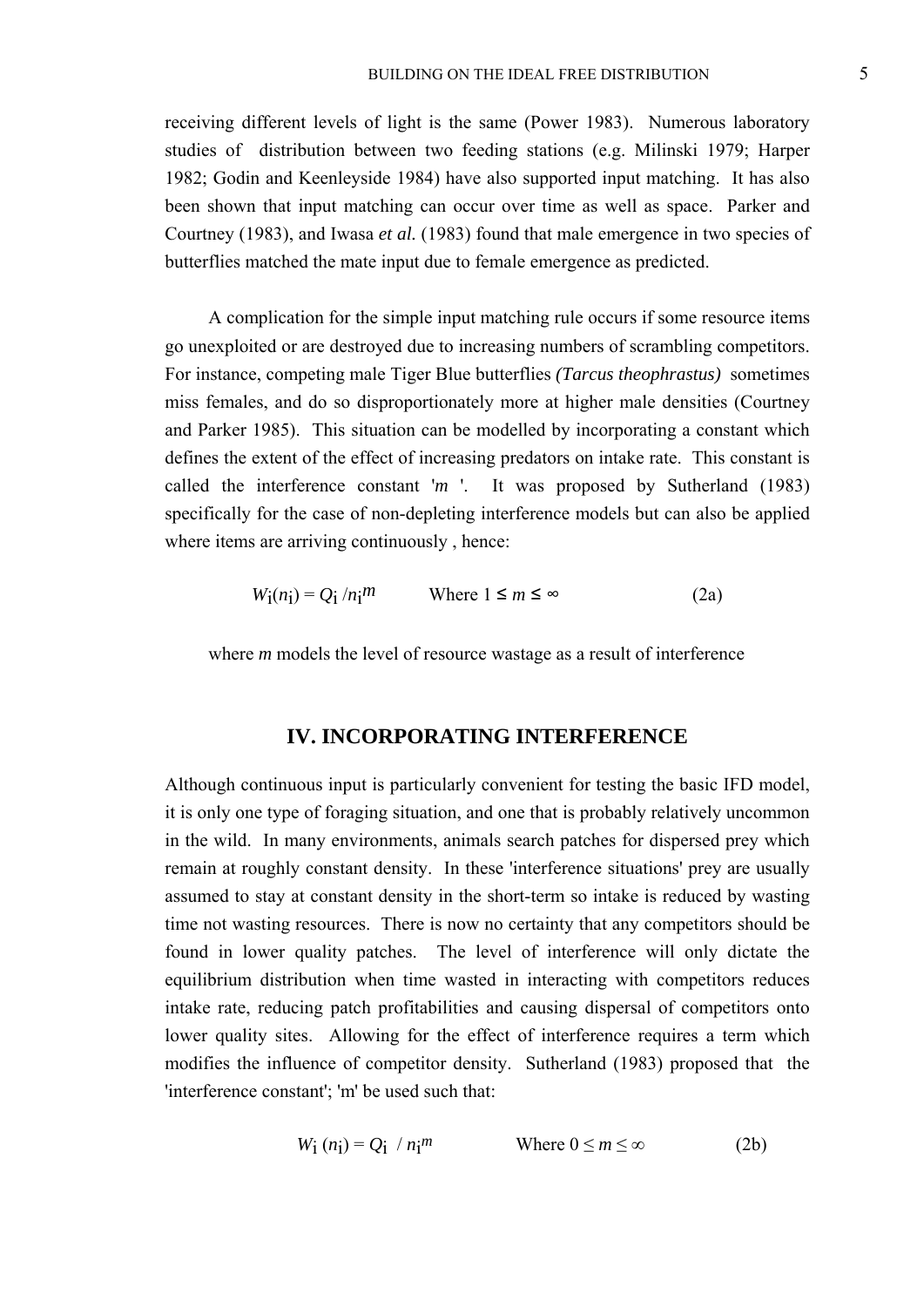The level of *m* has important consequences for competitor distribution. In contrast to continuous input situations, a patch with half the density of resources relative to the best patch is not automatically predicted to receive half the number of foragers. If *m* is zero it will remain completely unexploited by even a large population experiencing low interference. However this is rarely the case, for instance Goss-Custard (1980) found that Oystercatchers interfered with each other by fighting and disrupting prey, and it is probably safe to assume that this is the normal situation for most foraging vertebrates.

 If interference increases it will pay some individuals to move to lower quality patches where interference is lower, and hence an ideal free distribution will again result. In animals with very high levels of mutual interference, a patch with high resource density will not support twice the number of individuals as another patch with half the resources, since interference wastes so much time on the better patch.

#### *Effects on predator distribution and prey loss*

The relationship between continuous input (2a) and interference (2b) is worth noting; although the two situations are biologically different, they are mathematically identical except for the range of *m* (Sutherland and Parker 1992). The level of *m* will have important effects on prey distribution. In interference situations *m* is lower so there is less incentive for the population to spill over into less profitable sites. Hence predators are more aggregated, which tends to lead to density dependent prey mortality. Where  $m = 1$  such as in continuous input situations without resource wastage there is a constant predator : prey ratio so mortality is density independent, and predator distribution reflects prey distribution. If  $m > 1$  then low density patches will be disproportionately predated, hence predation is inversely density dependent.

 As a generalisation, interference situations will lead to density dependent prey loss and continuous input situations will lead to density independent or inversely density dependent prey loss (Sutherland and Parker 1992).

 It is important to recognise that continuous input situations are not simply the point on a continuum of increasing interference, at which  $m = 1$ . Continuous input situations are probably best regarded as unusual types of depleting patches, which happen to have the same dynamics as an interference situation in which  $m = 1$ . Although Milinski and Parker (1991) describe continuous input as being high interference, many ecologists would not use the word interference in this context. There has been a certain amount of confusion regarding the unique nature of continuous input which has lead to some authors interpreting interference situations with the expectation that the number of competitors on a patch will always match the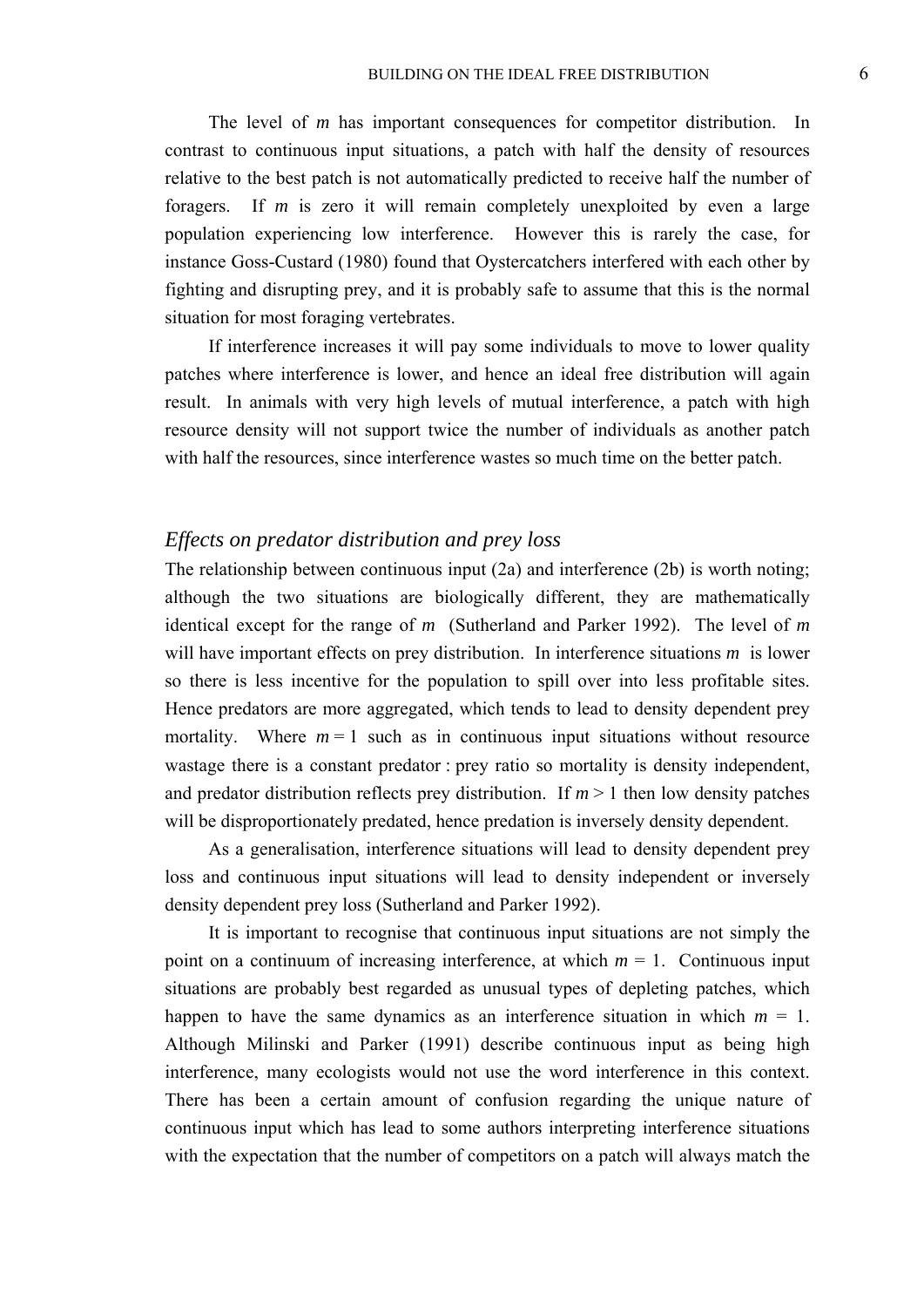level of resources. A number of examples of this mistake are reviewed in Tregenza (1994).

 There are two predictions implicit in the interference model which are not stated in previous reviews, and which have not always been recognised in studies attempting to apply the theory. These are: firstly, that if there is any interference at all, all patches should be used, regardless of density, and secondly that the proportion of competitors on all patches should be constant and similarly independent of density. The basis for these predictions can be seen if we rearrange the equation  $Q_i n_i^{-m} = Q_j$  $n_j$ <sup>-*m*</sup>:

$$
Q_{i} / Q_{j} = n_{j}^{-m} / n_{i}^{-m},
$$
  

$$
\log (Q_{i} / Q_{j}) / m = \log (n_{i} / n_{j})
$$
 (3)

Since Q and *m* are positive constants, the ratio  $n_i / n_j$  must also be a constant, and can never equal zero. The model does not consider animals to be indivisible units, so a situation could exist in which the poorest patch is not used because it does not provide an equal intake rate to an entire competitor. However, in large populations these integer effects should not be important.

#### **V. INCORPORATING DESPOTISM**

The ideal despotic distribution was proposed by Fretwell (1972), to describe any distribution in which animals showed aggressive guarding of resources, violating the 'free' assumption of the IFD. Fretwell based his ideal despotic model on the density limiting hypothesis of Huxley (1934) who envisaged a territory as a rubber disc which can be compressed but requires increasing force as it gets smaller. If the residents of a habitat make it dangerous for unsettled individuals to enter, then their average success will be lower than the habitat average, meaning they are not free. This assumption seems well justified by studies which have found that incumbent individuals have an advantage in fights (e.g. Davies 1978, Barnard and Brown 1982).

If 
$$
S_i
$$
 = the profitability of a habitat *i* to incumbent individuals.

 $T_1$  = the profitability of a habitat *i* to a newcomer.

 $t = a$  density dependent factor which gives the advantage of holding a territory. It increases with density since as competition increases the advantage of an exclusive resource supply rises correspondingly.  $0 \le t < 1$ .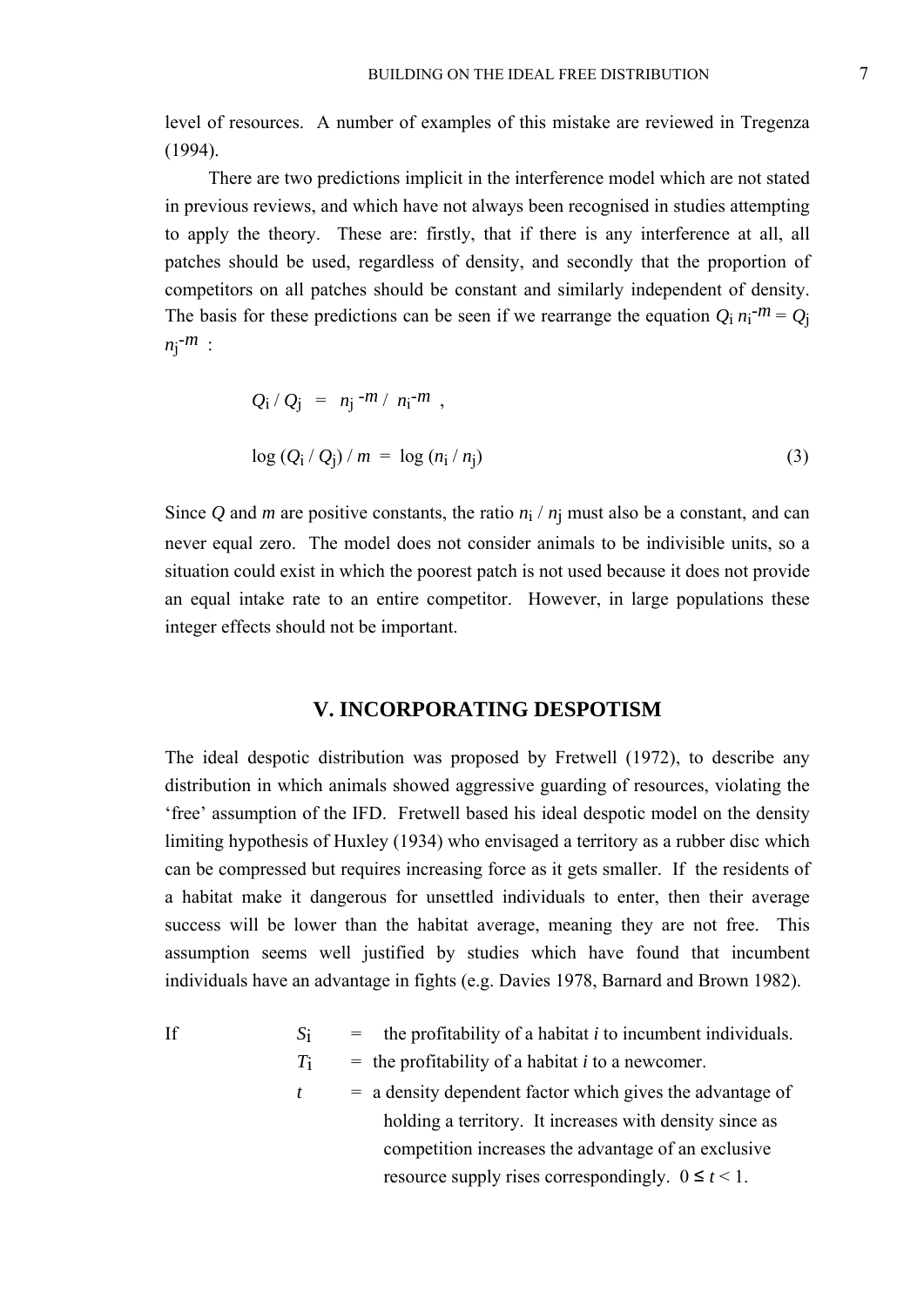Then 
$$
T_1 = S_1 (1 - t)
$$

In contrast to non-despotic models, the IDD assumes that patches vary in their value to individuals according to whether they are incumbents or newcomers. The size of the difference in patch values is a function of the density of incumbent individuals since it is assumed that *t* will increase with density. This assumption appears to be supported by observation, for instance, Harris (1964) showed that the centre of a lizard's territory is more vigorously defended than the edge.

If all competitors entering the habitat seek to maximise  $T_i$  then an equilibrium will be produced in which the values of  $T_i$  are the same in all patches. Fretwell termed this distribution the ideal despotic distribution (IDD). Although the IDD is an elegant theory, it is limited in its applicability to real situations for the same reasons as the original ideal free distribution, something Fretwell noted: "Like the ideal free distribution the ideal despotic distribution is a useful basis for discussion but because of underlying assumptions can only approximate any real situation."

 Numerous authors investigating animal distributions have found evidence of despotic behaviour, and higher gain rates for competitors in better patches. Many of these results have been deemed to be evidence to support the IDD because it comes closer to predicting the distribution than the IFD, rather than because some unique prediction has been fulfilled. For instance, Andren (1990) found that in his territorial population of Jays, birds holding territories in areas dominated by Norway spruce had higher breeding success. Similarly, Patterson (1985) found that there was a higher density of fish in better quality habitats, but that some individuals were excluded from these areas. In both these studies (see also 'Testing the IFD for further examples), observation of territoriality and the lack of alternative models has lead to the IDD being cited as a valuable predictor of despotic distributions. However, the IDD is scarcely a predictive model at all. It merely states that if animals are despotic, newly arriving individuals will be forced into lower quality patches, and that the higher the density of incumbent individuals the greater will be the depression of patch quality available to new arrivals. It is obvious that resource defence will have a profound effect on predator distributions, and the question of optimal territory size is in itself a major topic of research (see Davies and Houston 1984 for review). However, the effects of territoriality on animal distributions are still poorly understood, and lack the framework for investigation which is provided for non-despotic situations by the various IFD type models. More work in this field would be very valuable, although the combination of intrinsically unequal competitors and the competitive advantage of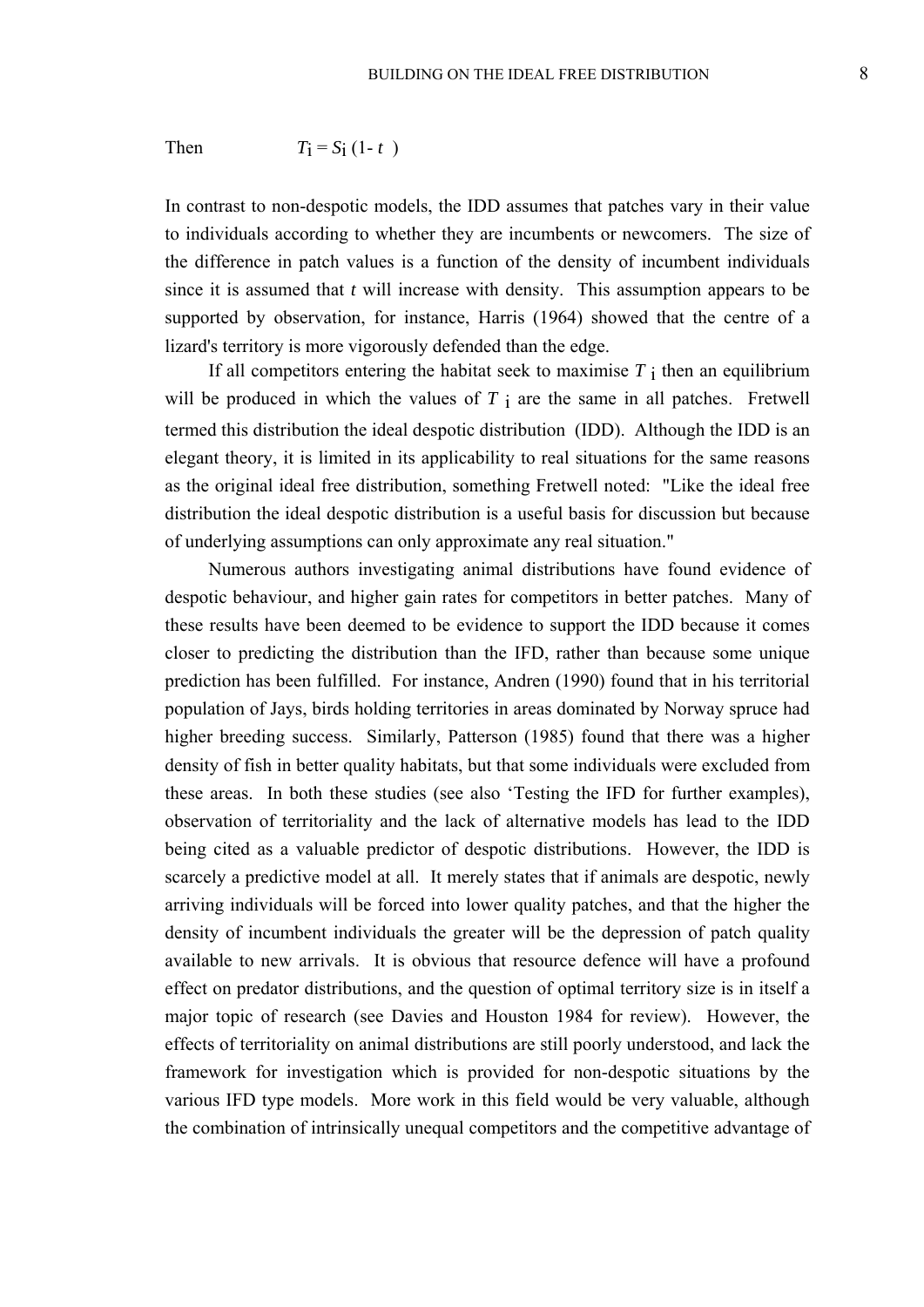holding a territory provide a formidable challenge both to modellers and to quantitative experimental work.

#### **VI. INCORPORATING UNEQUAL COMPETITORS**

It is clear from the majority of experimental investigations (see 'testing the IFD') that differences in competitive ability between individuals are common, violating a fundamental assumption of the IFD theory. Payoff differences may persist for two main reasons (Sutherland and Parker 1985):

- 1. Two different strategies used by different individuals are equally successful in the long-term, but unequal in the short-term. This could occur either as a result of selection for a mixed ESS in which two strategies have the same long term fitness, but different distributions of success over the individual's lifetime. This requires that all individuals have the same long-term fitness and that payoffs are frequency dependent, so if the ESS is disturbed, selection can restore the equilibrium. Alternatively, chance events could lead to differences in short or long term success between identical competitors.
- 2. There is variation between individuals and long-term fitnesses are not the same. In this case individuals could be using different strategies or the same strategy. The point is that one individual is inherently a better competitor in a specific patch than another, and the poorer competitor cannot achieve equality by changing strategy.

#### **A. 2 Patch, 2 Phenotype model of phenotype-limited strategies**

This is the simplest model to consider unequal competitors, I have included it here because although it is fairly narrow in its applicability, it nevertheless makes useful predictions for a particular situation which might be used in experimental investigations into distributions. Parker (1982) considers a situation in which two alternative strategies X and Y are possible, and fitness gains per individual in each strategy are inversely proportional to the density of competitors playing that strategy. Although Parker frames his model in terms of alternative mating strategies, it is easy to see that it could equally be applied to a choice of which of two patches to exploit. This is done in Parker and Sutherland (1986), where it is applied to a continuous input foraging situation.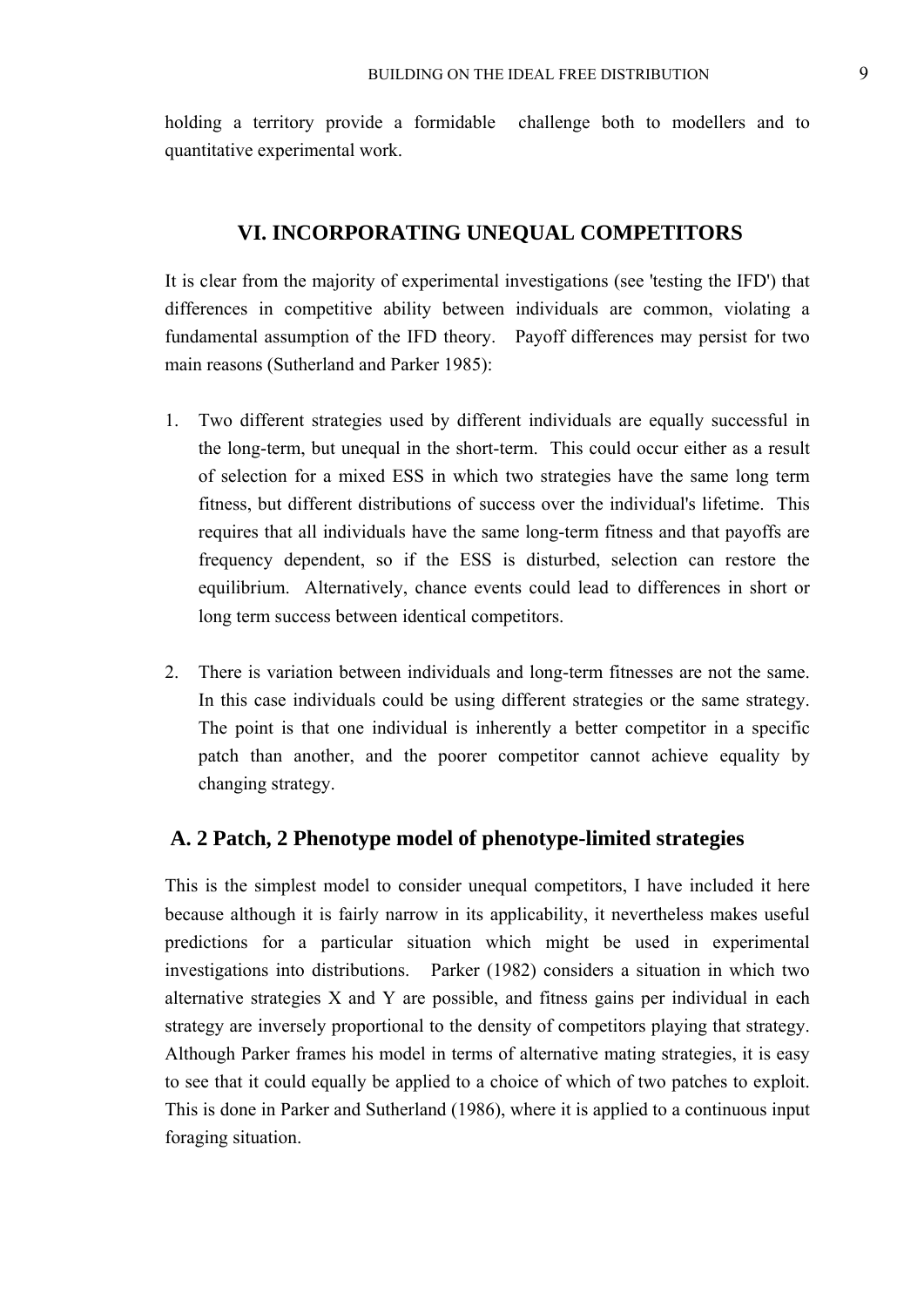It is assumed that each individual has a competitive weight *K*. The competitive weight (Parker 1982) is a measure of each phenotype's relative competitive ability. If relative payoffs remain constant, a phenotype with a competitive weight twice that of another phenotype will be expected to receive twice the payoffs in the same patch. Payoffs depend on an individual's competitive weight relative to the mean competitive weight in a patch and on the number of competitors and input rate in that patch. When using competitive weights, it is important to avoid generating a circular definition whereby the distribution is defined in terms of competitive weights and vice versa.

Phenotype A has a competitive weight *K*Ai in patch i and *K*Aj in j; B has *K*Bi in i and *K*Bj in j. An IFD is sought for the frequency, *P*Ai, of A phenotypes in i, and *P*Aj, of A phenotypes in j ( $PA$ i = 1- $PA$ j), and similarly *P*Bi and *P*Bj for B. For analysis of this model, see Parker and Sutherland (1986) Appendix 1.

If competitive weights remain constant across patches, the situation is as follows:

$$
\frac{K_{\text{Ai}}}{K_{\text{Aj}}} = \frac{K_{\text{Bi}}}{K_{\text{Bj}}}
$$
\n(4)

This condition generates a range of possible equilibrium distributions, in which the relative fitnesses of the two phenotypes remains equal to the ratio of their competitive weights regardless of the distribution. The consequences of this range of equilibria are discussed later in 'Testing the IFD'.

 If competitive weights do not remain constant across patches, then for a given set of values there is always a unique ESS, rather than a continuum of possible distributions. At the ESS at least one of the probabilities *P*Ai, *P*Bi, *P*Aj, *P*Bj must be zero. If for convenience, we define

$$
K = \frac{K_{\text{Ai}}}{K_{\text{Bi}}} > \frac{K_{\text{Aj}}}{K_{\text{Bj}}} = L
$$
\n(5)

Then A does K times as well as B in i, but only L times as well in j, where  $K > L$ . There are 3 possible ESS's resulting from this situation:

- (i) All A individuals go to patch i, B individuals go to both patches. This occurs when B is so numerous that some individuals do better by "overflowing" into patch i.
- (ii) All B individuals go to patch j, A individuals go to both patches. This is the opposite of (i).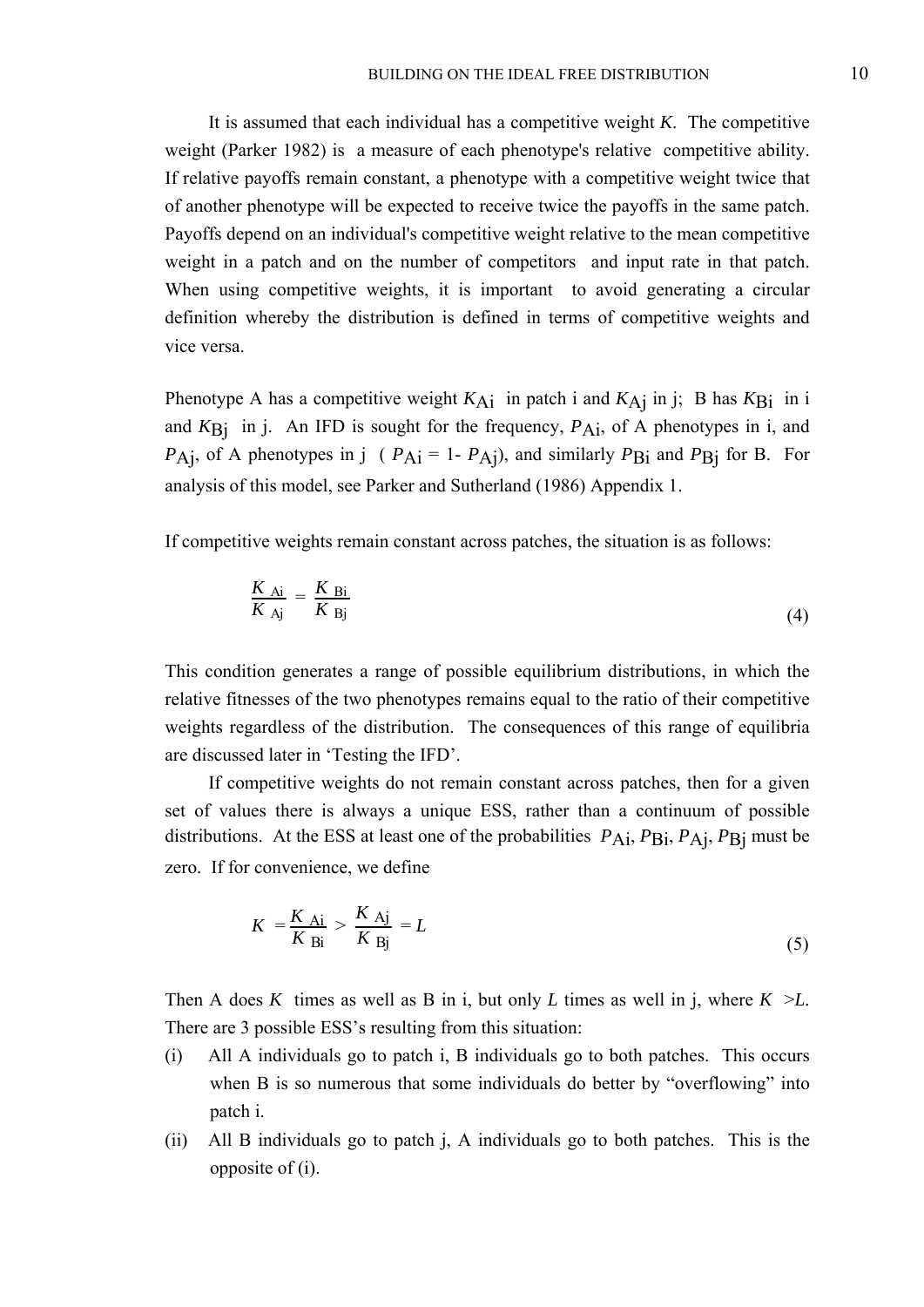(iii) All A go to i, all B go to j (the phenotypes remain separated at the ESS).

Thus the ESS is always "common-sense" as opposed to "paradoxical" (see Parker 1982) in the sense that A will predominate in the patch in which has the greatest competitive advantage. It must be noted that i is not defined as the better patch, simply the one in which A has the greater advantage over B. The details of the ESS's can be found in Parker (1982) or Parker and Sutherland (1986). They can be illustrated graphically as in Fig. 1.



**Fig. 1.** The three possible ESS situations where relative payoffs change across patches.  $K = 5$ ,  $L = 1$ and  $R = 1$ . As the frequency of phenotype B decreases it no longer pays it to remain in patch i, where phenotype A has the greatest competitive advantage. Phenotype A is found in only patch i until its frequency increases to such an extent that individuals 'overflow' into patch j. The relative fitnesses of the phenotypes are not constant but depend on the patch qualities, and on the population frequencies of the two phenotypes. After Parker (1982).

#### **B. The Isoleg theory**

A similar conclusion to that drawn from Parker's two phenotype, differing relative pay-offs model was independently reached by Rosenzweig, (1974, 1981, 1986). However, his model differs in a number of important ways. Competitors are considered to be members of different species and to have completely truncated competitive abilities. Both species prefer the richer habitat and both are affected by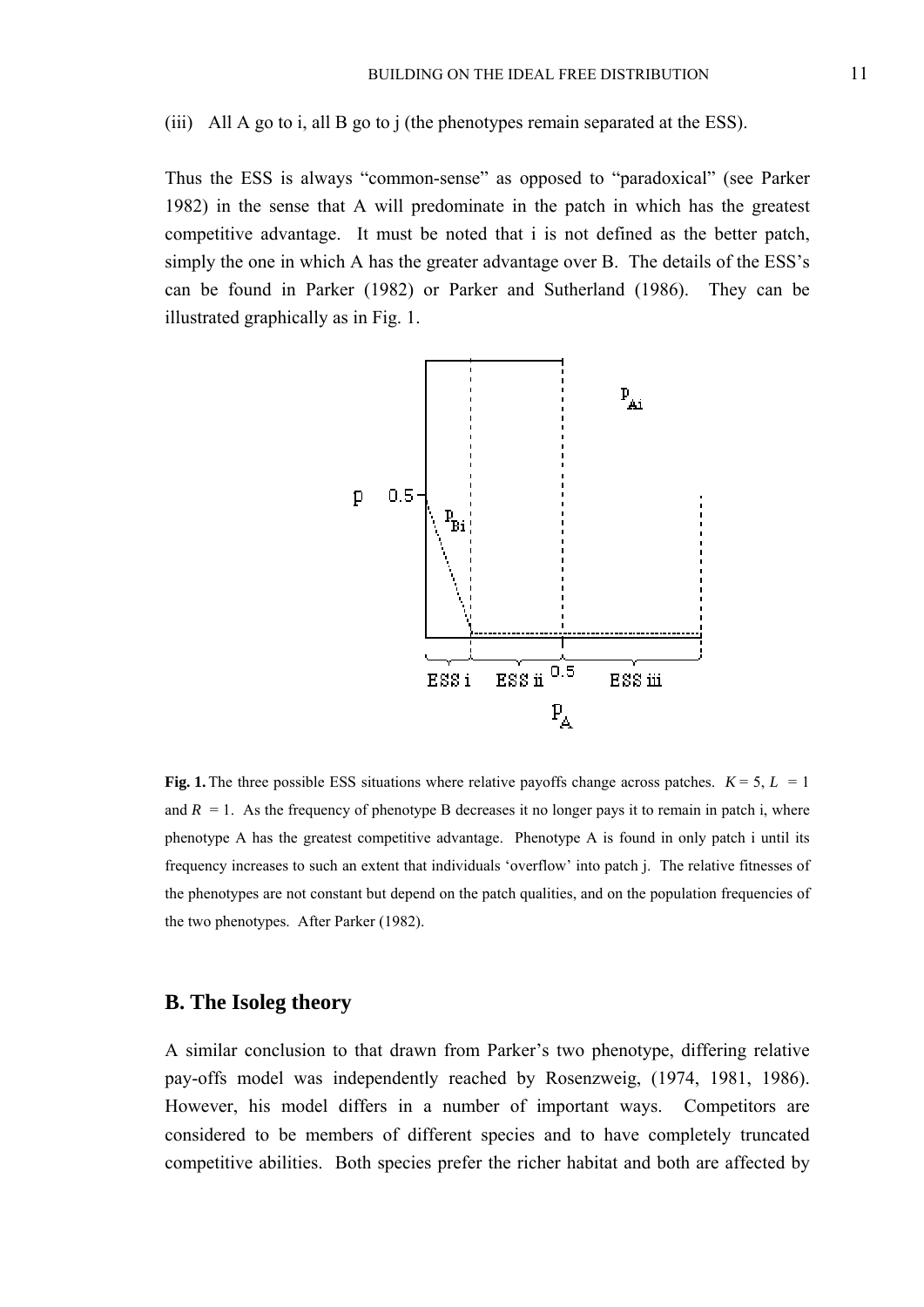intraspecific competition. However, only the subordinate species is affected by interspecific competition, so the distribution of the dominant species is independent of that of the subordinate.

 The theory allows a graph of species habitat selection to be drawn in state space. As the density of each species changes it will have implications for its own distribution and that of the subordinate species. Lines can be drawn on this graph which represent the transition points at which members of the species switch from exploiting only the good patch to exploiting both patches, and from exploiting both patches to just exploiting the poorer patch. Rosenzweig (1981) terms these lines 'isolegs' after the Greek *iso* - same and *lego* - choice. An example of an isoleg graph is shown in Fig.2.



**Fig. 2.** Isoleg diagram of habitat selection of a dominant and a subordinate species. The subordinate has two isolegs (the thicker lines). In the diagonally shaded region all subordinates select the better habitat. In the stippled region intraspecific and / or interspecific competition leads to both patches being exploited and in the vertically shaded region all subordinates are found on the poorer patch. The dominant either uses only the good habitat to the left of the thin isoleg, or uses both patches (horizontal shading). The K values are the environment's carrying capacity for each species. (After Pimm *et al.* 1985).

Pimm *et al.* tested the predictions of the isoleg theory using 3 species of hummingbirds. This system is remarkably well suited to tests of habitat selection with interspecific competition since: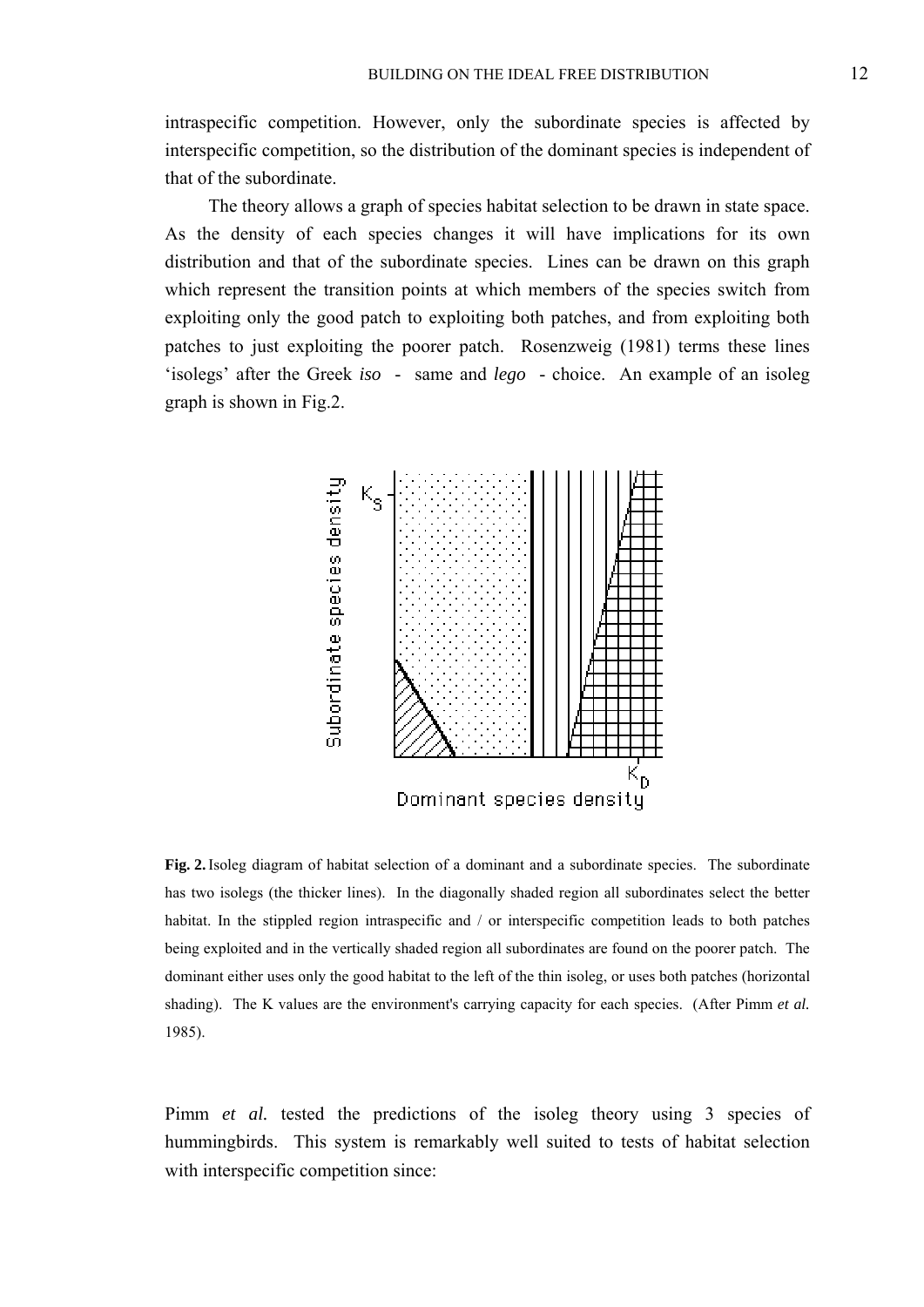- 1. There are two clearly truncated groups, Blue-throated hummingbirds are always dominant over Rivoli's hummingbirds and Black-chinned hummingbirds. There is apparently no dominance relationship between the two subordinate species.
- 2. Their food supply can be manipulated very finely since they are largely reliant on sucrose solution provided at feeders which can be controlled in value (strength of solution) and location.
- 3. The population can be manipulated, both by trapping birds to remove them from the population and by taking advantage of seasonal variations as they migrate into the area.
- 4. The abundance in relation to food resources can be estimated by using a surrogate measure, the time spent at feeders. Since feeding is overwhelmingly dominant in hummingbird time budgets during the summer observations of birds feeding at the feeders was used as an alternative to measuring local densities.
- 5. They are easy to identify and observe.

Observations and manipulations of the hummingbirds using two different concentrations of sucrose in feeders showed habitat selection in accordance with the predictions of the model. As Blue-throated density and/or their own density increased, Black-chinned hummingbirds switched from just using the good feeders to using both good and poor feeders. Further increases in Blue-throated's density lead to the Black-chinned's only using the lower concentration feeders. Blue throated hummingbirds switched from just feeding at the good feeders to using both with increased intraspecific density but didn't ever use only the poor patch. Even more convincingly, the Black-chinned hummingbirds switched habitats in accordance with the predicted isoleg graph. That is, the lines of equal behaviour rotated from being negative to being positive as blue throated activity increased.

## **C. Continuous phenotype unequal competitor models**

As an extension to Parker (1972), Sutherland and Parker (1985, 1992) and Parker and Sutherland (1986), present explicit models for predator distributions with unequal competitors:

*Summary of terms*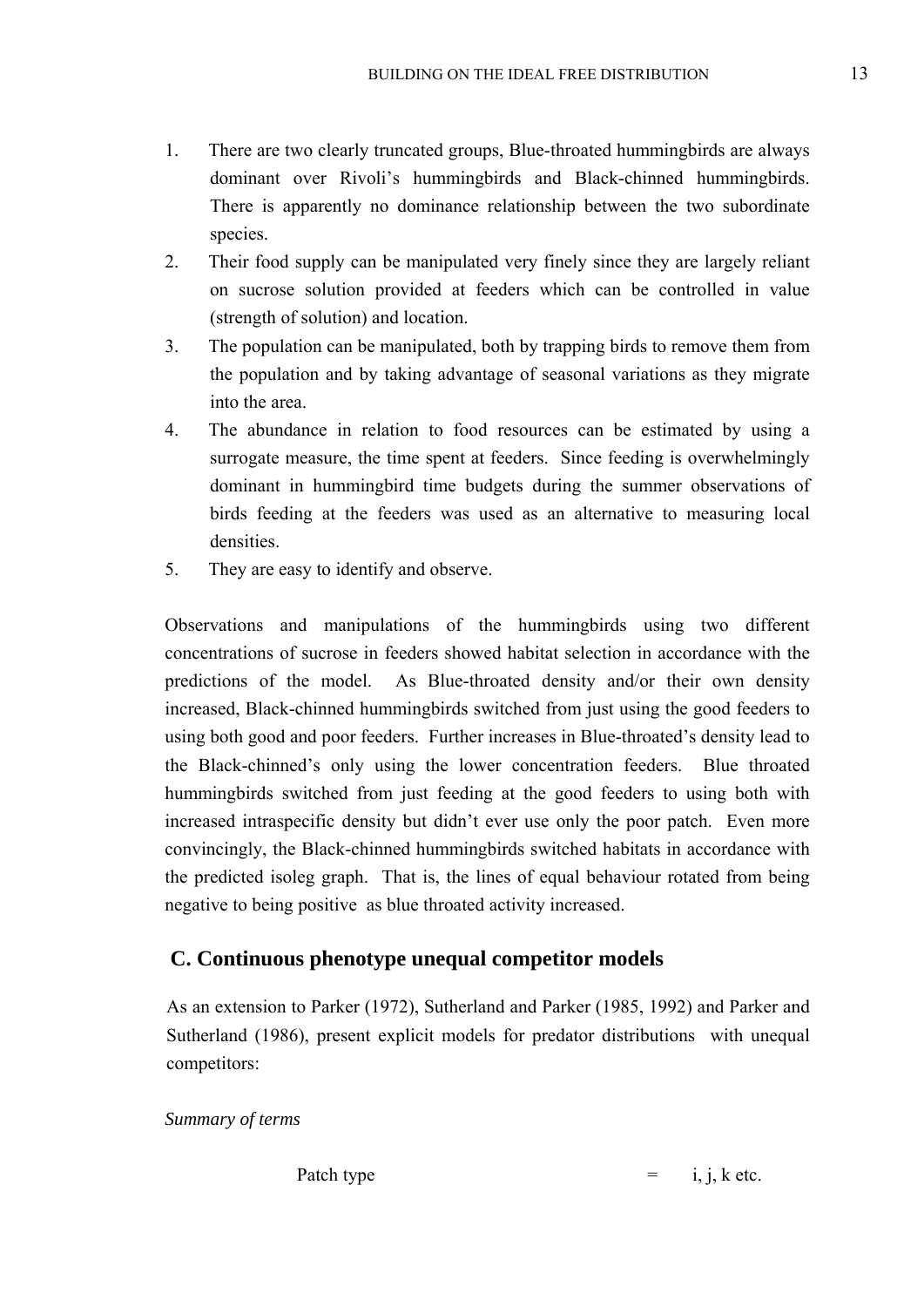| Input rate / intake rate with no interference | $=$     | $U$ i              |
|-----------------------------------------------|---------|--------------------|
| Competitive phenotypes                        |         | $A, B, C$ etc.     |
| Total number of competitors in a patch i      |         | $n_{\rm i}$        |
| Competitive weights (of A in i)               | $=$ $-$ | $K$ A <sub>i</sub> |

#### *Continuous input situations*

The payoff of individual A in a patch i was taken to be

$$
W_{\text{Ai}} = (K_{\text{Ai}} / K_{\text{i}}) Q_{\text{i}} n_{\text{i}} \cdot m \tag{6a}
$$

Resource wastage is usually assumed to be zero for the purposes of modelling so that  $m = 1$ .

#### *Interference situations*

.

In the interference situation *m* is scaled by  $(K_{\text{Ai}} / K_i)^{-1}$  this means that better competitors suffer less from interference, and hence

$$
W_{\rm Ai} = Q_{\rm i} n_{\rm i}^{-m} \left( K_{\rm i} / K_{\rm Ai} \right) \tag{6b}
$$

Sutherland and Parker (1992) point out that the choice of which equation to use (6a or 6b) is in fact arbitrary, with the biological situation exerting its influence via the range and level of *m*. The main difference between the two models is that in (6a) differences in phenotype  $(K_{ai}/K_i)$  affect the intake rate  $Q_i$  whereas in equation (6b) they scale the effect of *m*.

If logs are taken of equations (5) and (6) they can be expressed in terms of the graph equation  $y = c + mx$ .

$$
\log W_{\rm Ai} = \log (K_{\rm Ai} / K_{\rm i}) + \log Q_{\rm i} - m \log n_{\rm i}
$$
 (7a)

$$
\log W_{\text{Ai}} = \log Q_i - m (K_i / K_{\text{Ai}}) \log n_i \tag{7b}
$$

It can be seen that in equation (7a) the phenotype differences  $(K_{\text{ai}}/K_i)$  affect the intercept whereas in equation (7b) they affect the slope (see Fig. 3.) This difference can lead to radically different predictions of distribution.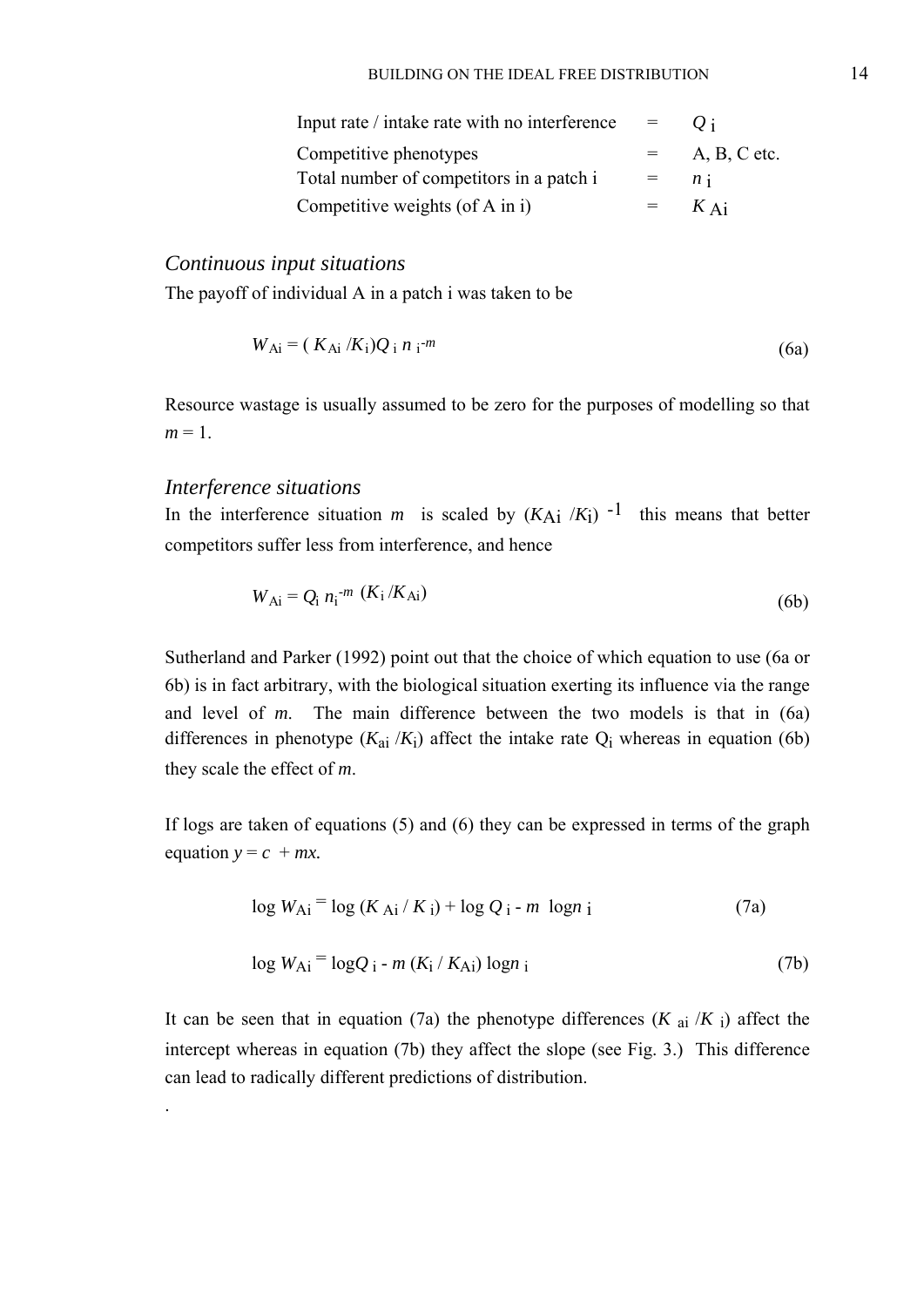

Log density competitors

Fig. 3. (a) Phenotype scales intercept, as suggested for continuous input situations or when competitors differ in search efficiency. (b) Phenotype scales slope as suggested for situations where different phenotypes suffer different levels of interference. (After Sutherland and Parker 1985).

#### *Distributions Resulting from the models*

Depending on whether competitive ability has the same effect across patches, two main types of distribution were found by Parker and Sutherland (1986) and Sutherland and Parker (1992).

#### *1. Equilibrium distributions*

In continuous input situations where relative payoffs remain constant across patch types no one ESS prevails. A range of distributions can occur provided that the sum of competitive weights relative to the input rate in each patch remains constant across all patches. The equilibrium attained depends on the starting condition.

#### *2. ESS truncated phenotype distribution*

In interference situations, patches with high resource density have more competitors and hence higher interference. The relative payoffs of an individual in a population of unequal competitors will not be constant, since better competitors will achieve their highest intake in the high resource density, high interference patches and poor competitors will do best in the low interference patches. This is because a better competitor suffers less from an increase in competitor density and hence its interference constant  $m$  is a lower value than that of a poor competitor. A similar inequality can also occur in a continuous input situation if there is some extraneous reason for differential advantage across patches. For example, predators which had learnt to identify a particular type of prey would only find this advantageous in patches in which that prey type occurred.

 If relative payoffs of phenotypes across patches are not equal then it is predicted that the better competitors will end up in the patches where they have the greatest advantage. In interference models this means in the best patches, in continuous input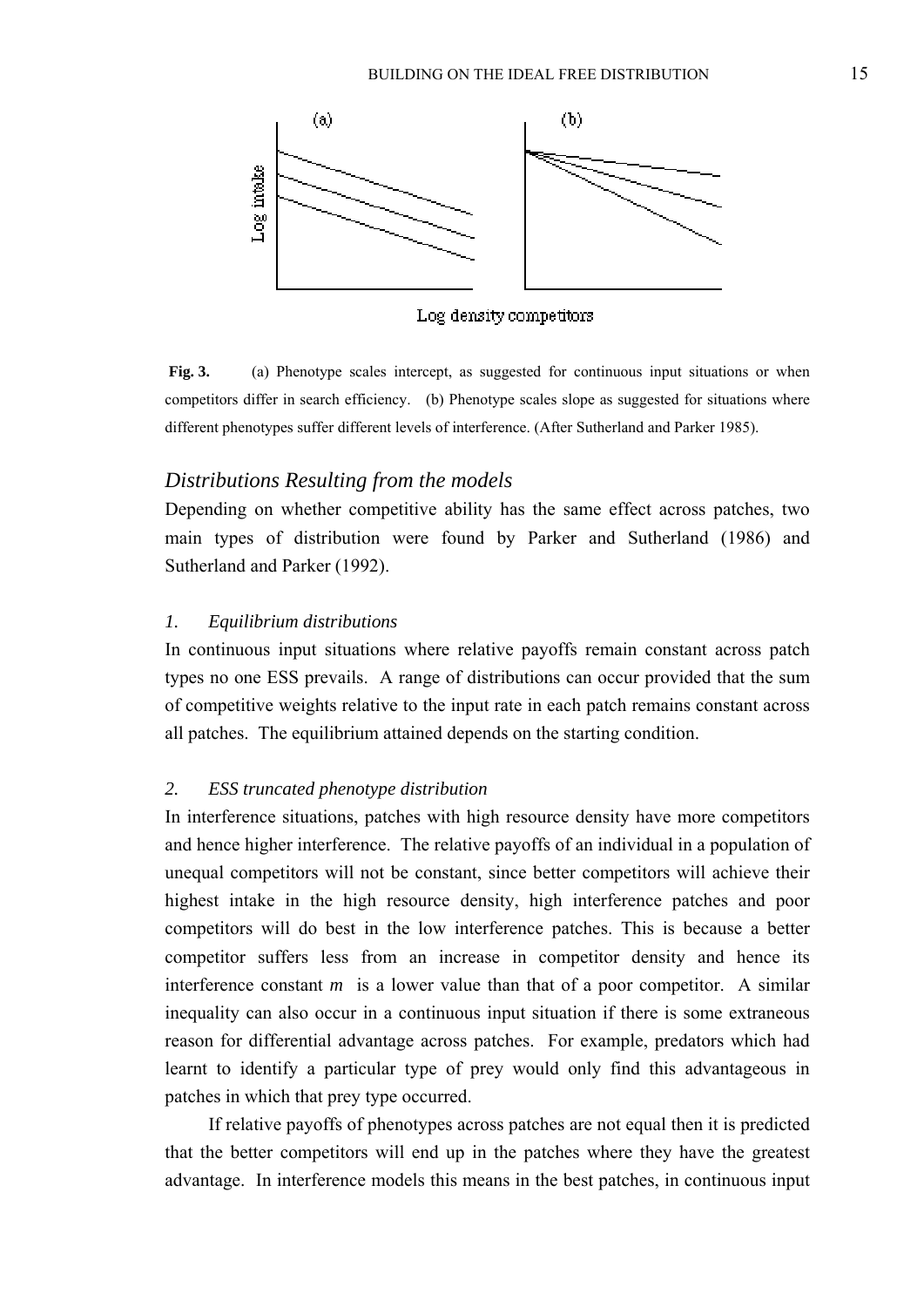situations it is dependent on which patches produce the greatest relative increase in payoffs which may not be the best patches. This produces a situation in which competitors are truncated across patch types with only competitors of adjacent competitive abilities coexisting in the same patch.

 No more than one phenotype can play a mixed strategy across the same two patch types adjacent in the rank order of patch qualities. The phenotypes which may show a mixed strategy ('boundary phenotypes') are the best in one and worst in the other of the two patches they exploit. This distribution is described in Fig. 4.



**Fig. 4.** The relationship between pay-off and competitive weight in three patches at the ESS (solid line). Notice that the boundary phenotypes (solid dots) have the same pay-offs in each of the two adjacent patch types. The pay-offs of mutants (dotted lines) are always lower. For instance a mutant of competitive weight 's' gains a payoff in each patch shown by the lines which intersect the vertical line at s. If it stays in the highest quality patch, it gets the payoff indicated by the solid line; if it moves to the medium patch its gains are lower, and if it moves to the lowest patch they are lower still. Therefore, we expect that different phenotypes will be truncated between patch qualities according to their relative competitive ability. (After Milinski and Parker 1991, from Parker and Sutherland 1986).

If a mutant individual arises (which is not a boundary phenotype), it will experience reduced gains if it moves to an adjacent patch, as represented by the dotted lines on the graph. If it moves to a higher input patch it will suffer because its high *m* value means that it will be adversely affected by interference and consequently its intake will be reduced. If it moves to a lower input patch it will be unable to benefit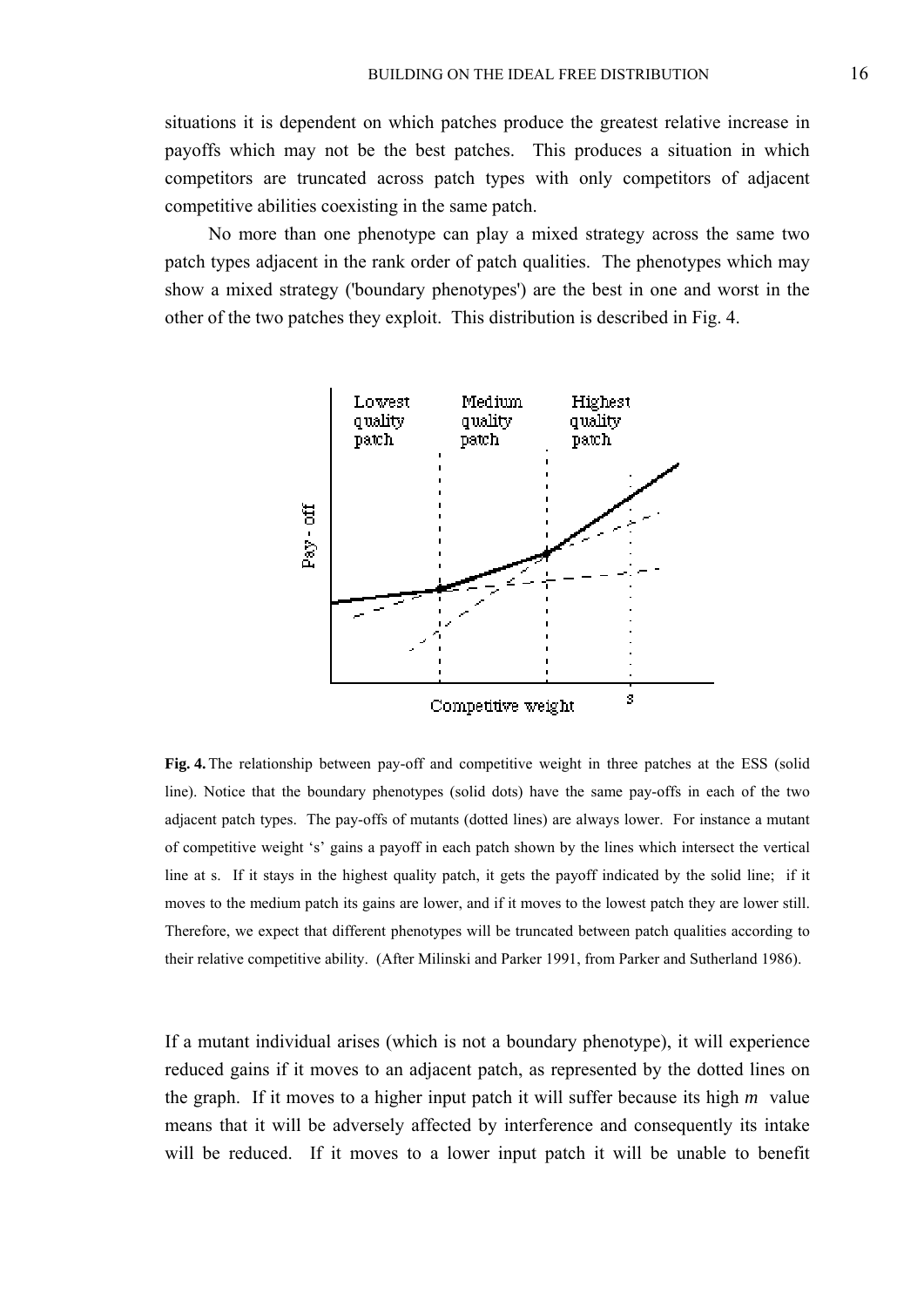sufficiently from the lack of interference to make up for the reduced input and so again its intake will fall.

*Differences between the two models, Intercept scaling and slope scaling*  Sutherland and Parker (1992) assessed the differences between their models by first considering the conditions necessary for a given phenotype to play a pure or a mixed strategy.

 In order to play a pure strategy, that is, all individuals of a particular phenotype occur on the same patch type, all individuals of phenotype *A* must do better by playing strategy i than they do by playing j. Given that the distribution is  $\frac{1}{2}$  and no other individual switches simultaneously:

$$
W_{Ai}(K_{Ai}, K_i, n_i, \Psi) > W_{Aj}(K_{Aj}, K_j, n_j, \Psi_{Aij})
$$
 for all j. (8a)

Where:  $W_{\text{Ai}} = \text{The Pavorf}$  to individuals of phenotype A in i.

| $K_{\rm Ai}$   | =The competitive weight of A in i.                           |  |
|----------------|--------------------------------------------------------------|--|
| $K_i$          | $=$ The mean competitive weight in i                         |  |
| $n_i$          | $=$ The total number of competitors in patch i.              |  |
| $\ddagger$ Aij | $=$ The equilibrium distribution altered by an individual of |  |
|                | phenotype A switching from patch i to patch j.               |  |

In order to play a mixed strategy a given phenotype A must receive the same payoffs wherever they occur. Hence the situation is:

$$
W_{\text{Ai}}\left(K_{\text{Ai}}, K_{\text{i}}, n_{\text{i}}\right) = W_{\text{Aj}}\left(K_{\text{Aj}}, K_{\text{j}}, n_{\text{j}}\right) = \text{constant } W_{\text{A}}
$$

Deviations from the mixed strategy will be penalised if

$$
W_A > W_{\text{Aj}}(K_{\text{Aj}}, K_j, n_j \Psi_{\text{Aij}}) \tag{8b}
$$

Where  $\frac{4}{11}$  is the equilibrium distribution altered by a small number of A switching from i to j.

Equation (8b) ensures that  $\frac{1}{2}$  is an attractor, but not that it will be restored if a large unilateral deviation occurs, since this may lead to many phenotypes adjusting their strategies.

#### *Defining the distributions in terms of ratios of payoffs*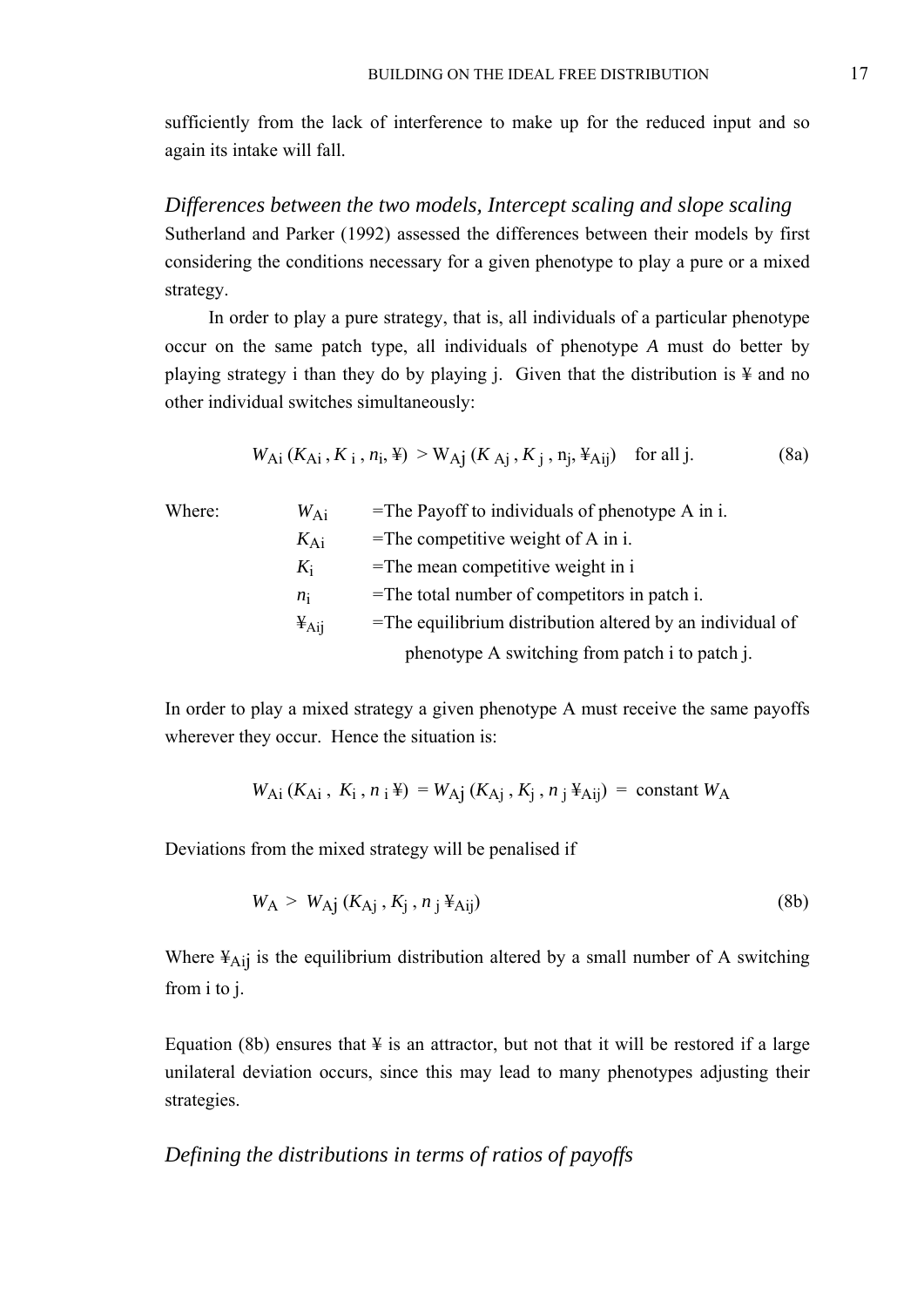In the truncated distribution only one phenotype can mix strategies across a given pair of adjacent patch types. Therefore, if  $W_{Ai} = W_{Ai}$  (A is the boundary phenotype) then  $W_{\text{Bi}} > W_{\text{Bj}}$  since any other phenotype which does as well as A in patch i must do worse in patch j. This means that  $W_{Ai} / W_{Bi} \neq W_{Aj} / W_{Bj}$ , so unequal ratios of payoffs are a necessary condition for a truncated phenotype distribution. If the ratios of payoffs of more than one phenotype can be equal across the *same* two patches then the truncated phenotype distribution is ruled out.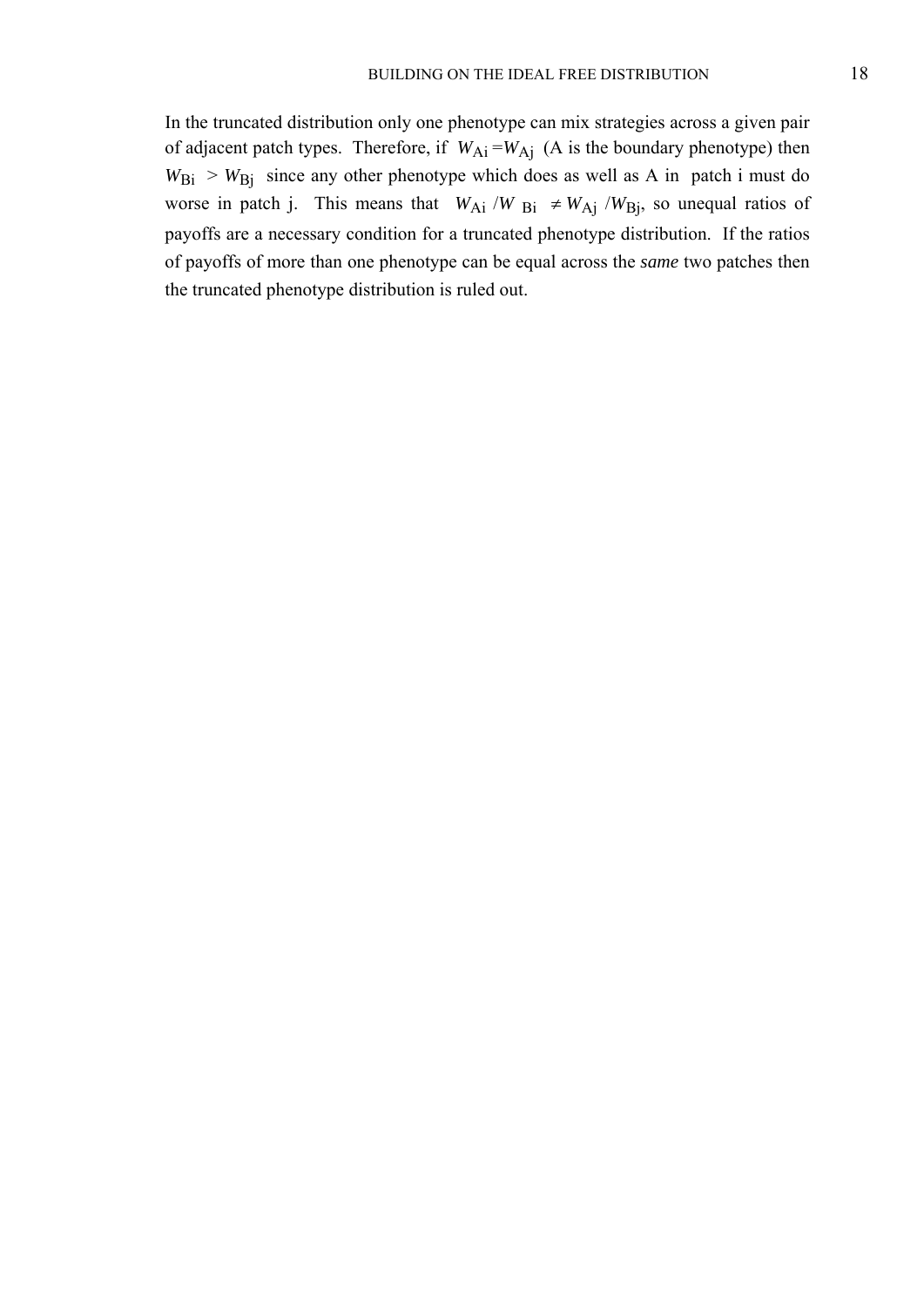*Phenotype alters intercept (based on the equations for continuous input)*  From equation 5a

$$
W_{\text{Ai}} / W_{\text{Bi}} = \left[ (K_{\text{Ai}} / K_{\text{i}}) Q_{\text{i}} n_{\text{i}}^{-m} \right] / \left[ (K_{\text{Bi}} / K_{\text{i}}) Q_{\text{i}} n_{\text{i}}^{-m} \right] = K_{\text{Ai}} / K_{\text{Bi}} \tag{9a}
$$

The same will apply to patch j:  $W_{\text{Ai}} / W_{\text{Bi}} = K_{\text{Ai}} / K_{\text{Bi}}$ 

Therefore, if the relative competitive weights remain constant across patches  $(K_{\text{Ai}} / K_{\text{Bi}}) = (K_{\text{Ai}} / K_{\text{Bi}})$ , so whatever  $n_i$ ,  $n_j$ ,  $Q_i$ ,  $Q_j$  or  $m$  the payoff ratios will be equal. This shows that the truncated distribution obeying the rules of fig 1. is impossible unless relative payoffs change across patches. An equilibrium distribution is produced since any distribution in which:

$$
Q_i/K_i n_i^m = Q_j/K_j n_j^m = \text{constant}
$$

will be an equilibrium distribution. The input rate must be balanced by  $K_i n_i^m$  for all patches. If relative payoffs do not remain constant across patches only one phenotype can show a mixed strategy across two patch types and hence the truncated phenotype distribution is possible.

*Phenotype alters slope, (from interference model).*  From equation (6b)

$$
W_{Ai} / W_{Bi} = Q_{i} n_{i}^{-m (K_{i} / K_{Ai})} / Q_{i} n_{i}^{-m (K_{i} / K_{Bi})}
$$
  
=  $n_{i}^{m K_{i} (1 / K_{Bi} - 1 / K_{Ai})}$  (9b)

The same will be true of the ratio of payoffs in patch j, hence if competitive weights remain constant then  $K_{\text{Ai}} = K_{\text{Ai}} = K_{\text{A}}$  and  $K_{\text{Bi}} = K_{\text{Bi}} = K_{\text{B}}$ . In order for more than one phenotype to mix across patch types, the payoff ratios must be equal (as shown above) i.e.  $W_{\text{Ai}} / W_{\text{Bi}} = W_{\text{Ai}} / W_{\text{Bi}}$ .

Therefore: *K* i ( $1/K_{\text{Bi}} - 1/K_{\text{Ai}}$ ) log n<sub>i</sub> = *K*<sub>j</sub> ( $1/K_{\text{Bj}} - 1/K_{\text{Aj}}$ ) log *n*<sub>j</sub>

Since  $K_A \neq K_B$  by definition (otherwise they would not represent different phenotypes), then in order for the payoff ratios to be equal  $K_i \log n_i = K_j \log n_i$ .

In order for phenotype A to mix across i, j.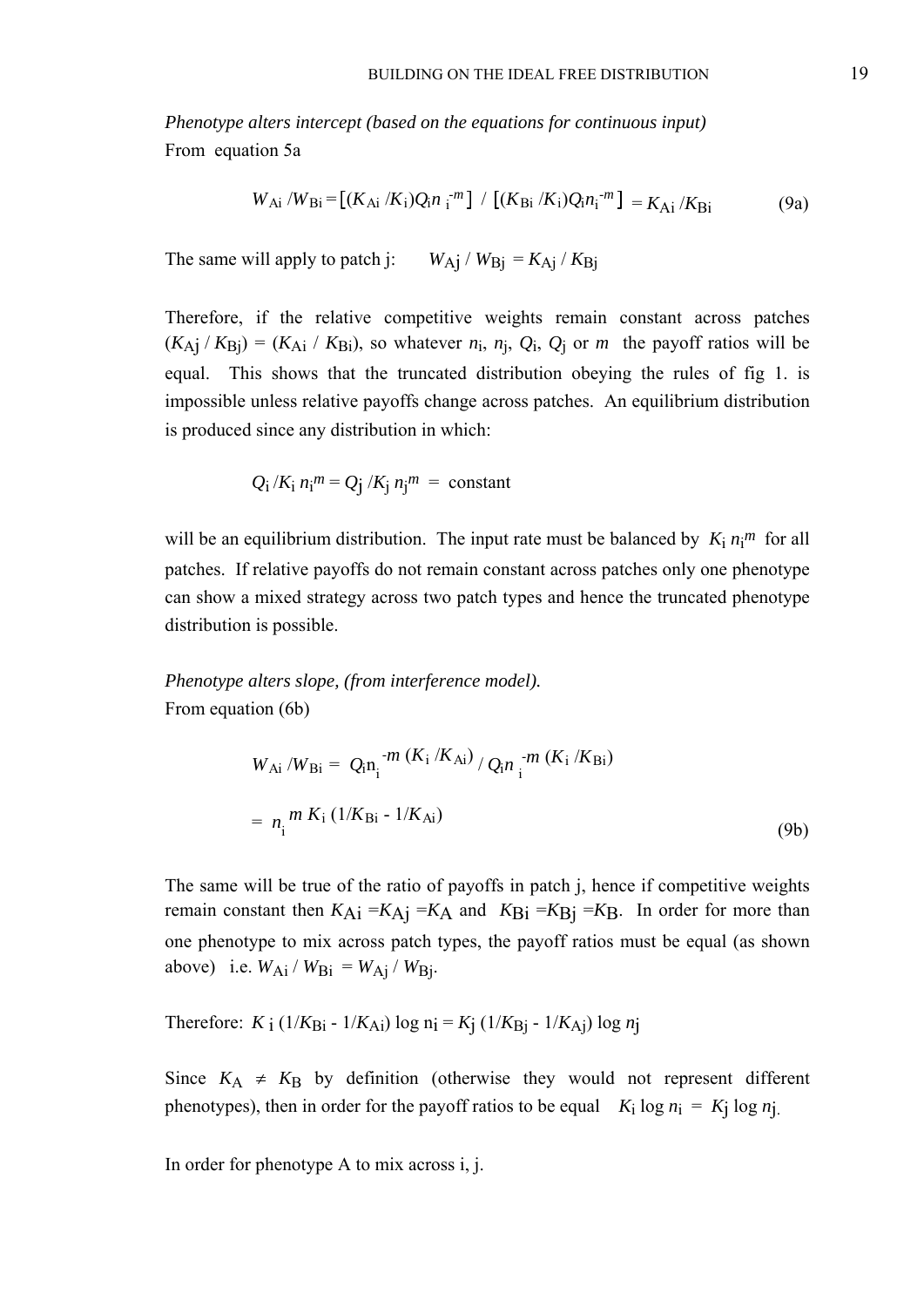$$
Q_{i} n_{i}^{-m} (K_{i}/K_{Ai}) / Q_{j} n_{j}^{-m} (K_{j}/K_{Aj})
$$
  
= log  $Q_{i}$  -m  $(K_{i}/K_{Ai})$  log  $n_{i}$  = log  $Q_{j}$  -m  $(K_{j}/K_{Aj})$  log $n_{j}$  (10)

Therefore, since  $K_i \log n_i = K_j \log n_j$  and  $K_{Ai} = K_{Ai} = K_A$  more than one phenotype cannot occur across the same two patch types at equilibrium unless  $Q_i = Q_i$ , in which case the two patches are the same anyway.

 To summarise, when phenotype has the effect of scaling the *slope* of the equation as in the interference model, then more than one phenotype cannot mix across two patch types. This is a prerequisite for a truncated phenotype distribution, but does not ensure that one will occur. When phenotype has the effect of scaling the *intercept* of the equation as in the model based on a continuous input situation then a multiple mixed strategy equilibria can occur, and a truncated phenotype distribution is ruled out unless relative payoffs change across patches. Sutherland and Parker (1992) validated these conclusions by computer simulation. Using the intercept scaling models, distributions reached an equilibrium dependent on the starting conditions, the number of individuals occurring at each site depended on the distribution of phenotypes. Using the slope scaling model, the final distribution was independent of the starting conditions. In all cases a truncated phenotype distribution occurred with no more than one phenotype mixing across the same pair of patch types.

#### *Biological Application of the models*

Sutherland and Parker (1992) point out that their models show that there is no obvious reason why continuous input should give different distributions from interference, since it is the value of *m* which changes. However, experiments using a continuous input of resources tend to produce equilibrium distributions of phenotypes whereas interference situations lead to unequal arrangements.

 An explanation of this is that in interference studies intake rate declines with increasing competitor density due to differences in aggression between phenotypes leading to different levels of interference being experienced by different individuals. This is modelled by the "phenotype scales slope" model which describes the manner in which interference operates and also the resulting distributions. Continuous input studies show that differences in relative foraging abilities, such as speed and resource detection result in differences in intercept between phenotypes. Therefore the "phenotype scales intercept model" is appropriate since it predicts that no consistent relationship between phenotype and site quality will be observed.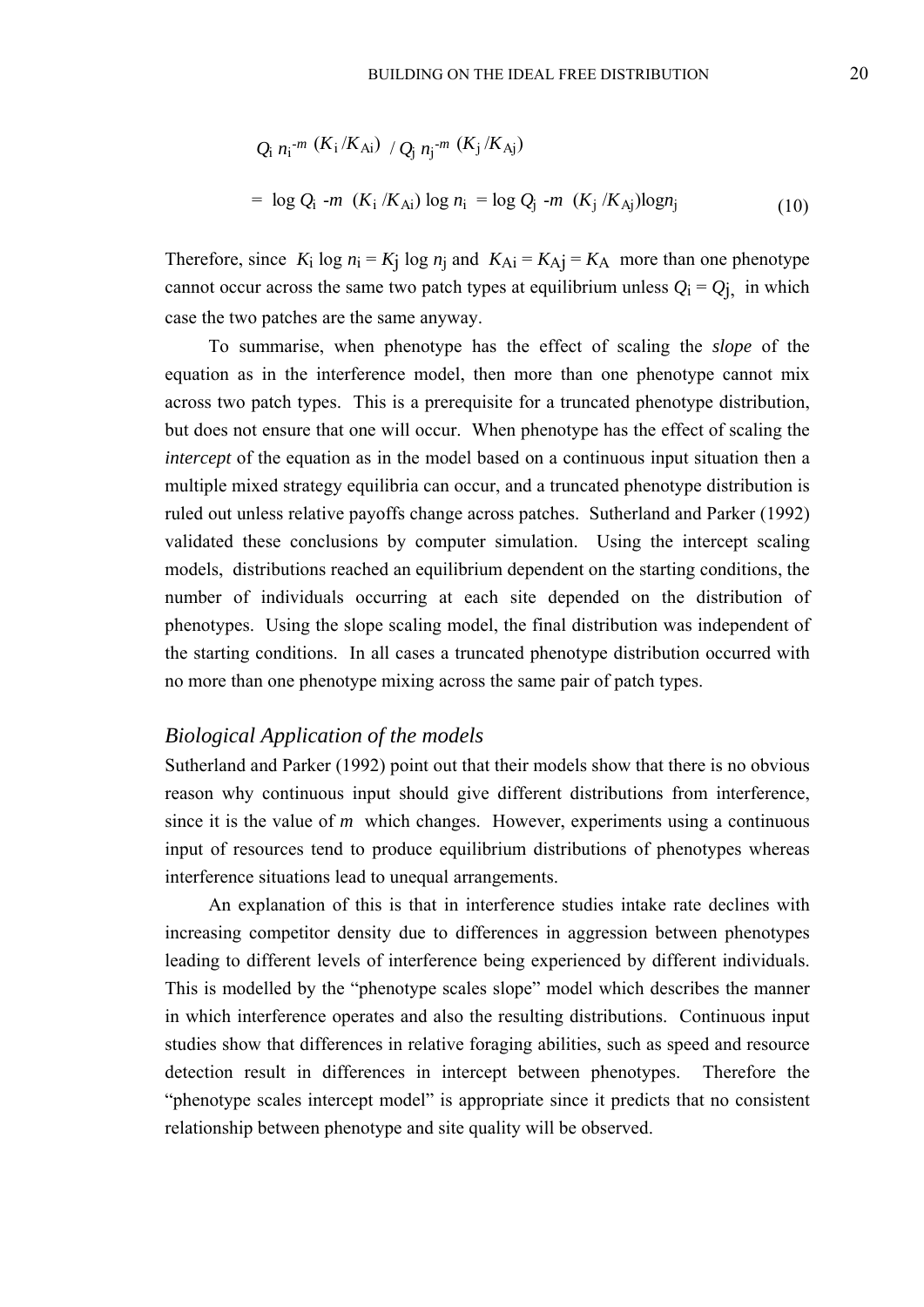Sutherland and Parker (1992) recognise that there may be situations where choice of model is not obvious, for instance where fighting occurs in a continuous input situation so that some individuals obtain disproportionately less at higher resource densities. In these cases it will be necessary to consider how phenotype affects both slope and intercept. Also, there are many reasons why differences in phenotype distribution between patches may occur, such as perceptual constraints and variation in predation risk.

# **D. Unequal competitor ESS distribution determined by the form of competition**

As an alternative to the above models of Sutherland and Parker, Korona (1989) presents a model for competition in which the competitive value of an individual manifests itself in contacts with other randomly chosen individuals. His model assumes that animals are omniscient and that competitive weights of phenotypes remain constant across patches. In each encounter, the chance of success of an individual A is given by:

Change of success of A = 
$$
\frac{competitive weight of A}{comp weight of A + comp weight of a(11)}
$$

Intake rate is determined as a function of the resources per animal and the success of each individual in its conflicts with other competitors. The model predicts a unique equilibrium distribution which has three features:

- a) Animals distribute themselves numerically in proportion to patch qualities.
- b) Each phenotype occurs in the same proportion in each habitat.
- c) The average gain for all individuals is equal in all patches.

Korona suggests that one on one competition is more likely than one individual simultaneously affecting all others, an implicit assumption in Sutherland and Parker's models. A disadvantage of Korona's model is that it can only be applied to a situation in which resources are simply divided up between all the competitors (such as continuous input). However, if prey are at roughly constant density and animals forage for them on a patch, intake rate is limited by search time and is not a simple function of competitor density alone. This assumption of Korona's model is unfortunate since his prediction that competitive ability will manifest itself through one to one contests would appear to be least likely in continuous input situations,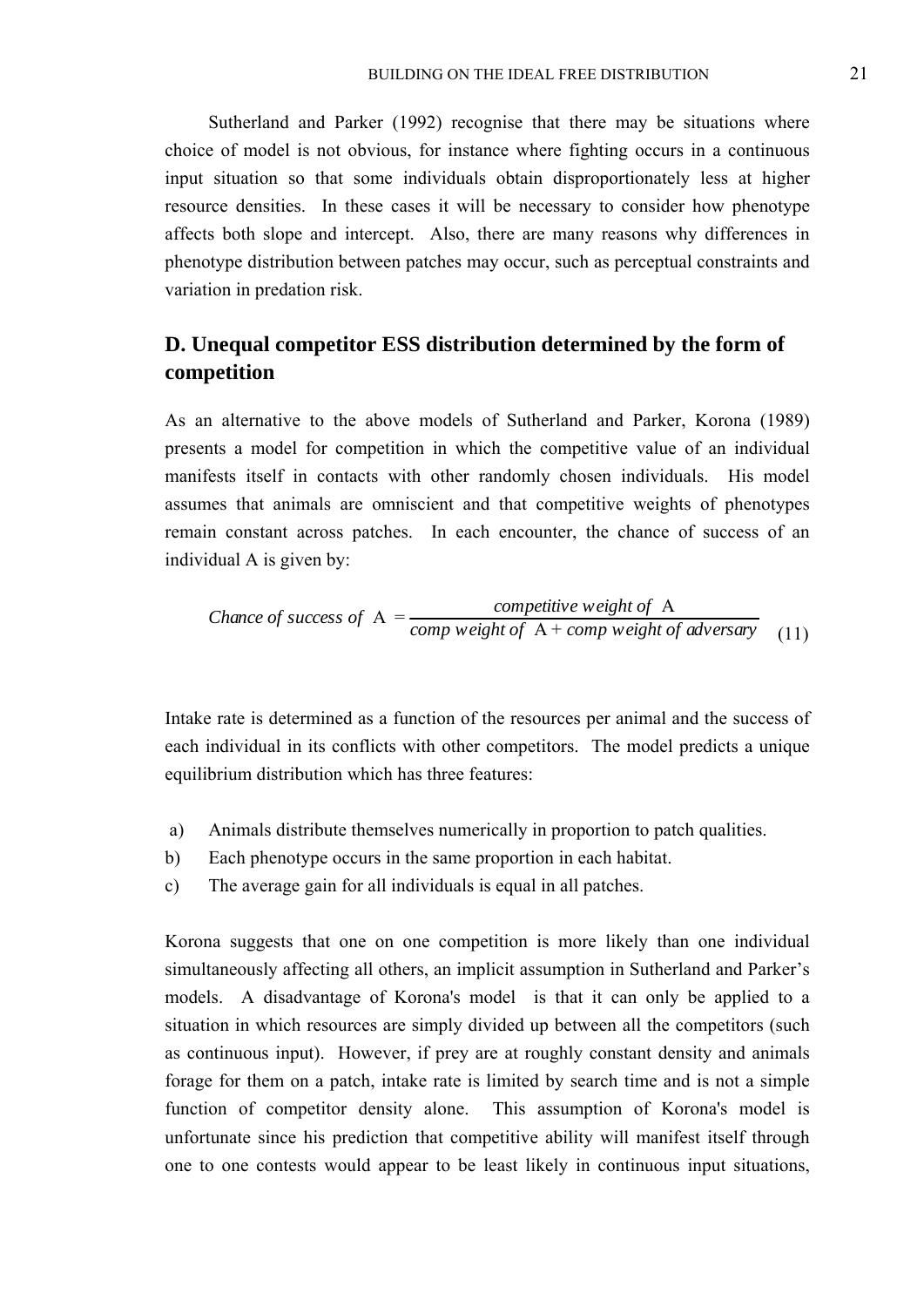where scrambles for resource items are likely to occur. The biological situations in which one on one competition is most obvious, such as oystercatchers occasionally attempting to steal mussels from each other, all tend to be interference situations, which clearly violate the other assumptions of the model. Nevertheless, Korona's model serves to illustrate the importance of checking the assumptions

#### **VII. INCORPORATING KLEPTOPARASITISM**

#### **A. Modifying the basic IFD model to include kleptoparasitism**

In many animals one of the main sources of interference is in loss of prey items to conspecifics. Parker and Sutherland (1986) investigated this situation using a model in which there is a dominance hierarchy of phenotypes and competitors steal food from their subordinates. They assumed that there would be no differences in foraging ability. An individual's payoffs increased with the number of subordinates and decreased with the number of dominants in a patch. The simulation was run with 100 competitors and 10 ranks. It was assumed within an entire dominance rank, gains would exactly balance losses.

Two cases were investigated:

#### *Interference model*

Individuals search for resource items in patches and achieve a capture rate in patch i equal to *Q*i. In addition they experience gains and losses due to stealing from subordinates and being robbed of a proportion of their food by dominants.

The fitness of a given individual in patch i is therefore related its dominance rank (*D*  ):

$$
W_{1}(D) = Q_{1}(c + G (n_{S}) - L (n_{d})),
$$
\n(12a)

in which  $c =$  each capture by the individual  $G(n<sub>S</sub>)$  = probable gains from subordinates where there are n<sub>S</sub> subordinates  $L$  ( $n<sub>d</sub>$ ) = probable losses to dominants where there are  $n<sub>S</sub>$ dominants

This equation was used to formulate a model in which gains and losses to self increase linearly with the number of individuals respectively above and below an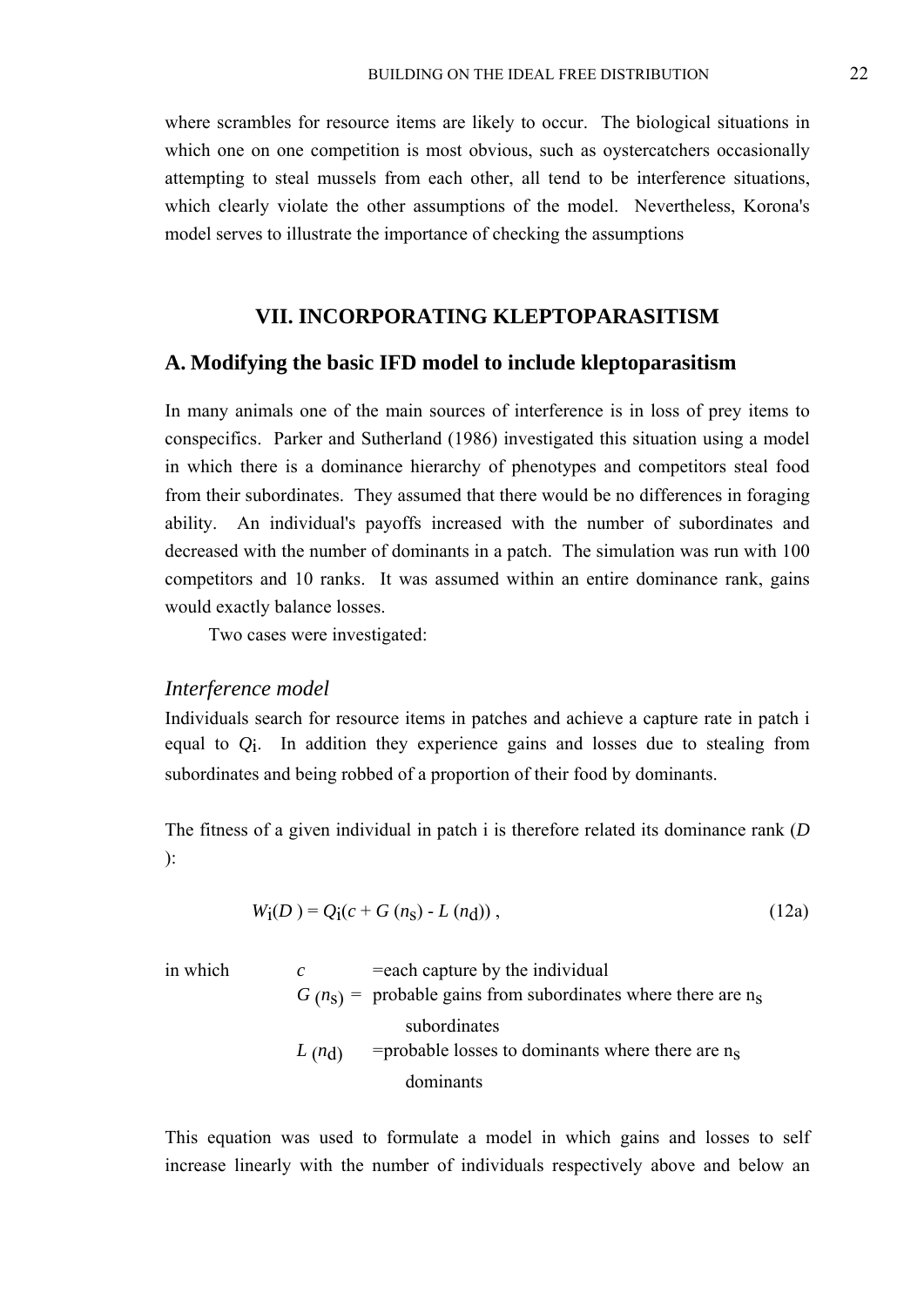individual in the hierarchy. (*G* ( $n_S$ ) =  $an_S$  and *L* ( $n_d$ ) =  $an_d$  in which *a* is a positive constant which is small enough to ensure that payoffs are never negative). A major factor limiting the model's applicability to real situations is the fact that it does not account for reduction in average prey intake rate due to competition; prey are reallocated according to dominance but average intake remains constant. However, it is still valuable in pointing to possible distributions of species practising kleptoparasitism and it would be very interesting to re-run this simulation using different assumptions.

#### *Continuous input model*

A fixed input of resource items *Q* i are shared between the competitors in a patch. The model is the same as in the interference case except that each individual's gains are density dependent and therefore:

$$
W_{\mathbf{I}}(D) = Q_{\mathbf{I}}(c + G(n_{\mathbf{S}}) - L(n_{\mathbf{d}})) / n_{\mathbf{I}}
$$
 (12b)

#### *Results*

Unless patch qualities differed considerably both models produced unstable distributions, since it pays dominants to move to patches containing subordinates but pays subordinates to move away from patches containing dominants. Payoffs did not remain constant across patches and there was no clear truncation. However, there was a tendency for better phenotypes to be found in better patches more of the time and for low ranking phenotypes to be found in all patch types. As in other models, due to density dependent gains the continuous input model was least sensitive to differences in patch qualities. In the dispersed resource model great differences in patch qualities lead to the poorer patch being avoided by all phenotypes.

 Puliam and Caraco (1984) produced a similar result in a verbal model of the distribution of a subordinate and dominant individual between two patches. They assumed that individuals had a true estimate of their feeding rate in each of the four possible situations (on either patch with or without the other individual) and that an individual would only change patch if it could expect a higher feeding rate. Travel costs were taken to be negligible. Like Parker and Sutherland (1986) they found that when there is no intrinsic advantage to being together the dominant individual chases the subordinate from patch to patch.

#### **B. A kleptoparasitic IFD model based on a functional response**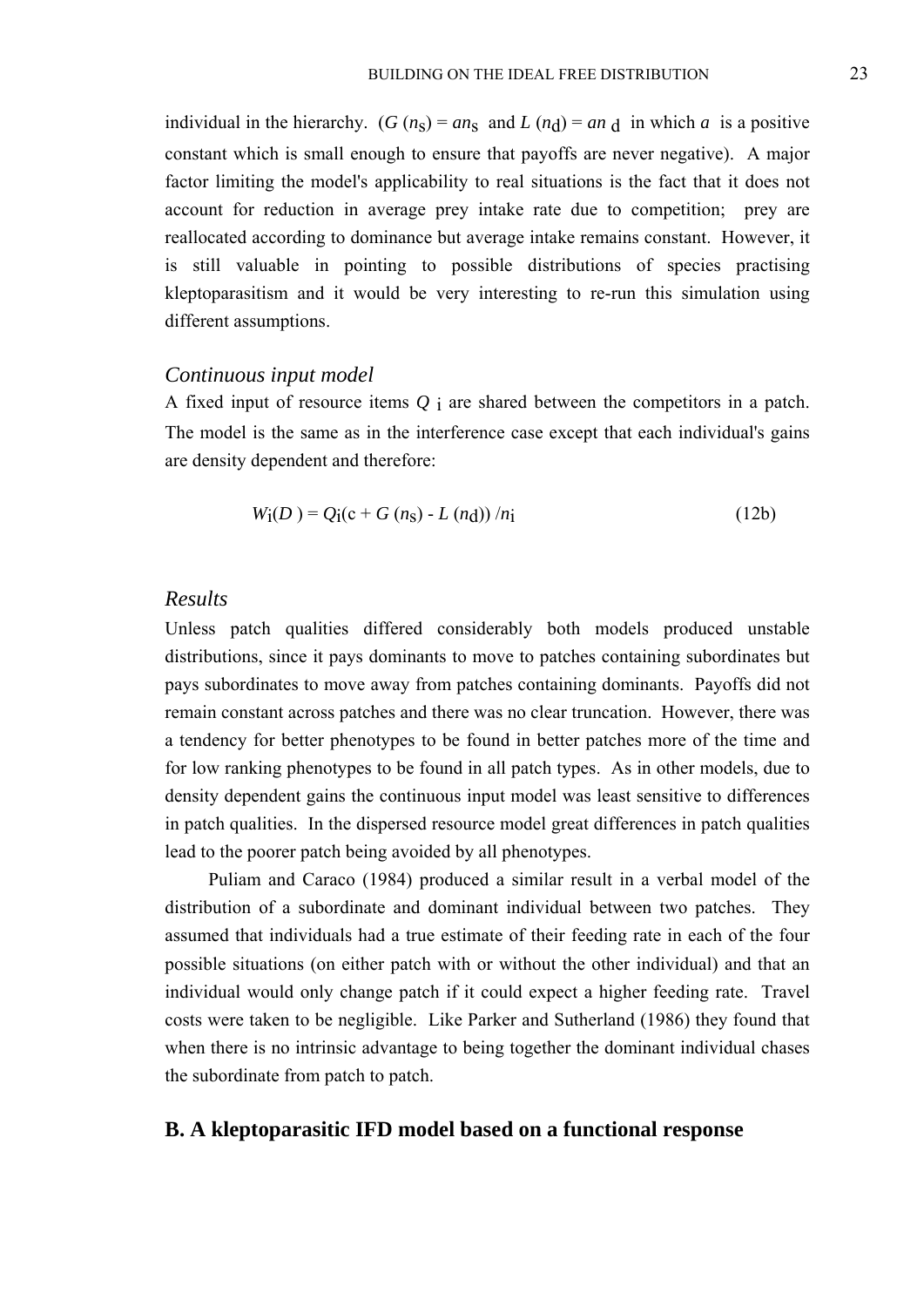A different approach to modelling competitive distributions has been suggested by Holmgren (*In Press*). His numerical model makes predictions about distribution between two patches using a series of transition equations which dictate the rate at which foragers switch between 3 activities; searching, handling and fighting. The basis of the model can be described graphically as in Fig. 5.



**Fig. 5.** Diagrammatic representation of the Holmgren model. Predators switch between 3 activities according to a set of transition equations. Searching predators may find prey and become handlers, or encounter a handling predator and begin fighting. Handling predators may be attacked, becoming fighters, or complete prey handling and resume searching. Fights take a set period of time after which the higher ranked individual begins handling and the lower ranked individual begins searching.

 The rate of transition between activities is a function of the density of predators engaged in each activity, the time taken to handle each item of prey or to engage in a fight and the rate of encounters with prey. In fights between individuals the higher ranked competitor always wins. Holmgren assumes that there is no patch depletion, prey densities on the two patches are constant, irrespective of competitor density. Competition is due only to interference in the form of time lost due to fighting.

 The optimal distribution was found by starting with an arbitrary distribution between patches and using an iterative procedure which always produced a stable equilibrium .

 The transition rate structure of the model has two interesting advantages over other types of model. Firstly, interference is generated by interactions between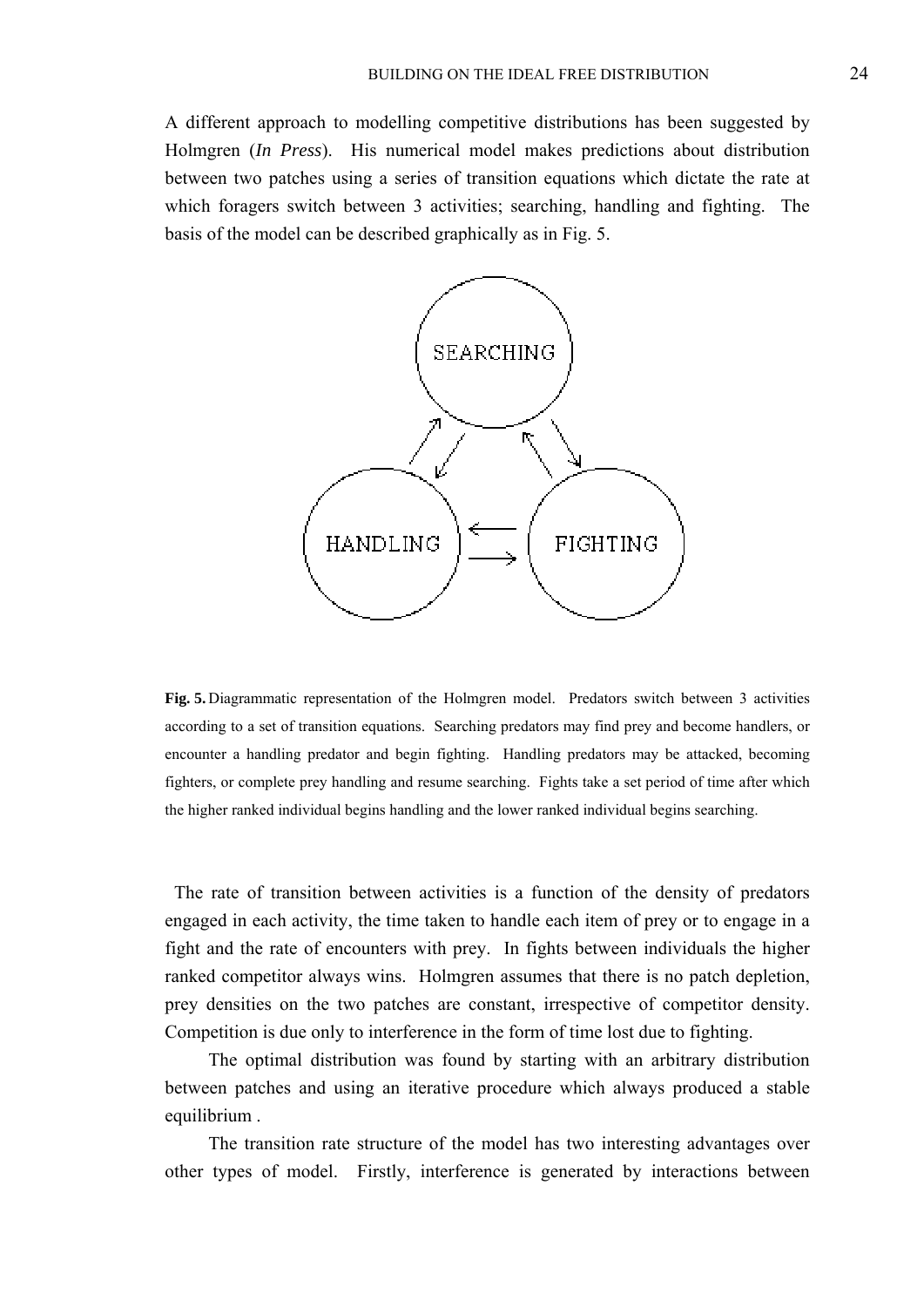predators, rather than being dictated by the size of a constant which must be imposed from outside. Secondly, the model is very flexible in that it can be used to investigate the effects of differences in various predator attributes such as handling efficiency, searching efficiency and dominance.

 When dominance varies between competitors, dominants benefit from the presence of subordinates which do better in their absence. At low density all animals occupy the best patch, but as density increases the subordinates are the first to begin using the poorer patch. As density increases further some dominants begin using the poorer patch which is made more attractive by the presence of subordinates. This leads to an equilibrium at which both types of predator use both patch types in roughly equal proportion. With more than two predator phenotypes, a group of the most dominant individuals occurs in the best patch, with the remaining predators distributed without any relationship between relative dominance and patch quality.

When predators differ in search efficiency, but suffer equally from interference, inferior searchers are less likely to leave the high density patch since they suffer more from the increased search time associated with the poorer patch. As predator density increases the equilibrium distribution shifts from all competitors on the better patch to all the inefficient searchers on the better patch and all or a proportion of the efficient searchers on the poorer patch, presumably depending on the relative patch qualities. If a range of search efficiency phenotypes is considered there is a truncated distribution with all the best searchers occurring in the worst patch.

 Variation in handling efficiency leads to less efficient predators suffering more from an increase in density since it is during prey handling that they are susceptible to kleptoparasitism. Again, at low density all predators are found on the good patch, as density increases the inefficient handlers begin utilising the poor patch. There is a density range at which the two phenotypes do not occur on the same patch followed by some of the 'efficients' moving onto the poorer patch as density increases still further. When this situation was solved for a range of phenotypes, the better handlers tended to occur on the better patch, with a second group of intermediate ability handlers occurring on the poorer patch and the remainder distributed between both.

 A disadvantage with numerical simulations is that results are dependent on the parameter values used and general predictions which would allow testing are difficult to come by. An example of how this can reduce confidence in the robustness of a model's predictions comes in Holmgren's choice of patch qualities. The paper shows that equal non-depleting patch qualities (standing crops) may require very different input rates in order to be maintained. However, the choice of qualities for the two patches is one in which the poorer patch has 95% of the resources of the good patch. A larger difference in patch qualities leads to all predators aggregating in the better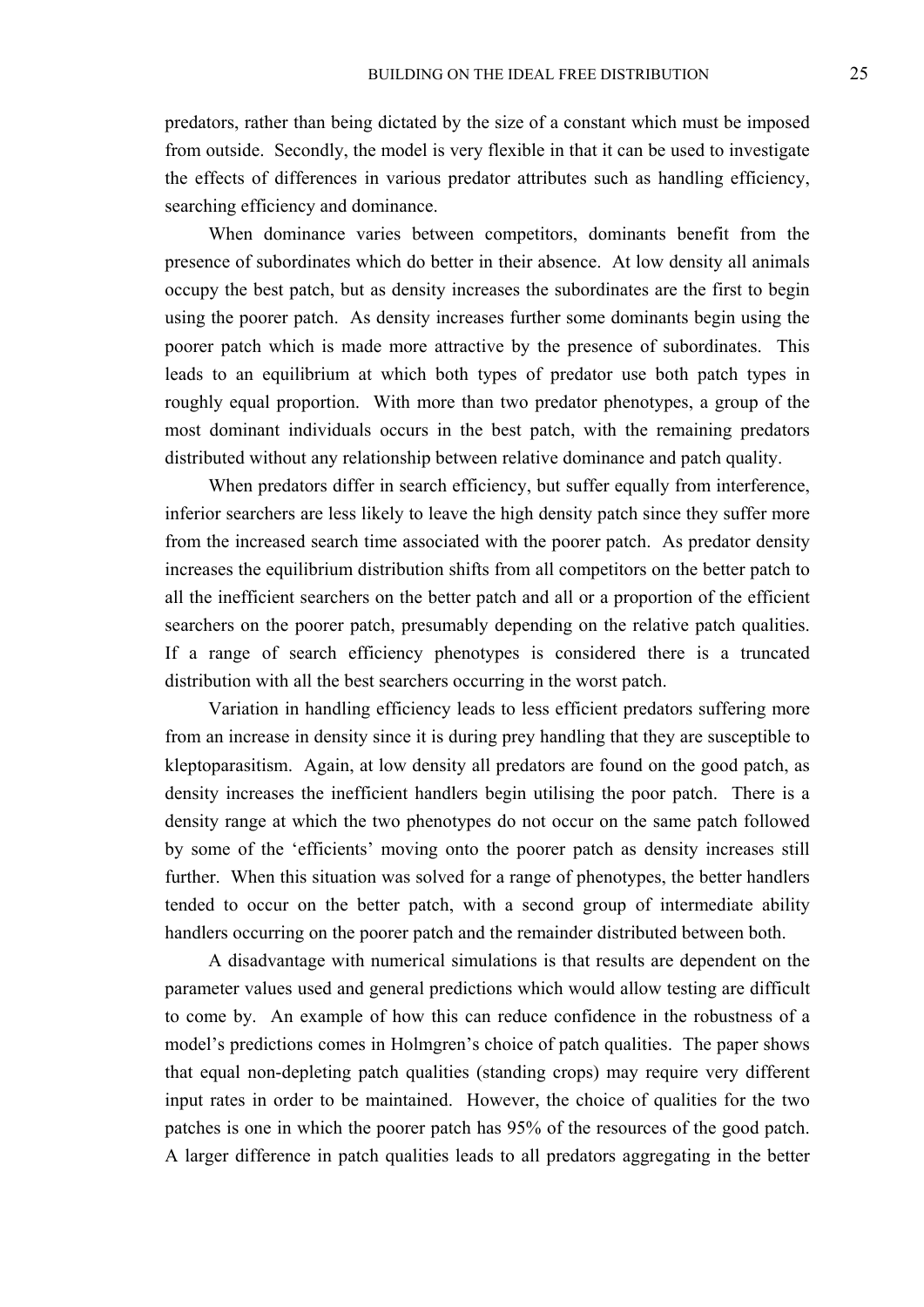patch. Numerous field studies have found exploited prey patches varying in quality by an order of magnitude more than this (e.g. Goss-Custard 1970, Fortier and Harris 1989, Sutherland and Allport 1994). Therefore, it seems likely that this type of numerical model will be most useful as an indicator of potential qualitative effects rather than as a basis for empirical work.

#### **VIII. INCORPORATING RESOURCE DYNAMICS**

#### **A. Continuous input models and standing crops**

Because the IFD predicts the equilibrium distribution of competitors, the vast majority of theoretical work has concentrated on competition through interference or the specific case of continuous input resources. The other major source of competition between individuals, exploitation competition, does not tend to lead to a single equilibrium because as patches are depleted the optimal distribution changes. Predicting the distribution at any one time is only possible by following changes in resource levels through time.

 The assumption that resources will either remain at constant density (as in interference models) or will arrive on a patch at a constant rate (as in continuous input models) places severe limitations on the IFD theory's applicability to many foraging situations. Lessells (in press) points out that interference models should be regarded as a 'snapshot' of depletion or continuous input models. She also shows that if resources are continuously input into patches, the assumption that they are immediately consumed can be relaxed by considering the standing crop of resources on each patch. The standing crop consists of those resource items which have arrived on a patch but which have yet to be consumed. If competitors are equal, all consumers must have equal consumption rates at the evolutionarily stable (ES) distribution.

 If there is no interference the standing crop must be identical on each patch and hence resource mortality rate will be density independent. If interference occurs, it will decrease the intake rate more on better patches, so, since consumption rates must still be equal, there must be a greater standing crop on those patches. Prey mortality rate will be lower on better patches due to interference and will be density dependent, since patches with higher standing crops have higher competitor densities.

 If there is no interference, but there is some alternative source of mortality, the losses due to this mortality will be constant across patches since all patches will have the same standing crop. Alternative mortality can lead to some patches remaining unexploited because their input rates are not sufficiently high to overcome the losses to their standing crop resulting from the alternative mortality. Those patches with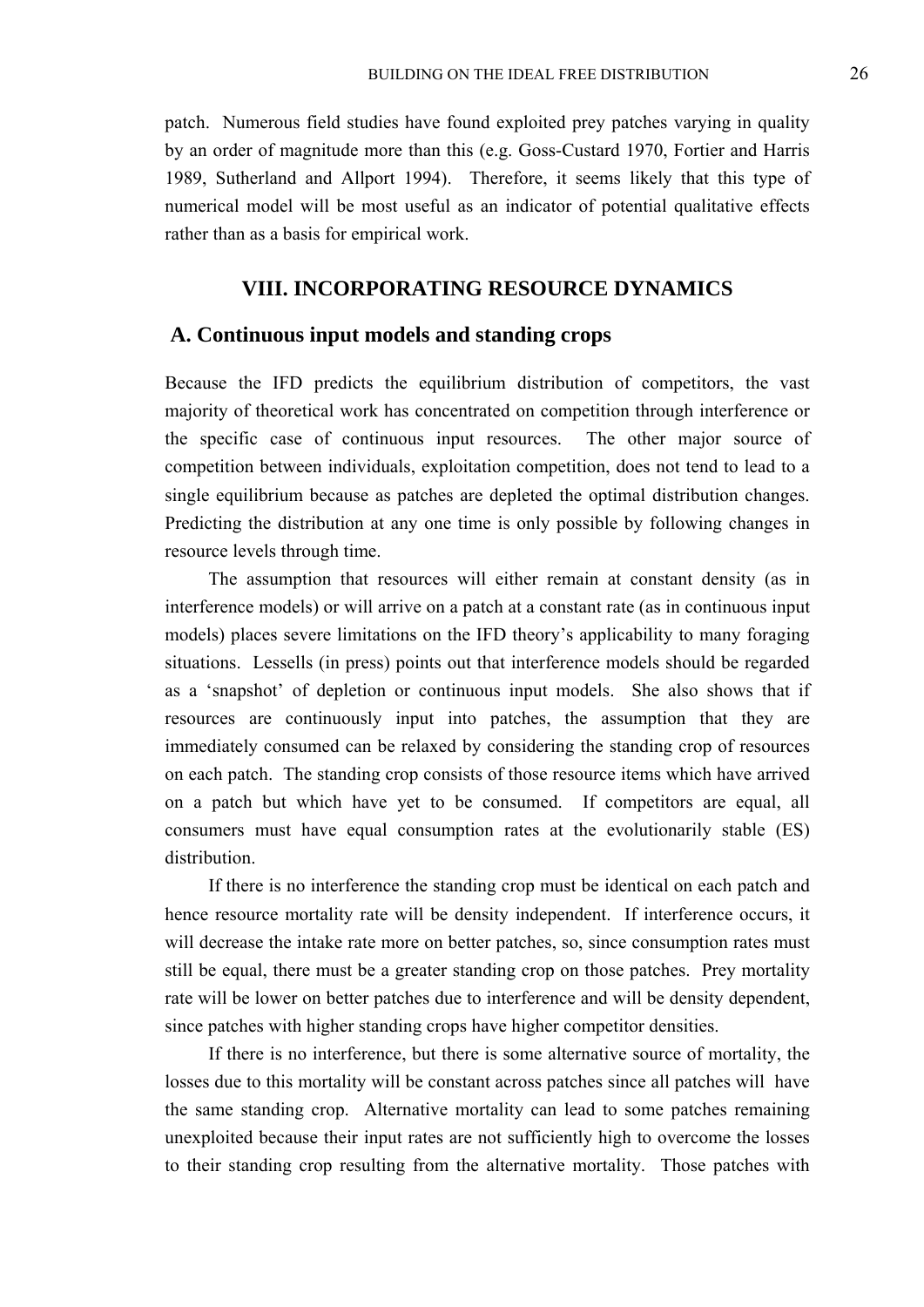intake rates sufficiently high to be exploited will suffer density independent mortality, due to their identical standing crops.

 If there is interference, as well as some source of alternative mortality, as in a situation where some resource items are wasted (Sutherland and Parker 1992) the equilibrium distribution will depend on the relative strengths of the interrelationships between consumption rate, standing crop, alternative mortality rate and the number of competitors. The only general predictions which can be made are the same as those for a situation where there is interference but no alternative mortality.

#### **B. Decision making prey**

The patch selection models discussed so far have taken the predator's point of view and have assumed prey to be immobile. Clearly there are many examples of systems in which this is not the case, and for which consideration of prey responses is necessary. This was discussed by Sih (1984) who suggested that if a refuge from predation exists and prey are mobile that their response will dictate the determine the distribution. More recently Schwinning and Rosenzweig (1990) have modelled the distribution of populations between an open habitat and one containing refuges. They used a predator-prey system with a top predator, an intermediate predator which is eaten by the top predator and a prey item eaten by both. All individuals of all groups were assumed to be equally mobile.

 Their numerical model is unlike interference IFD models or continuous input models in that competition between predators is due only to reduced intake rates resulting from prey depletion. At each time step, predator intakes are determined assuming a type II functional response (Holling 1966). However, despite basing the model on exploitation competition, prey are considered to remain at constant density, which the authors justify by assuming that habitat redistribution occurs on a much faster time scale than changes in population size. This does seem to be slightly inconsistent, since if habitat redistribution does occur on a much faster time scale than changes in population size, then one might predict that all individuals would begin foraging in the best patch and move only when it was depleted to the same level as the patch below. Nevertheless, the results may provide some insight into how kleptoparasitism affects distributions since it may be justifiable to model interference using the same equation as a functional response. Like Parker and Sutherland (1986), Schwinning and Rosenzweig found that when they ran their simulations they frequently found distributions which oscillated. A simple explanation for why this should occur is that it pays predators to move to high prey densities, whereupon it pays the prey to move elsewhere. This leads to a situation similar to that in Parker and Sutherland's kleptoparasitism models in which one type of individual constantly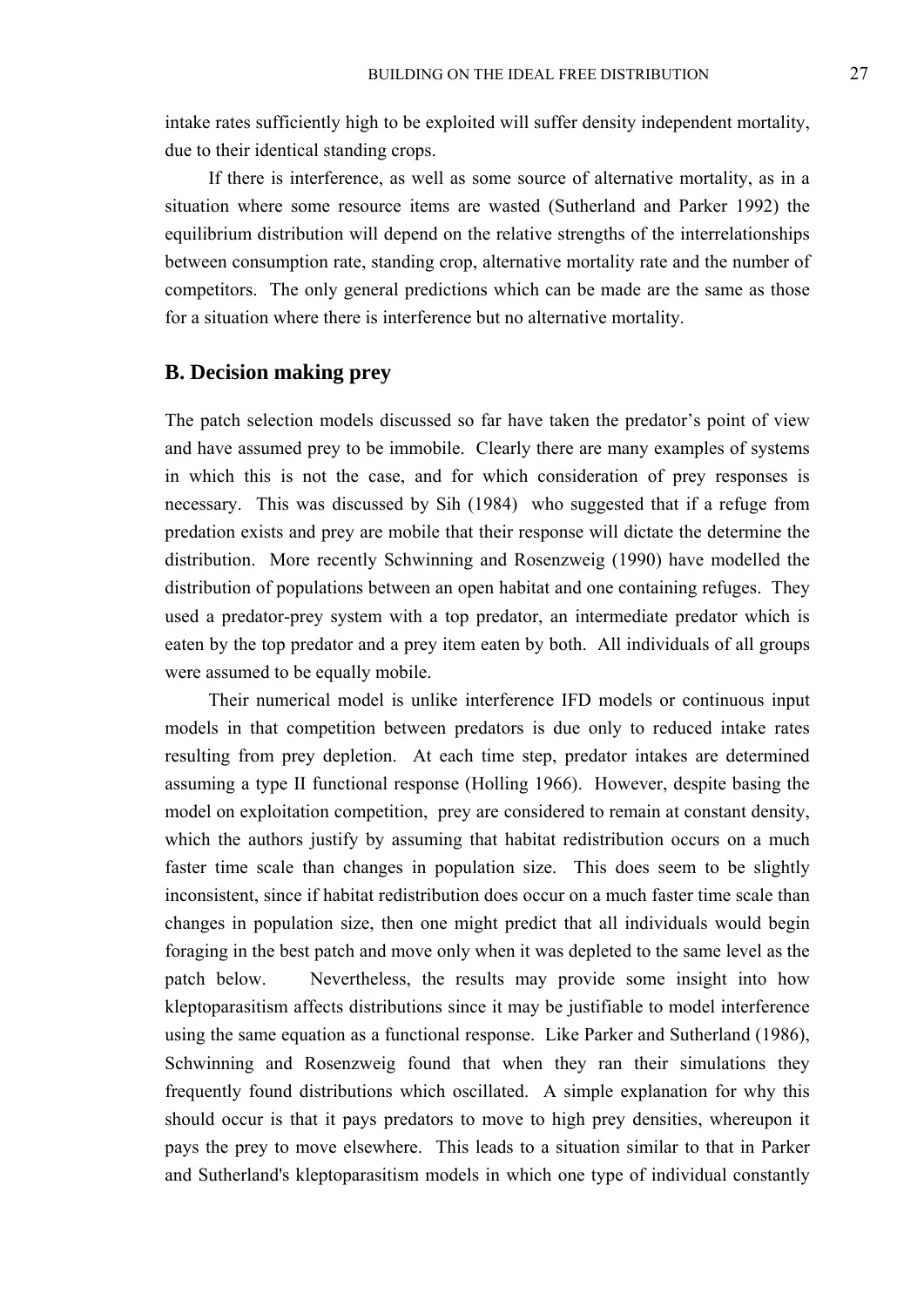pursues another. However, through the introduction of factors not considered in Parker and Sutherland's model it was found that stabilization could be achieved by 3 means:

- 1. Increasing the refuge strength. The refuge habitat has a lower capture rate for both predators. If the difference between the two patches was increased the prey concentrated in the refuge, making it more attractive to the top predators compared to the open habitat. This leads to a reduced average fitness difference of the top predators between habitats, and could even lead to their extinction. Increasing the refuge strength was only stabilizing in the presence of intraspecific competition within the prey population, since without this the prey distribution is only dictated by the predator distribution, and vice versa, leading inevitably to instability.
- 2. Increasing intraspecific competition within the prey population. This will promote stability since the prey will tend to tolerate more predation risk and increase their presence in the open habitat due to increasingly suffering from concentration. At some point this will also allow their predators to find open and refuge habitat equally rewarding. In this case, stability increases the top predator's fitness, as it is associated with increasing prey number in the open habitat.
- 3. A threshold for responsiveness to fitness differences in the top predator. Stabilization can be achieved if the top predator does not respond to very small fitness differences, either because it does not perceive them, or because it ignores them. If the threshold level of the top predator was increased above the level necessary to stabilize its own distribution this subsequently stabilised the distribution of the intermediate predator and the prey. Assigning the top predator with a threshold responsiveness was found to increase its fitness slightly despite the fact that there is no cost to travel. However, it is not clear whether or not this model is very good at detecting variations in fitness, so this aspect requires further investigation.

#### **IX. INCORPORATING STATE DEPENDENT PREDATORS**

McNamara and Houston (1990) address one of the less explicit assumptions of other IFD models; that predators seek only to maximise their short-term fitness. They point out that variability of food supply and the predation risk incurred during foraging are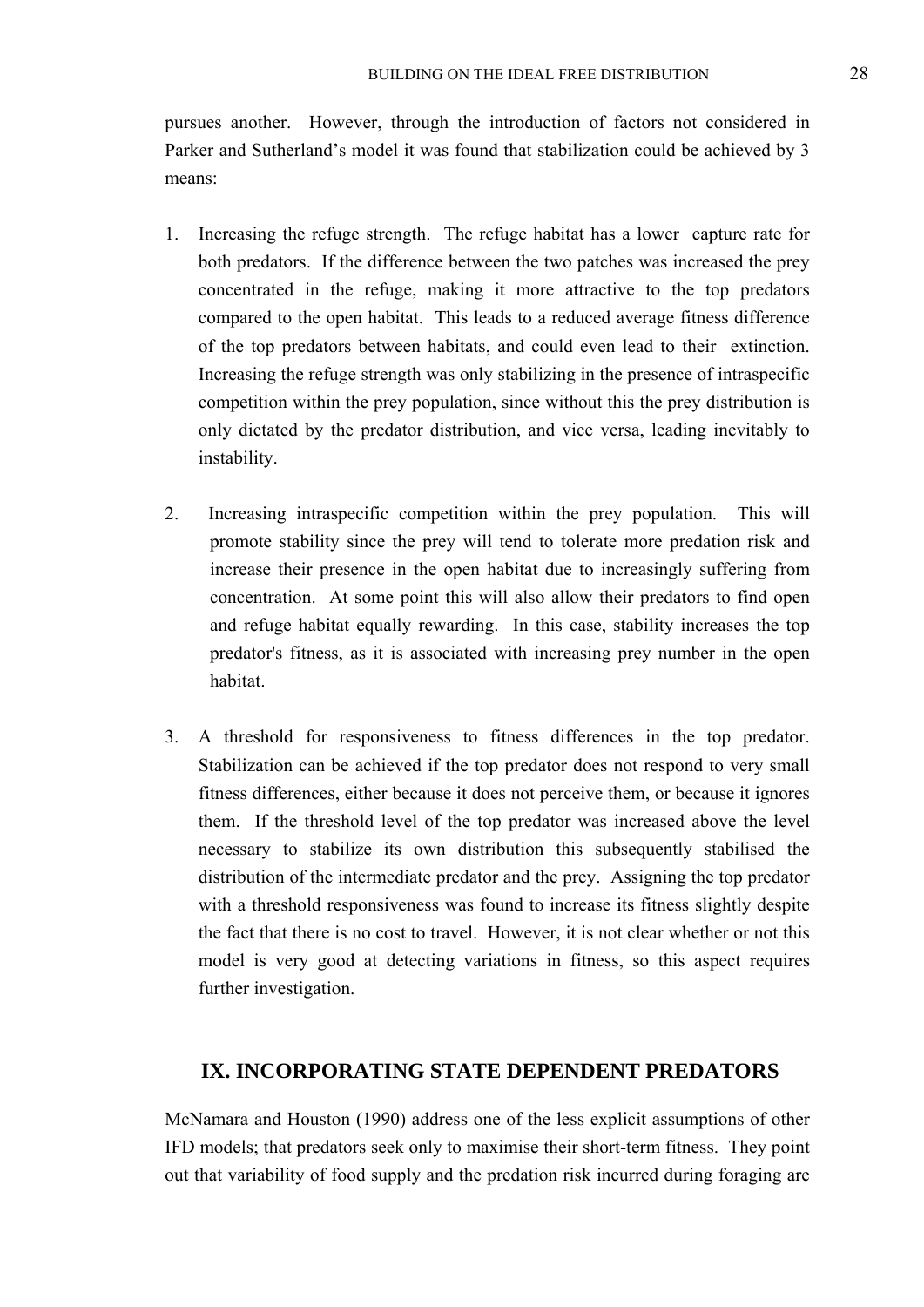important determinants of fitness and should be considered when predicting animal distributions. This subject, known as 'risk sensitive foraging' is in itself a large field and has been comprehensively reviewed elsewhere (McNamara and Houston, 1992). Consideration is here restricted to McNamara and Houston's use of risk sensitive models to predict optimal distributions.

 In their model, fitness is defined in terms of long-term survival during a nonreproductive period rather than in terms of rate of energetic gain. Animals are assigned a level of reserves, above a threshold level *L* , the animal rests, and below 0 the animal starves to death. It is assumed that animals forage continuously when their reserves are below *L* , (interruptions such as sleep are ignored). Animals may choose between two patches of food with no cost to switching patch. The behaviour of each animal at each point in time is found using a dynamic programming technique (see Ross 1983). Dynamic programming allows an animal's optimal policy at any point to be found by following it backwards through time. At each step, the animals 'state' (in this case its energy reserves) can be calculated and from this the optimal patch choice is determined. McNamara and Houston applied their model to several different combinations of patch types and both to a single individual and to a population.

#### *Single animal, no predation, equal mean rates in both patches.*

Using different patch qualities, when mean net gain is positive in both patches the low variability patch was chosen. As mean net gain decreases and becomes negative, the state region for remaining food reserves over which it is optimal to choose the high variance patch becomes larger. In effect, the animal reaches a point at which its only hope of survival is to go to the high variance patch and be lucky. Also, as mean net gains decrease, reserves decline, making the high variance patch even more likely to be chosen.

#### *Single animal, one patch is richer and is predated*

In this case, the optimal policy not surprisingly turned out to be to forage in the nonpredated patch until reserves dropped below a critical level at which point predation risk is tolerated for increased gain. When food supply is poor it determines distribution, when it is good predation takes over.

#### *Population of consumers, no predation, variability difference between patches.*

To consider the state-dependent decisions of a population of consumers, McNamara and Houston incorporate the effects of exploitation competition into their model. By assuming that food items continually appear on a patch and are found at a rate related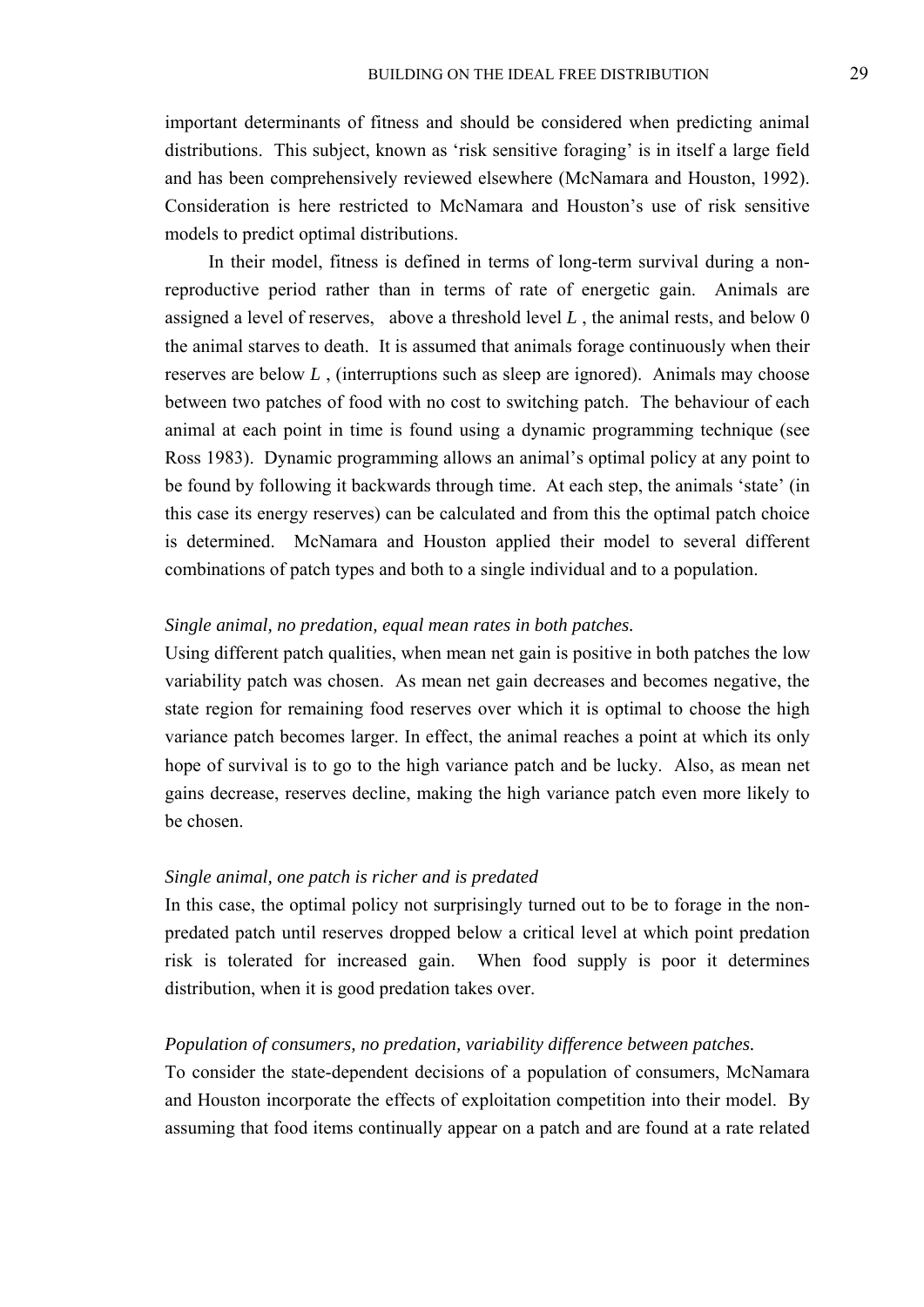to their density by the Poisson distribution. Competition manifests itself only through lower prey availability, with no interference effects.

 At low prey density, all animals choose the patch with low variation. If density increases but both patches still provide positive gains, then animals with low reserves prefer the more variable patch. As density is increased still further more and more animals choose the more variable patch but not to as great an extent as with one animal since more animals on the more variable patch means that the less variable patch is a better choice. Density dependent effects are amplified as handling times decrease, hence the tendency to choose the more variable patch is negatively correlated with handling time.

#### *Population of consumers, predation risk on one patch.*

In this situation it was found that predation was very important in determining distributions at low densities and almost ignored at high densities.

McNamara and Houston point out that a state-dependent analysis of this type is appropriate for an animal which is simply trying to survive a given period of time. However, for some animals, feeding more in the present increases future reproduction, which will change the optimal policy. The distributions produced by a state-dependent IFD are a 'dynamic equilibrium', meaning that the stable situation is a result of a continuous flux of animals changing state and behaving accordingly. Therefore the model's predictions are valid only for large populations. Small populations may deviate from their predicted distribution as a result of statedependent effects but this will lead to variable and unpredictable situations.

 In contrast to the simple IFD, animals making state-dependent decisions do not distribute themselves so as to equalise rates of energy gain. The fundamental assumption of the state dependent IFD, that animals will be influenced by their physiological condition as well as their long-term competitive differences is highly plausible. Therefore the possibility that animals are making state-dependent decisions must be considered when investigating distributions, since any mixed ESS is liable to be invaded by state-dependent decision makers. This has wide ranging implications for the study of competitive distributions since it is very difficult to separate statedependent and long-term competitive differences in experiments and field studies.

#### **X. INCORPORATING PERCEPTUAL CONSTRAINTS**

All the previous models assume that foragers are omniscient, and that their distribution must be explained through resource distribution and competition. This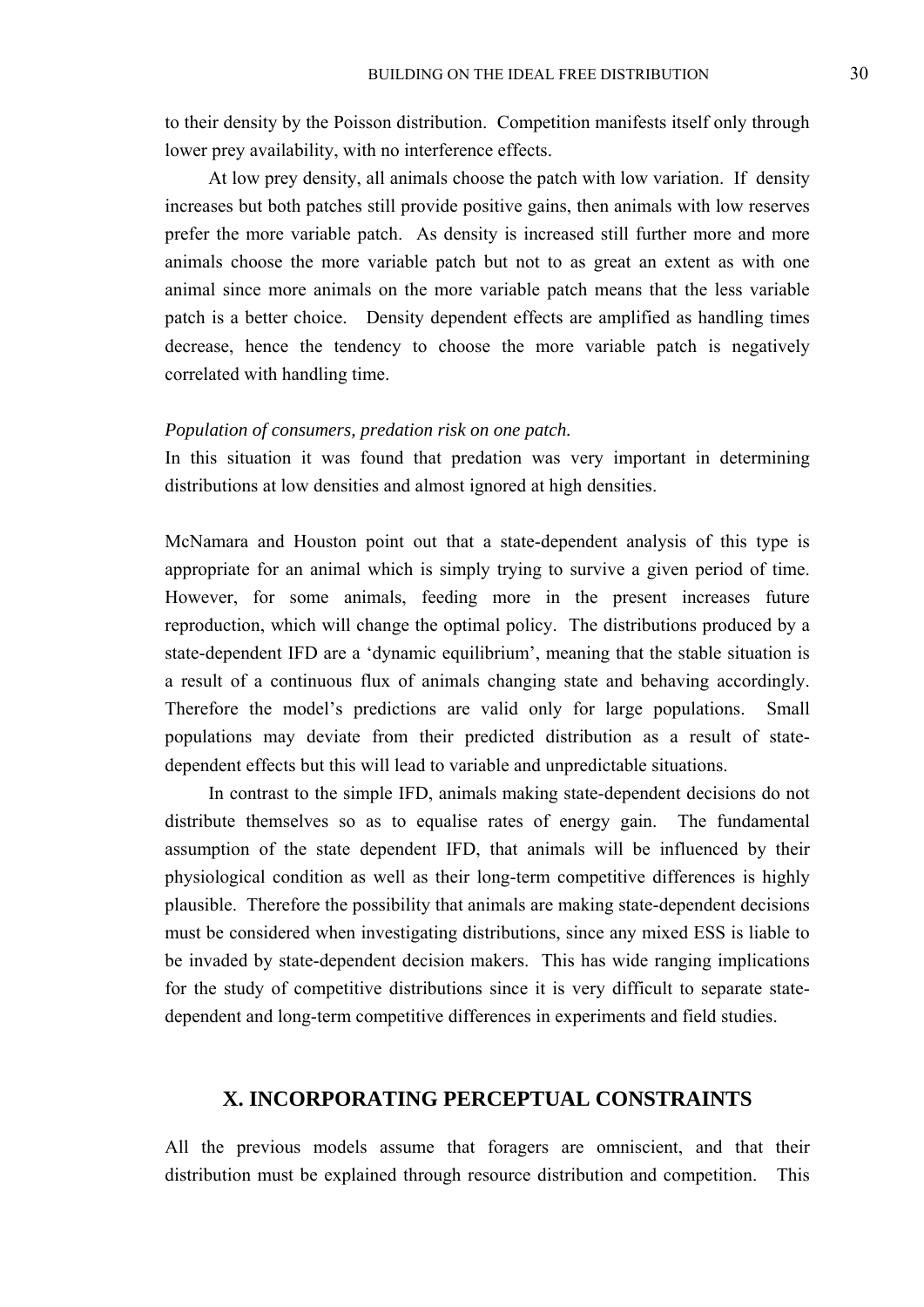assumption is clearly unjustified in the majority of situations where animals will have an imperfect knowledge of patch profitabilities. Awareness of patch profitabilities may be limited by two factors, firstly, being unable to distinguish between the profitability of similar patches, and secondly, being unaware of the profitability of patches which have not been visited. The first problem, described as 'perceptual constraint' has been suggested as a cause for departures from an ideal free distribution. Abrahams (1986) presents a simple model in which patch suitability is defined as the total resources on the patch divided by the number of competitors present (analogous to continuous input). This is used in an iterative simulation in which a newly arriving individual chooses the patch providing the highest intake rate after the addition of a further competitor (itself). The new arrival has a perceptual limit which means that it cannot perceive differences between patch profitabilities of less than a certain magnitude. If there is more than one best patch which cannot be distinguished, the individual chooses one of them at random. After all the competitors have entered the environment, they are randomly removed from their patch and have to re-choose a patch under the same constraints. Abrahams considers this to be analogous to the patch 'switching' behaviour seen in many studies of competitive distributions. The results of the simulation confirm what one might intuitively suspect:

- 1. Perceptual limits can only lead to under use of better patches and overuse of poorer patches.
- 2. Greater perception limits lead to greater deviations from an IFD.
- 3. Extreme resource distributions lead to better distributions if the perception limit is low, since large differences in patch qualities mean that more animals are able to determine which is better so there are fewer 'guesses'. However, if perception limits are great then extreme resource distributions lead to a poorer fit to an IFD because guesses are 'more wrong' when there is a greater difference between patches.

 Abrahams suggests two ways in which distributions resulting from perceptual constraints can be distinguished from those resulting from interference. One of these, that the perception limit model alone predicts higher intake in the better patch, only applies when competitors are equal, which is a fairly rare situation. The other utilises the fact that the perceptual constraint simulation is based on absolute numbers whereas the interference IFD uses only relative numbers. If perceptual limits are responsible for a lack of fit to the simple IFD model then decreased overall resource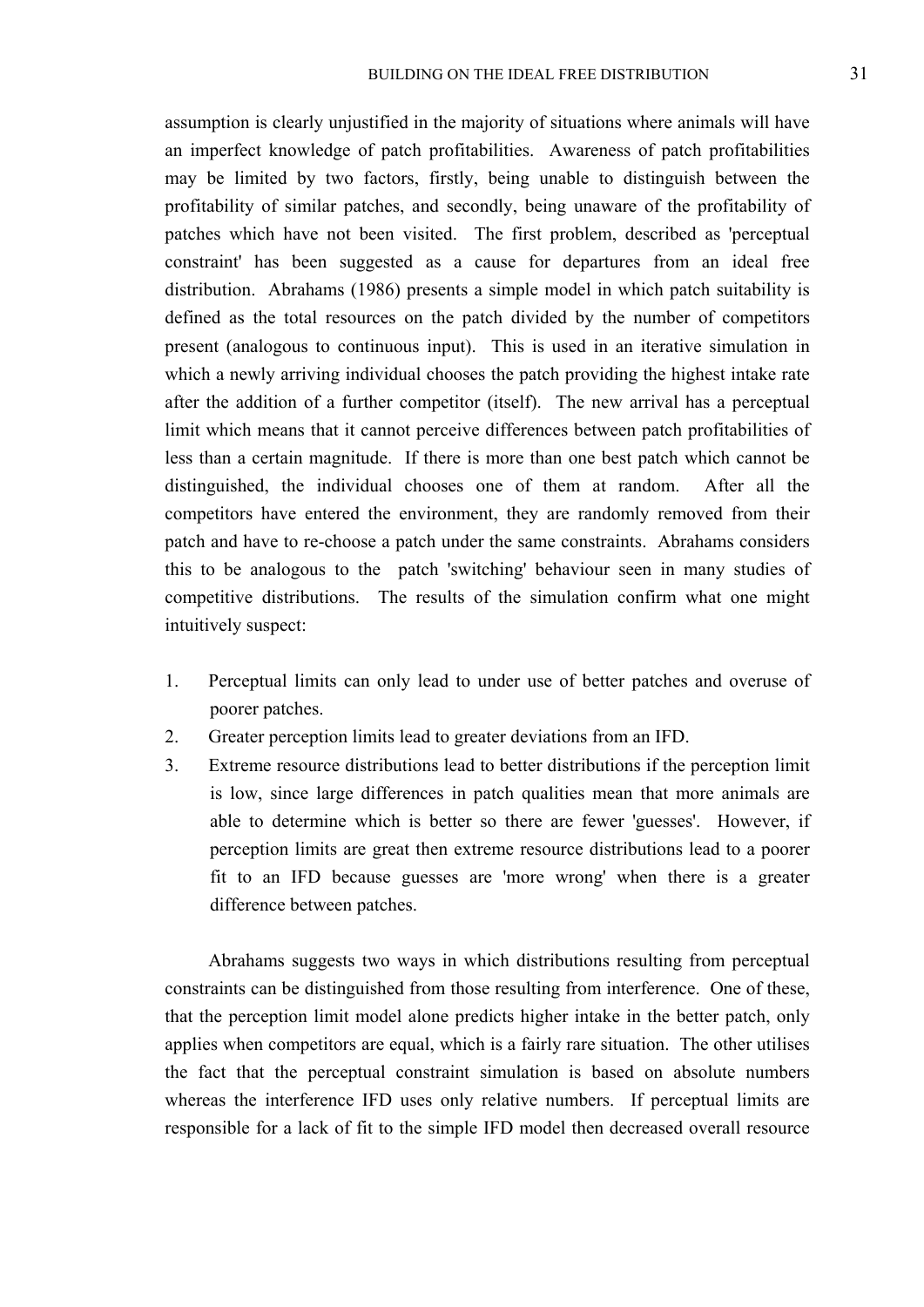density or increased competitor numbers will lead to greater deviations since patch differences will be reduced. The interference model does not predict such an effect.

 Abrahams points out that it is possible for perceptual limits and interference to operate simultaneously, and putting equations aside, this would certainly appear to be the most likely case. A range of animals have been found to be capable of complex optimal foraging behaviours, including determination of factors such as intake rate (See Stephens and Krebs (1986) for a review). It seems likely that perceptual limits will also have been reduced to a minimum, but it is inevitable that there will be a limit of some sort which will have an effect when patch profitabilities are sufficiently similar.

#### **XI. INCORPORATING PATCH ASSESSMENT**

#### **A. Patch assessment models**

A second possible reason for violation of the assumption of omniscience is a consequence of the fact that animals cannot know the profitability of patches which have not been visited. They must either visit all the patches in their environment or must estimate patch qualities using as many sources of information as possible. There have been several attempts to model this aspect of predator behaviour, and to test whether the assumption of omniscience is necessary.

 Harley, (1981) proposed that animals could decide on which patch to exploit by using a simple learning rule called the relative payoff sum (RPS) rule. The basis of the RPS rule is that an animal has a repertoire of behaviours which it can choose between. The choice of behaviour is made at a discrete time called a trial, and is decided upon by a rule which is called the animal's strategy. Harley's rule defines the probability of choosing each behaviour as a function of previous rewards. It is assumed that each trial follows a sufficiently large number of previous trials to allow the animal to have experienced different payoffs for different behaviours. Verbally, the rule states that the probability of displaying behaviour  $B_i$  at trial  $t$  is equal to the sum of the previous payoffs from behaviour  $B_i$  divided by the sum of previous payoffs from all behaviours. Essentially, the animal uses a particular payoff in relation to how successful it has been in the past.

 Harley adapted this basic theory to postulate a cellular mechanism by which an animal could use the RPS rule. He proposed that each behaviour has a corresponding substance which elicits it, and which is synthesised in response to the fitness increase brought by the performance of the behaviour. The substances are continuously degraded so that recent payoff information is most significant in determining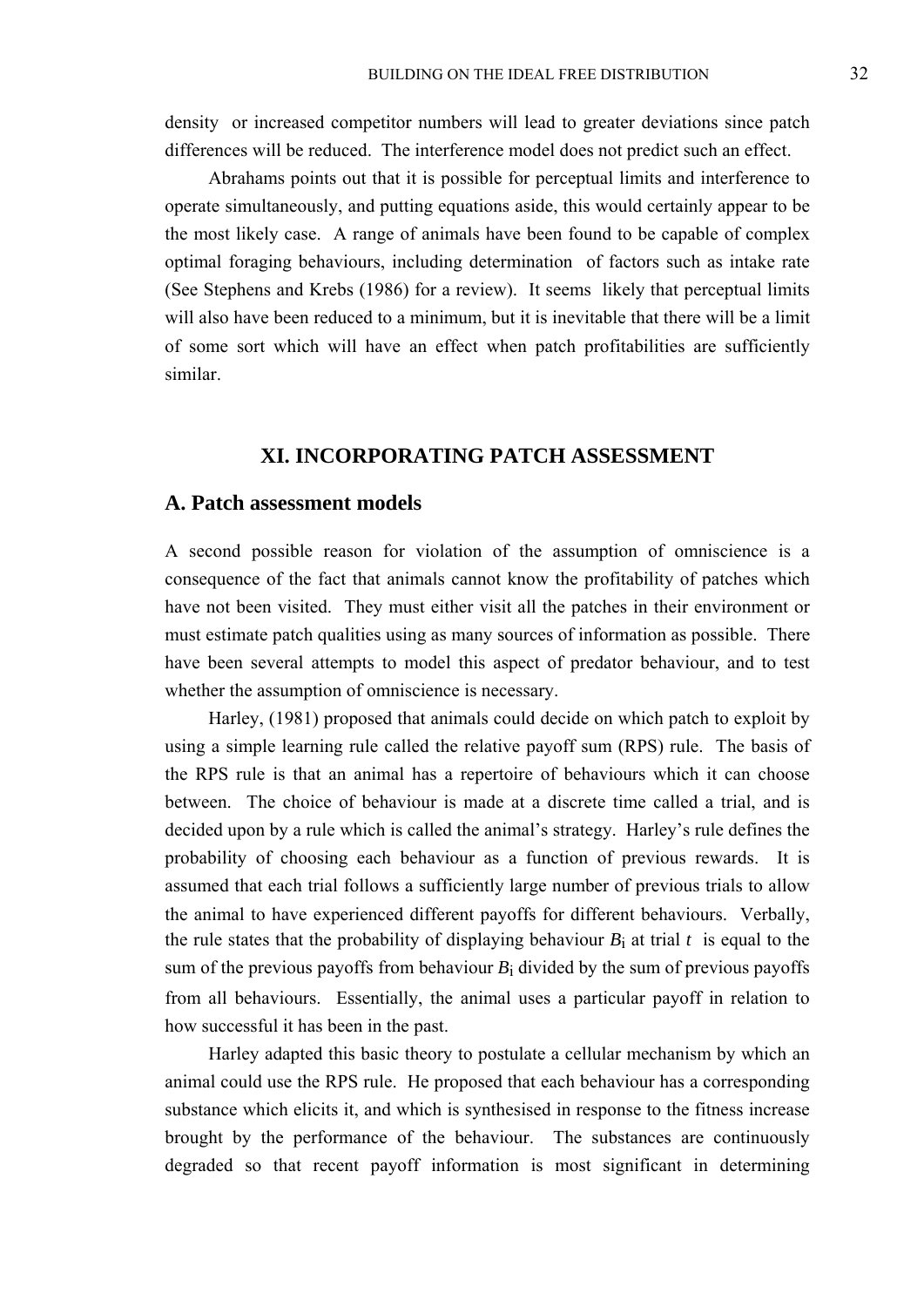behaviour properties. Also substances are continuously replaced to retain a residual concentration, ensuring that no behaviour can be deleted in the same way that continual degradation ensures that no behaviour can become fixed. This predicts that the probability of choosing a given behaviour is equal to the relative frequency with which it has been rewarded, i.e. it is characterised by the matching law (Herrnstein 1970).

 Harley's RPS rule has been criticised by several people, most notably Houston and Sumida (1987). They present evidence that the RPS rule only matches for certain parameters, and in some situations can be bettered by a non-matching strategy. They also contend that the empirical evidence supporting the RPS is weak. This point is also made by Kacelnik and Krebs (1985) who cast doubt on Milinski (1984) and Regelmann's (1984) application of the RPS in their analysis of stickleback behaviour. Specifically, Kacelnik and Krebs show that the only piece of evidence which allowed testing of whether the goldfish were using the RPS rule rather than another rule related to the linear operator is the predicted probability of switching between patches. In the experiments the observed probability of switching was half as great as the prediction from the RPS rule. Because of these problems it must be concluded that although animals must assess their environment and base decisions on that assessment, the exact nature of the rule they use is unlikely to be identical to that proposed by Harley. Nevertheless, Harley's model has served as a pioneering heuristic device in the study of patch assessment.

Bernstein, Kacelnik and Krebs (1988) investigated the distribution of predators in a patchy environment using a decision rule similar to Harley's in that it is also based on the simple linear operator model. They point out that the ideal free distribution emphasises an equilibrium state, rather than a process; individuals move between patches until all achieve the same maximal rate of gain. Their model is based on a slightly modified version of the Sutherland (1983) model. It is best described by reviewing the derivation of this equation. Sutherland considered that in each patch consumer gain rates follow a type II functional response (Holling's (1959) disc equation):

$$
N_{\rm ai} = \frac{d \ N_{\rm i} \ T}{1 + d \ T_{\rm h} \ N_{\rm i}} \tag{16}
$$

Where (using terminology based on application to a predator prey system)

 $N_i$  = The number of prey present on patch i  $N_{\text{ai}}$  = The number of prey attacked per predator in patch i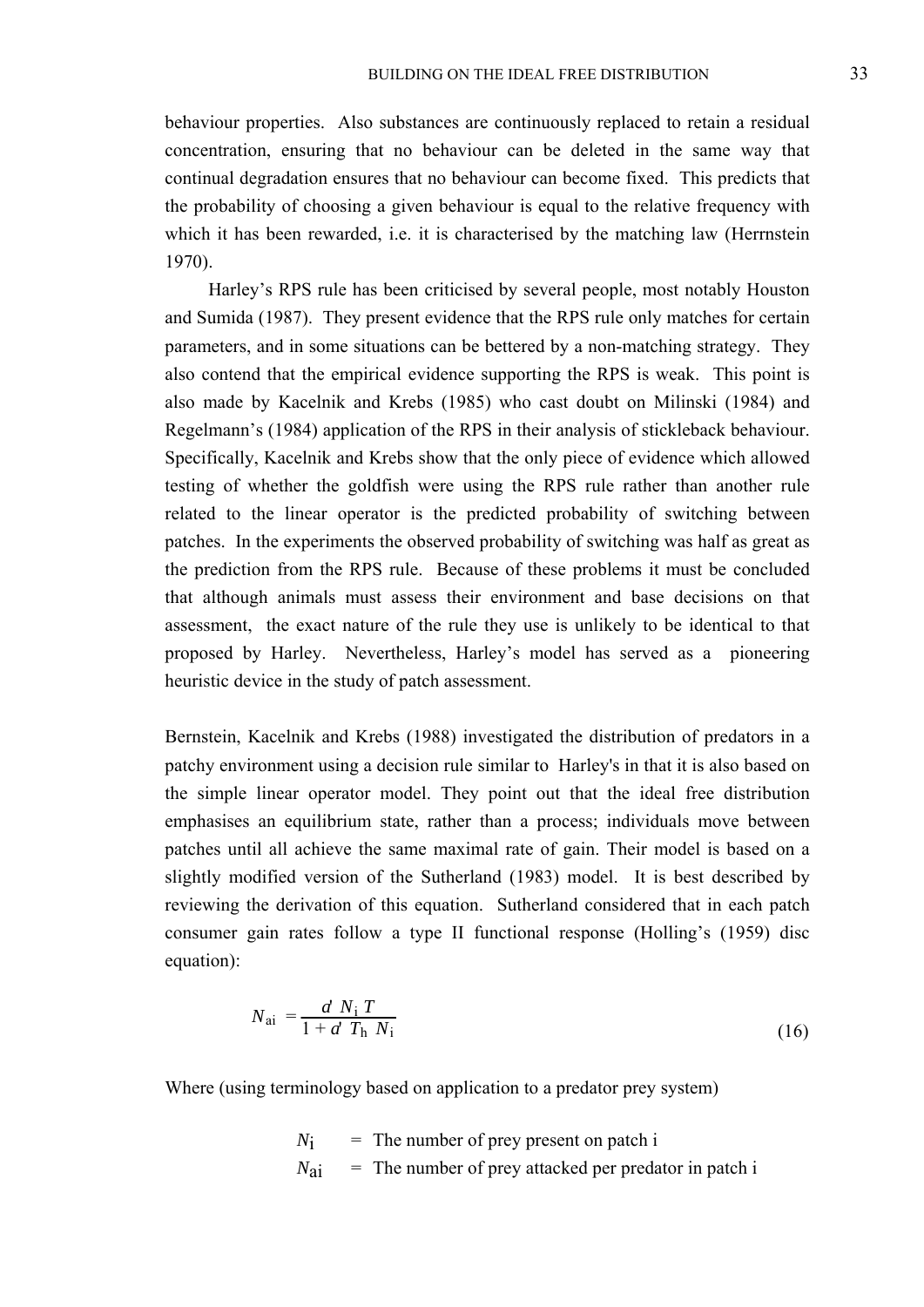- $T =$  The total time available for searching
- $T<sub>h</sub>$  = The time spent pursuing and handling each prey item
- *a'* = The proportion of prey discovered by a predator/unit of search time in the absence of interference

However, predators will interfere with each other so that higher prey densities do not bring proportionally higher gain rates. This effect is described by the equation (Hassell and May 1973):

$$
a = Q P_1^{-m} \tag{17}
$$

| Where: | $P_i$            | $=$ the number of predators in patch i                    |
|--------|------------------|-----------------------------------------------------------|
|        | $\boldsymbol{U}$ | $=$ the 'quest constant' (see below)                      |
|        | m                | $=$ the coefficient of interference                       |
|        | $\mathfrak{a}$   | $= aT_s$ where $T_s$ is the time actually spent searching |

The quest constant *Q* (Hassell and Varley 1969) is a constant derived from the intercept of a log graph of attack rate against predator density; as predator density increases, the attack rate decreases due to mutual interference. *Q* represents the maximum intake rate of the predator if mutual interference is zero, and is therefore the same as the input rate in a continuous input model, for which *Q* has previously been used (equations (1) to (7)).

 The IFD theory demands that at equilibrium the number of prey captured by each predator in all patches must be the same, therefore, handling time; *T*h and remaining time;  $T_s$ , are constants, as are Q and  $N_a/T$ . This allows Sutherland (1983) to combine the two equations to show that at equilibrium:

$$
P_1 = k N_1(1/m) \tag{18}
$$

where *k* is a constant.

Bernstein *et al.*'s approach differs from Sutherland's in that it does not assume an equilibrium state, but attempts to ascertain whether an equilibrium will be established using various assumptions about depletion and predator learning rate. They combine the disc equation and the Hassell and Varley model, but retain the handling time terms and instead of taking *a*, the proportion of prey discovered by a predator as a constant, they use *a'.* This is because *a* depends on the actual time spent searching which will be affected by the number of prey captured. Stated algebraically,  $a = Q P_1^{-m}$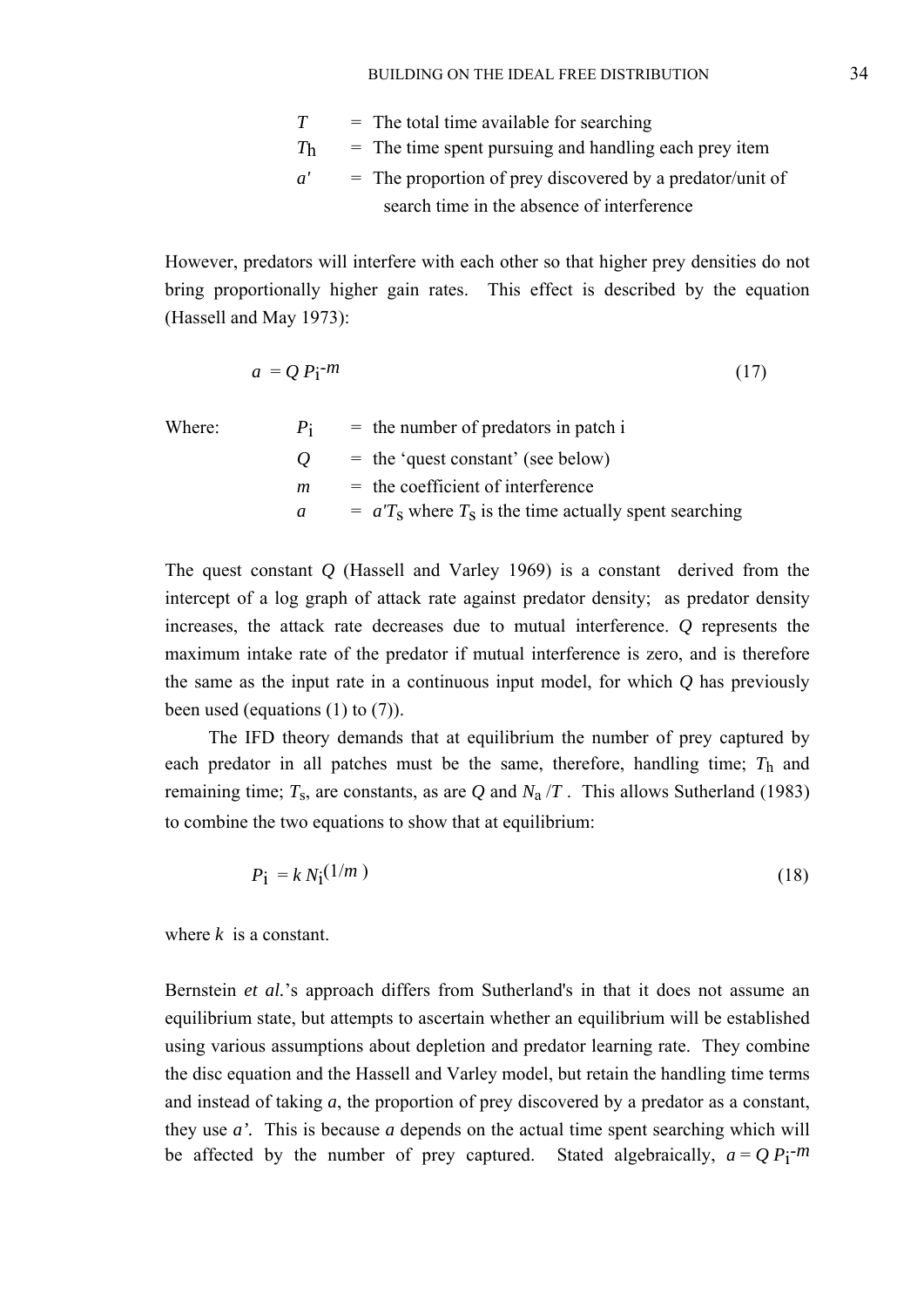whereas  $a' = Q' P_1$ <sup>-*m*</sup> where Q' is equal to Q / the time actually spent searching. Holling's *a*. has the dimensions  $L^2$  (L = length) whereas Hassell and Varley's *a*' has the dimensions  $L^2$  T  $^{-1}$  enabling the equation to take into account that the time actually spent searching will be affected by factors such as satiation which are not otherwise accounted for.

Bernstein *et al's* model gives the total number of prey eaten in a patch (*N*eat). Combining equations (16) and (17):

$$
N_{\text{ai}} = \frac{Q' P_i^{-m} N_i T}{1 + Q' P_i^{-m} T_{\text{h}} N_i}
$$
\n(19)

Since *N*eat is equal to *N*ai *P* i :

$$
N_{\text{eat}_{i}} = \frac{Q' N_{i} P_{i}^{(1-m)} T}{1 + Q' T_{h} N_{i} P_{i}^{-m}}
$$
\n(20)

Where (reviewing terms)

| $N_{\text{eat}_i}$ | $=$ Total number of prey eaten in patch i                  |
|--------------------|------------------------------------------------------------|
| $Q^{\prime}$       | $=$ A constant related to the quest constant Q (see above) |
| T                  | $=$ Total time                                             |
| T <sub>h</sub>     | $=$ Handling time. This is the time spent pursuing and     |
|                    | handling each prey item                                    |
| $N_i$              | $=$ Total number of prey in patch i                        |
| n <sub>1</sub>     | $=$ Total number of predators in patch i                   |
| $\boldsymbol{m}$   | $=$ The interference constant                              |
|                    |                                                            |

 Bernstein *et al*. used a learning rule which assumed that predators would abandon their current patch and move to a random alternative patch when local capture rate dropped below the estimated capture rate in the environment as a whole. Predators were assumed to be able to detect local capture rate precisely, but to estimate the environmental average on the basis of past experience. The relative weight of past and present capture rate on the animals' behaviour was assumed to be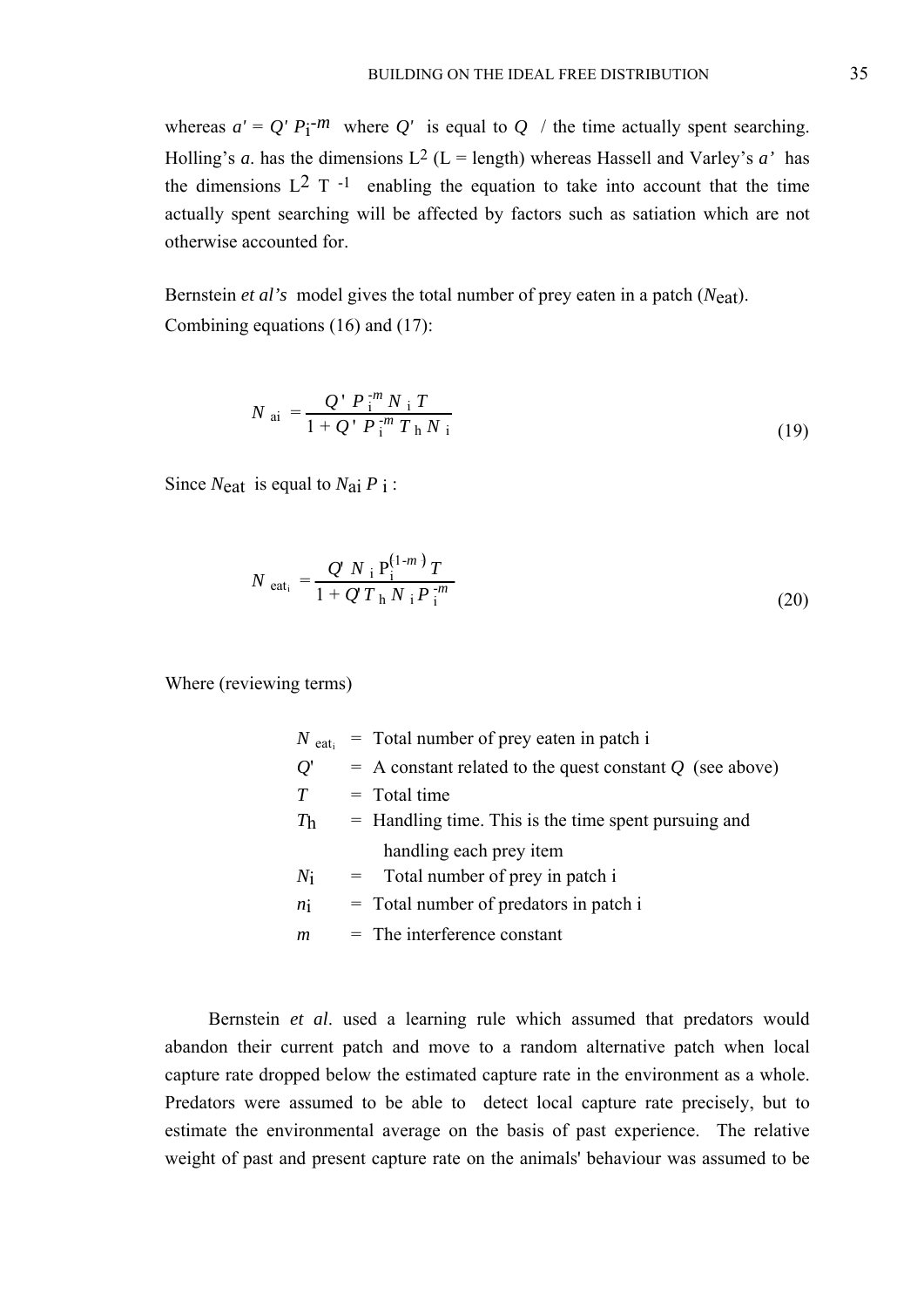dependent on a 'memory factor', such that past experience was slowly devalued relative to present experience. This allows an animal to 'update' its estimate of average environmental profitability.

The maximum intake rate a predator can achieve is given by  $T/T$  h. To define a measure of instantaneous relative profitability, *q* , the number of prey captured by each predator is divided by this asymptote hence:

$$
q = \frac{N_{\text{eat}}/P}{T/T_{\text{h}}} \qquad \qquad \text{O} \check{\text{S}} \; q \check{\text{S}} \; 1, \quad P > 0
$$
\n
$$
\text{(21)}
$$

*q* is assumed to be the same for all predators occurring within a given patch it has the above limits because it is a relative measure. At the beginning of the simulation, each predator is given a personal intake rate threshold value γ. If the predator's intake rate drops below this it leaves the patch.  $\gamma$  changes at each time step according to a linear operator algorithm which gives a weighted mean of immediate past and present intake rate:

$$
\gamma_{t+1} = q \alpha + (1 - \alpha) \gamma_t \qquad \qquad 0 \le \alpha \le 1 \tag{22}
$$

Where  $\gamma_t$  is the value of  $\gamma$  at time  $t$  and  $\alpha$  is a memory factor.

The migrating predators are randomly distributed between patches at the beginning of the simulation. Prey are immobile. Bernstein *et al.* (1988) found that in the absence of depletion, and assuming that predators are equal, their model produced a distribution very close to the IFD. In fact, predators using a learning rule and migrating blindly approach an IFD more rapidly than omniscient predators which migrate only to a patch with a higher capture rate. This is likely to be an artefact of the mechanism of the simulation, in which all predators migrate synchronously, all crowding on to the better patches and immediately reducing their profitability. Nevertheless this simulation shows that even if realistic assumptions are made about predators' knowledge of their environment, optimal distributions can still be achieved.

 Further manipulations to the model using depleting prey showed that prey mortality can be density dependent or independent depending on the interaction between predator efficiency and speed of learning. Rapid learning leads to density independence because predators track prey distribution. Slow learning leads to the predators' response lagging the changes in the environment such that density dependence is produced.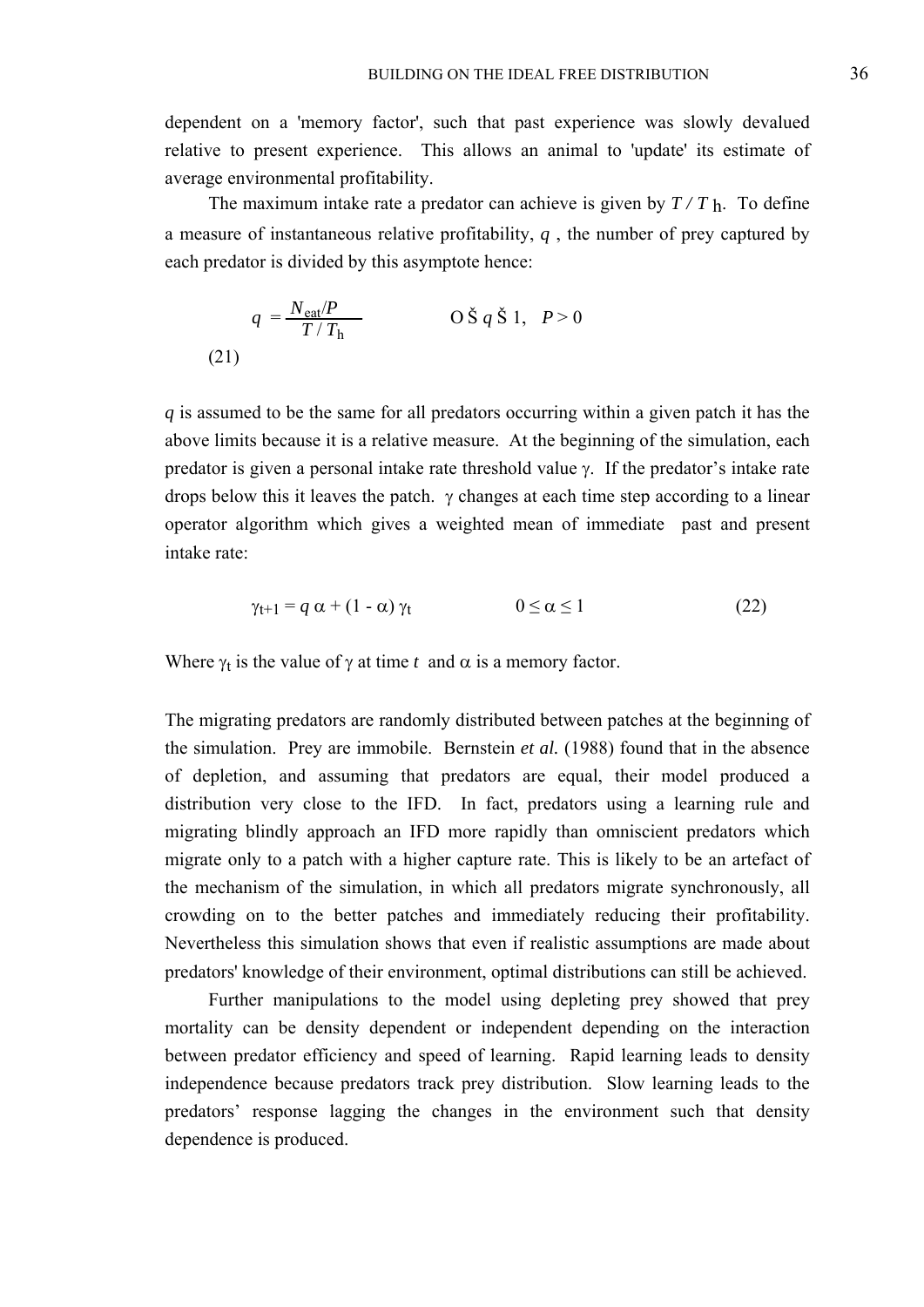Slow depletion leads to an IFD being established which in turn causes density dependent prey loss and hence the environment becomes more and more uniform. Fast depletion produces erratic effects since changes in prey distribution occur faster than learning predators can track them. Bernstein *et al.* (1988) suggest that this effect might lead to a systematic difference in temporal and spatial distribution between vertebrate and invertebrate predators if their learning abilities were found to be different.

Bernstein, Kacelnik and Krebs (1991) developed this model by examining the influence of travel costs and the structure of the environment, using a simple adjustment to their learning algorithm. Migration is allocated a certain number of time steps, τ during which the predator does not feed. As a consequence it updates its value of γ according to the equation:

$$
\gamma_{t+1} = (1 - \alpha)^{\tau} \gamma_t \tag{23}
$$

The simulation was run with varying levels of travel cost. It was found that as travel costs increase predators become reluctant to leave their current patch even if intake rate is well below what they could achieve elsewhere. This leads to predator distribution departing progressively from the IFD. Prey mortality moves from density dependence, to random, and finally to inverse density dependence. The random stage occurs because at this level of travel costs only predators in very poor habitats move patches.

 The pattern of prey mortality was dependent on the scale over which changes in the environment occured. In an environment which varied progressively from good to poor or vice versa, predators gained a false impression of the environment as a whole and consequently the pattern of prey mortality was affected. Allowing random dispersal of predators, rather than movement only to neighbouring patches, increased the fit to the IFD in the same way as distributing prey at random. This model predicts that predators in a habitat which may have large systematic variations should move widely, sampling their environment in order to gain a true impression of prey distribution and hence maximise their intake.

Other recent theoretical treatments of patch estimation have focused on Bayesian updating (Oaten 1977, Green 1980, Iwasa *et al.* 1981 McNamara 1982). The Bayesian process involves combining past experience with current experience to estimate patch quality. These two sources of information have been called 'patch sample' and 'pre harvest' (Valone 1991). Patch sample information is accumulated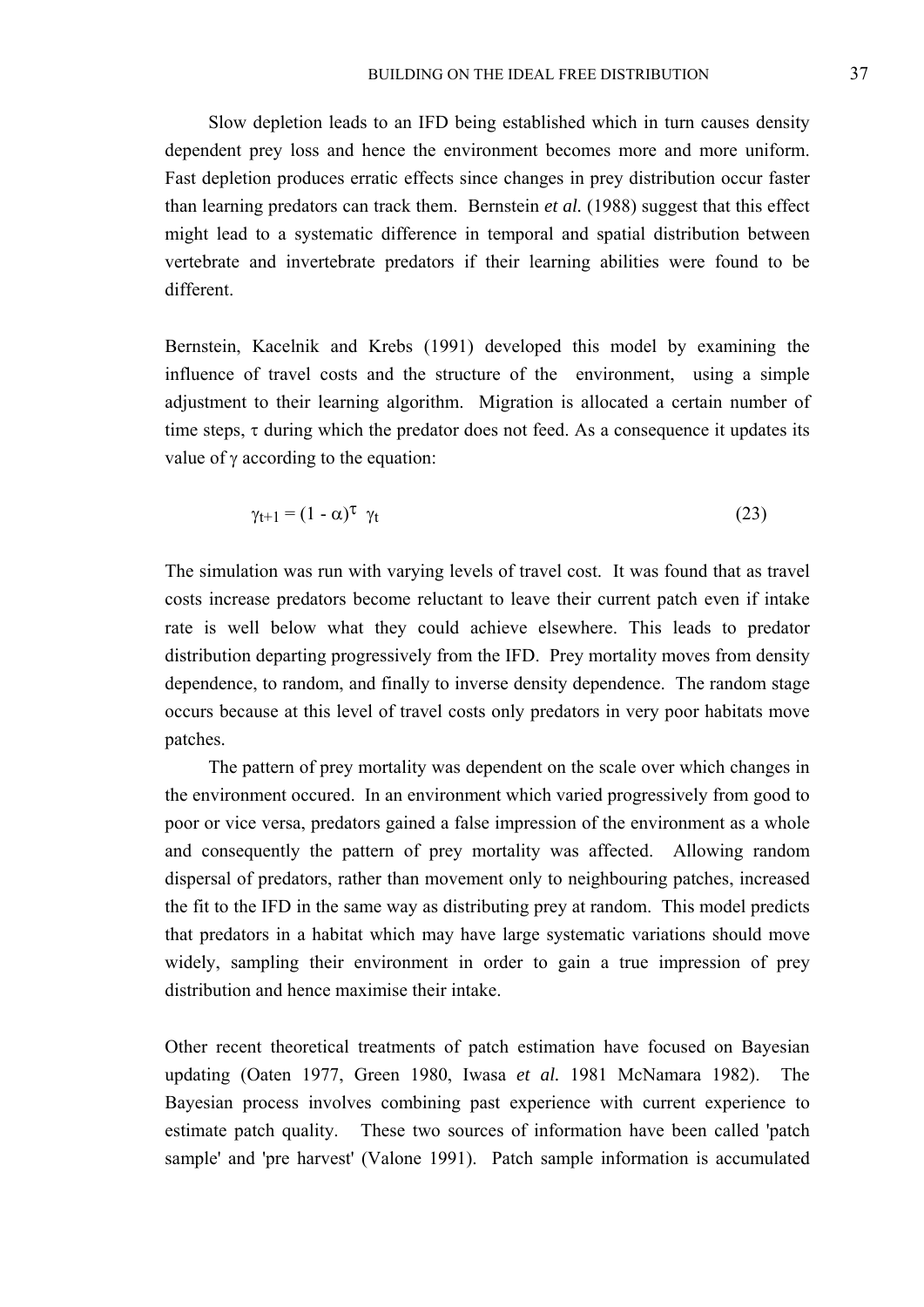during patch use and may include the time spent in the patch, the number of resource items obtained in the patch and the time since last resource capture. Pre-harvest information can include prior knowledge about the distribution of resources in the environment, sensory information and environmental cues that indicate patch quality. Group foragers also have access to a third source of information which has been called 'public' information (Valone 1989), since it is acquired by observation of other group members.

 In Bayesian models, foragers go to the patch which their estimations lead them to believe is the most profitable one. This approach has been combined with the IFD by Cézilly and Boy (1991) who simulated a competitor distribution based on the following assumptions:

- 1. Individuals are free to enter either of two patches at any time.
- 2. Initially, individuals have no knowledge of resource distribution.
- 3. Switching between patches incurs a cost in terms of time.
- 4. Individuals are able to measure their own success and are aware of the time penalty involved in switching.
- 5. An individual's success in a patch relative to other competitors is proportional to its competitive weight.
- 6. Competitors use a Bayesian rule to assess patch qualities and choose the patch with the highest estimated profitability.
- 7. Relative competitive ability is the same regardless of patch.

 Patches have continuous input of resource items arriving with a probability based on the Poisson distribution and with an input ratio of 2:1 between the good and poor patches. Three good, and three poor competitors were used. Good competitors had twice the competitive ability of poor ones. Because the foragers initially have no information about patch profitabilities they have an equal probability of going to either patch. It was found that under these conditions the distribution corresponded very closely to the predictions of the IFD. It was also found that better competitors tended to spend more time in the better patch and switched less frequently than the poorer competitors. However, although not mentioned by the authors, the limited number of each type of competitor used in their study means that it is inevitable that better competitors will spend more time in the good patch. This is because there are only two possible distributions which correspond to the IFD, either having all the good competitors in the good patch or having two of them and two of the poorer competitors. This gives a mean distribution in which there are 2.5 good competitors in the good patch and .5 in the poor patch. Therefore the finding that better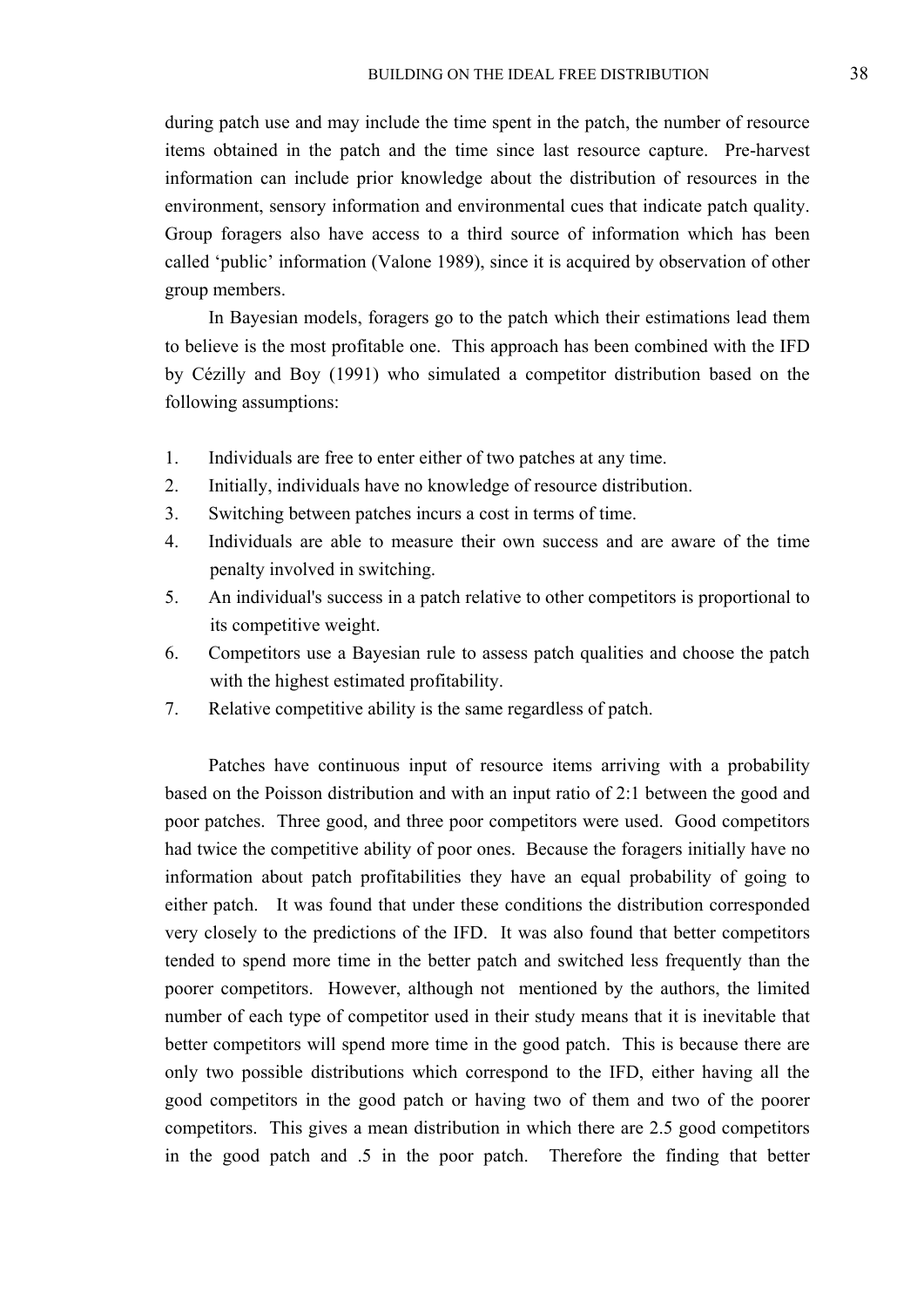competitors gain more items in the better patch may be an artefact of the simulation's limited competitor set. Nevertheless, the general conclusion provides more evidence that adaptive complex distributions of competitors can result from simple individual behaviours.

#### **B. Experimental investigations of patch assessment**

The practicalities of how foragers estimate patch quality is the subject of a growing body of research. A great deal of work has been done on solitary foragers (e.g. Hunte *et al.* 1985; De Vries *et al.* 1989; Marschall *et al.* 1989; Valone and Brown 1989; Cuthill *et al.* 1990; Valone 1991, 1992), much of which has implications for competitive systems. However, this review is restricted to studies in which animals have been observed in competitive situations.

 Milinski (1984) concluded that patch choice in his three spined sticklebacks was based on individuals measuring their own foraging rate within a patch. Although this is the most simple method available, it is possible that animals could use 'short-cut' methods in order to rapidly maximise their intake whilst minimising patch sampling. Harper (1982) found that when he fed Mallards at either end of a pond at different rates an IFD was rapidly achieved. However, if he fed at equal rates, but with pieces of bread which were twice as heavy at one end then the ducks initially overused the poorer patch and took significantly longer to conform to the IFD. This suggests that initially the ducks assessed patch quality by watching the rate at which pieces of bread were thrown. Subsequently, personal intake rate assessment allowed adjustment resulting from limitations in the visual assessment method.

 Croy and Hughes (1991) examined the distribution of 6 fifteen spined sticklebacks between two continuous input feeding stations. They found that like Harper's ducks, the fish were considerably more sensitive to delivery rate than they were to changes in the size of prey items. This suggests that there are certain indicators of patch quality which foragers are able to recognise more readily than others. This is to be expected, since only certain foraging cues are likely to have been present in the animal's evolutionary environment. For instance, it seems more likely that foraging fish would have the choice of two areas of a stream where food flowed past at different rates than two areas where food particles differed in size. Croy and Hughes also found that more switching occurred in the first half of each trial and that better competitors switched more frequently, enabling them to track short term changes in food profitability. Poorer competitors tended to remain at one patch and concentrate on prey missed by their superiors. This suggests that foragers differing in competitive ability may employ different patch assessment strategies.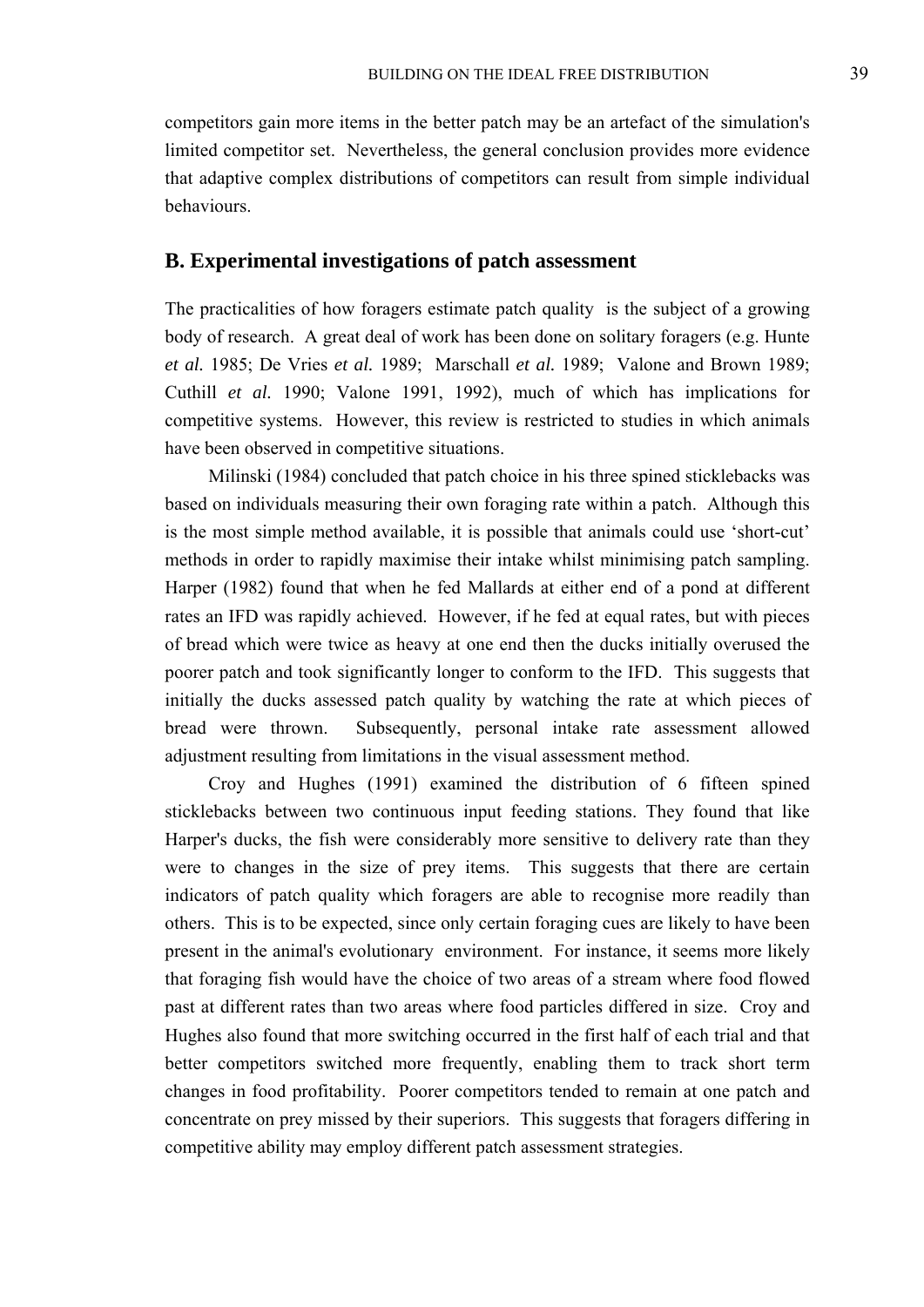Animals foraging in groups have access to a source of patch information denied to dispersed foragers, that is they can use the distribution of conspecifics as an indicator of patch profitabilities. Gotceitas and Colgan (1991) investigated whether three spined sticklebacks used this shortcut. They found that when individual fish were prevented from physically sampling patches of different food availability patch choice did not conform to the IFD. Instead, individuals preferred the patch with the greatest number of conspecifics present, but only when the conspecifics were feeding. This suggests that sticklebacks initially use the presence of conspecifics to choose which patch to go to, but require physical sampling in order to choose correctly in the longer term. Pitcher and House (1987) investigated a similar question using goldfish. They found that when food was plentiful the fish divided between two equal resource patches as expected. However, when food was low the fish preferred to feed near other fish. Anti-predator advantages of group foraging were ruled out since the fish only joined groups which they could see were feeding. The authors suggest that the fish use personal intake to decide whether to remain on a patch, if intake is low they may join a group in the expectation of future increases in intake rates resulting from group foraging.

 It is worth noting that rules of thumb are only valuable when foraging in certain situations. Individuals competing for resources which are patchily distributed in time as well as space will find rules of thumb useful to rapidly maximise intake whilst the distribution is being established. However, providing the number of individuals in each patch is large, once an IFD has been achieved any newly-arriving individual will do equally well by going to any patch. If the number of individuals in each patch is small then this can independently lead to selection for rules of thumb. A new arrival will do best by going to the patch with the highest number of competitors since one additional competitor will have less impact on the overall amount of resource available. It is possible that this is the reason that three spined sticklebacks choose larger groups of conspecifics.

#### **XII. A SUMMARY OF IFD MODELS**

As we have seen, to make predictions about distributions it is necessary to ignore many factors which may frequently have important effects. Numerous models have been written in attempts to reduce the number of unjustified assumptions and come closer to reality. However, in order to keep the models sufficiently simple so as to be mathematically tractable the removal of one assumption usually has to be bought at the cost of the inclusion of another. Hence, the development of ideal free theory has not lead to an increasingly complex formula which makes fewer and fewer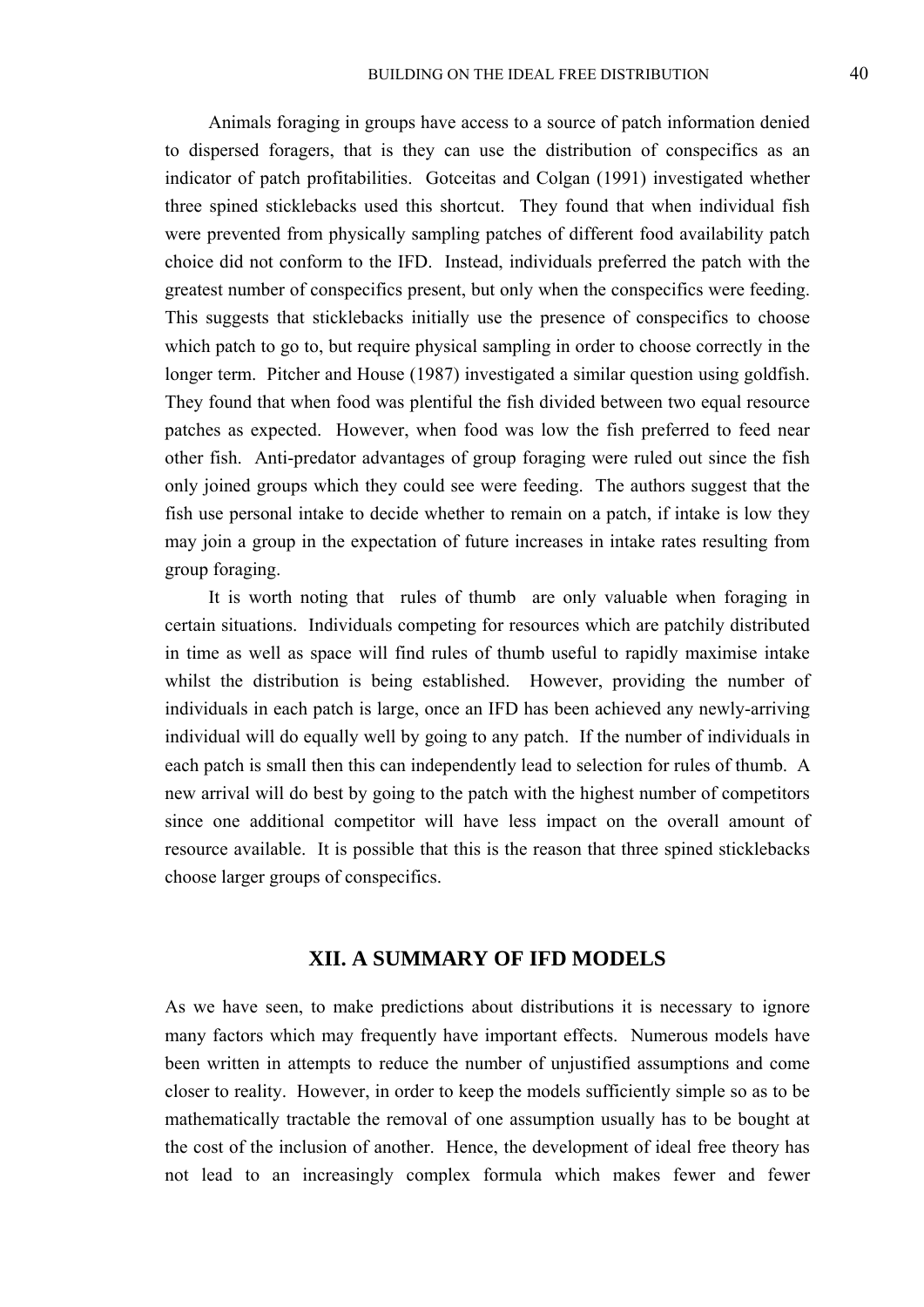assumptions and comes ever closer to mimicking reality. Rather, a large body of work has been produced with different models tackling the removal of only one or two of the major assumptions underlying the theory. In the tables below I firstly summarise these assumptions and then consider which model deals with the removal of each.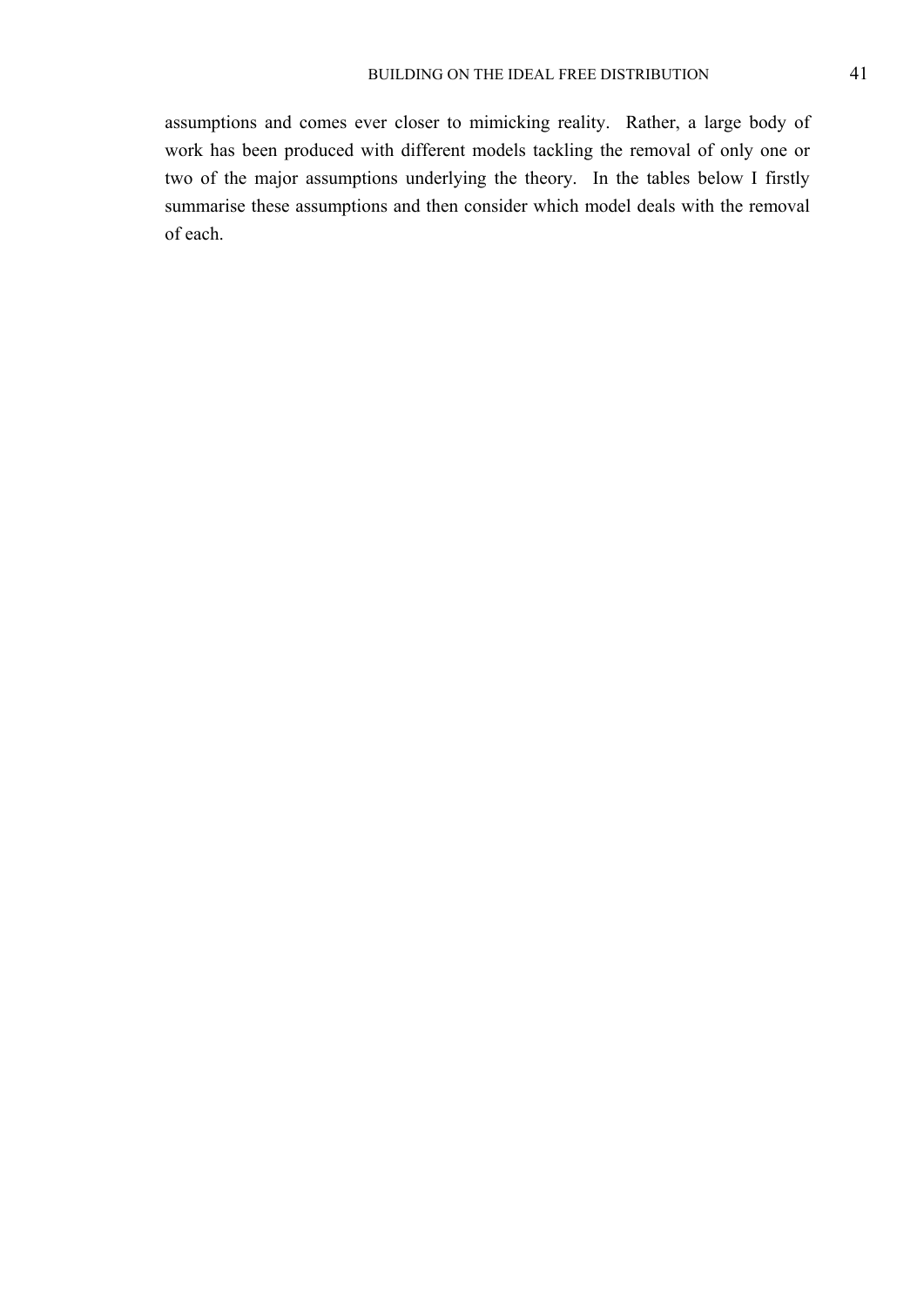#### **Table 1**

Assumptions made in ideal free distribution models and likely violations of these

| <b>Assumption</b>                                                                    | Potential 'real' situation                                                                                                                                                                                                                                                                                                                                                                   |
|--------------------------------------------------------------------------------------|----------------------------------------------------------------------------------------------------------------------------------------------------------------------------------------------------------------------------------------------------------------------------------------------------------------------------------------------------------------------------------------------|
| Equal competitive abilities                                                          | Variation between individuals in:<br>Susceptibility to interference<br>Search efficiency<br>Handling time<br>'State' (for instance food reserves)<br>Knowledge of resource distribution<br>Cost of travel<br>Resource holding ability<br>Susceptibility to other environmental factors<br>(e.g. predation, temperature, etc.)<br>Other priorities (e.g. mate searching, kin selection, etc.) |
| Omniscience                                                                          | Animals may be constrained by:<br>Having to visit patches to assess their profitability<br>Inability to detect the difference between patches<br>Inability to remember patch profitabilities                                                                                                                                                                                                 |
| No costs to travel between<br>patches                                                | Costs to travel between patches in terms of:<br>Time<br>Energy<br>Risks from predation, physical factors etc.                                                                                                                                                                                                                                                                                |
| No interference between<br>competitors                                               | Various reversible factors leading to reduced intake rate with<br>increased competitor density including:<br>Mutual interference - wasting time or resources<br>Kleptoparasitism<br>Despotism                                                                                                                                                                                                |
| Resources are fixed in space and<br>time                                             | Exploitation leads to patches depleting<br>Prey may have a dynamic distribution in response<br>to predation<br>New patches may arise                                                                                                                                                                                                                                                         |
| Only rate of resource acquisition<br>affects patch choice                            | Patches may have associated costs or benefits, such as:<br>Predation risk<br>Physical properties of the environment (e.g. temperature, rate of<br>flow of moving water etc.)<br>Refuges, nest sites etc.                                                                                                                                                                                     |
| Distribution is dictated entirely by<br>competitors maximising short<br>term fitness | Animals may have other priorities, examples being:<br>Mate searching<br>Migrations                                                                                                                                                                                                                                                                                                           |

It is evident from Table 1 that for all the key assumptions of the original IFD there are foreseeable situations in which these assumptions will be violated. Theoreticians have attempted to address this problem through the development of a range of models which are summarised in Table 2.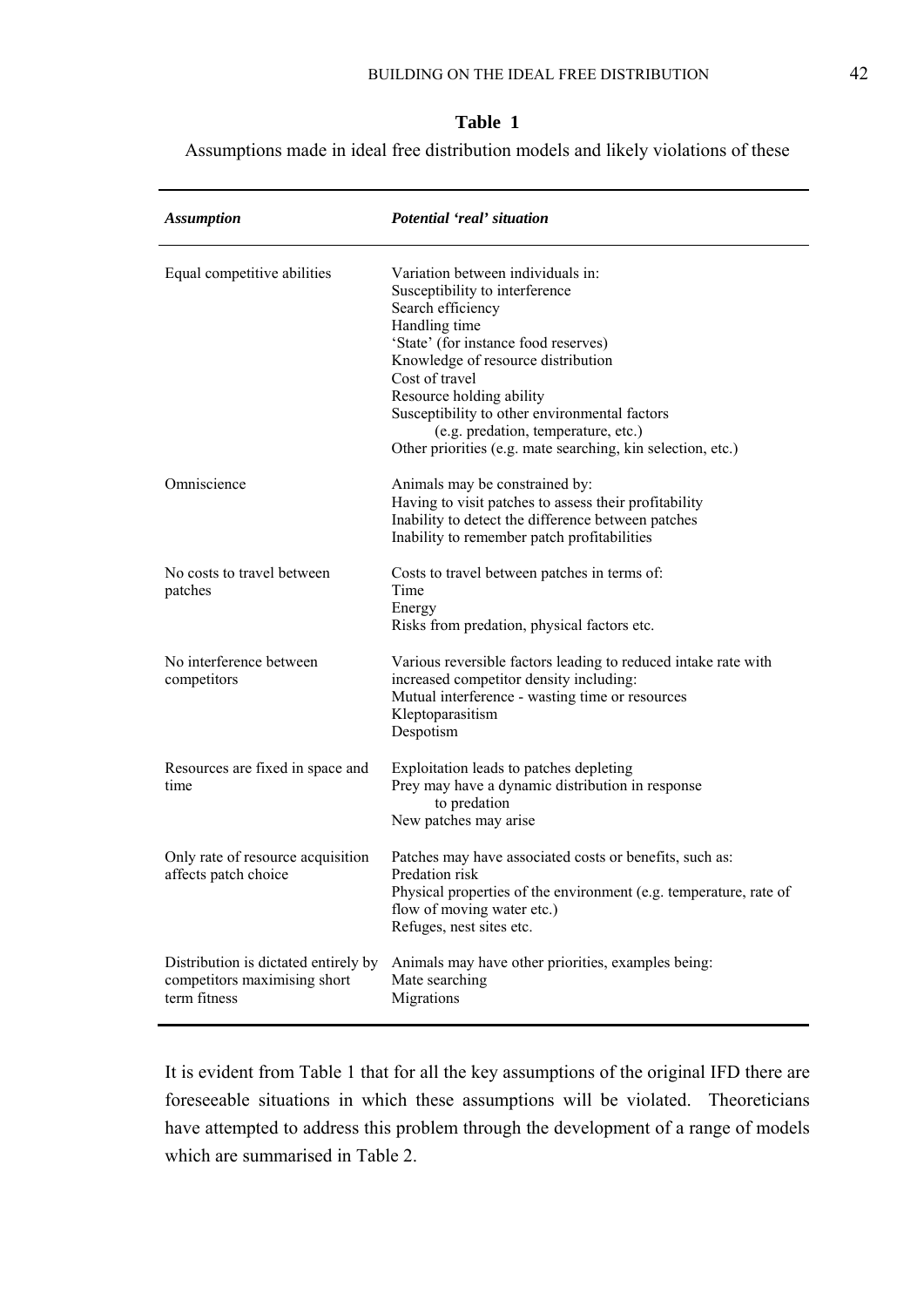#### **Table 2**

Summary of ideal free distribution models, including which of the assumptions of the original theory are removed and resulting predictions

| More realistic<br>Assumption(s)                                                                                                            | <b>Model</b>                                                                                                           | <b>Predictions</b>                                                                                                                                                                                                                                                                      |
|--------------------------------------------------------------------------------------------------------------------------------------------|------------------------------------------------------------------------------------------------------------------------|-----------------------------------------------------------------------------------------------------------------------------------------------------------------------------------------------------------------------------------------------------------------------------------------|
| Exploitation competition of<br>continuous input resources<br>leads to gains decreasing in<br>proportion to competitor<br>density.          | Simple IFD,<br>(Fretwell and Lucas<br>1970).                                                                           | Fitness of all individuals is equal on all patches.<br>Stable equilibrium distribution of competitors<br>with competitor density in direct proportion to<br>input rate.                                                                                                                 |
| As above, but resources are<br>not consumed immediately<br>on arrival on patch.<br>Competition is due to<br>exploitation and interference. | Putting resource<br>dynamics into IFD<br>models, (Lessells in<br>press).                                               | As above, also, standing crops of resources are<br>greater in patches with higher input rates.                                                                                                                                                                                          |
| As above, but including some<br>alternative source of prey<br>mortality.                                                                   | Putting resource<br>dynamics into IFD<br>models, (Lessells in<br>press).                                               | Poorer patches can remain unexploited,<br>standing crops of resources are greater in<br>patches with higher input rates.                                                                                                                                                                |
| Increased density leads to<br>decreased intake rate through<br>mutual interference.                                                        | Interference IFD,<br>(Sutherland 1983).                                                                                | Fitness of all individuals is equal on all patches.<br>The ratio of the no. of animals on patches is<br>constant, irrespective of density.<br>If intake rates are known at different densities,<br>the theory can be used to predict the optimal<br>distribution.                       |
| Increased density leads to<br>decreased intake rate through<br>mutual interference.<br>Unequal competitive ability.                        | Phenotype alters<br>slope of log intake<br>vs log competitor<br>density graph,<br>(Sutherland and<br>Parker 1985).     | No phenotype can mix across more than two<br>patch types.<br>Higher quality patches contain most<br>competitive phenotypes.<br>Fitness correlated with both phenotype and<br>patch quality.                                                                                             |
| Increased density leads to<br>decreased intake rate through<br>mutual interference.<br>Unequal competitive ability.                        | Phenotype alters<br>intercept of log<br>intake vs log<br>competitor density<br>graph, (Sutherland<br>and Parker 1985). | A number of stable equilibria are possible<br>dependent on the number of animals present<br>and their relative competitive weights. The<br>statistically most likely equilibria is one in<br>which no. of animals on patch is proportional to<br>input rate (Houston and McNamara 1988) |
| Competitors steal resources<br>from one another.<br>Competitors vary in their<br>dominance.                                                | Kleptoparasitism<br>model (Parker and<br>Sutherland 1986)                                                              | No stable distribution, animals switch patches<br>continuously.<br>Payoffs to each phenotype vary across patches.<br>There is a weak correlation between dominance<br>and patch quality.                                                                                                |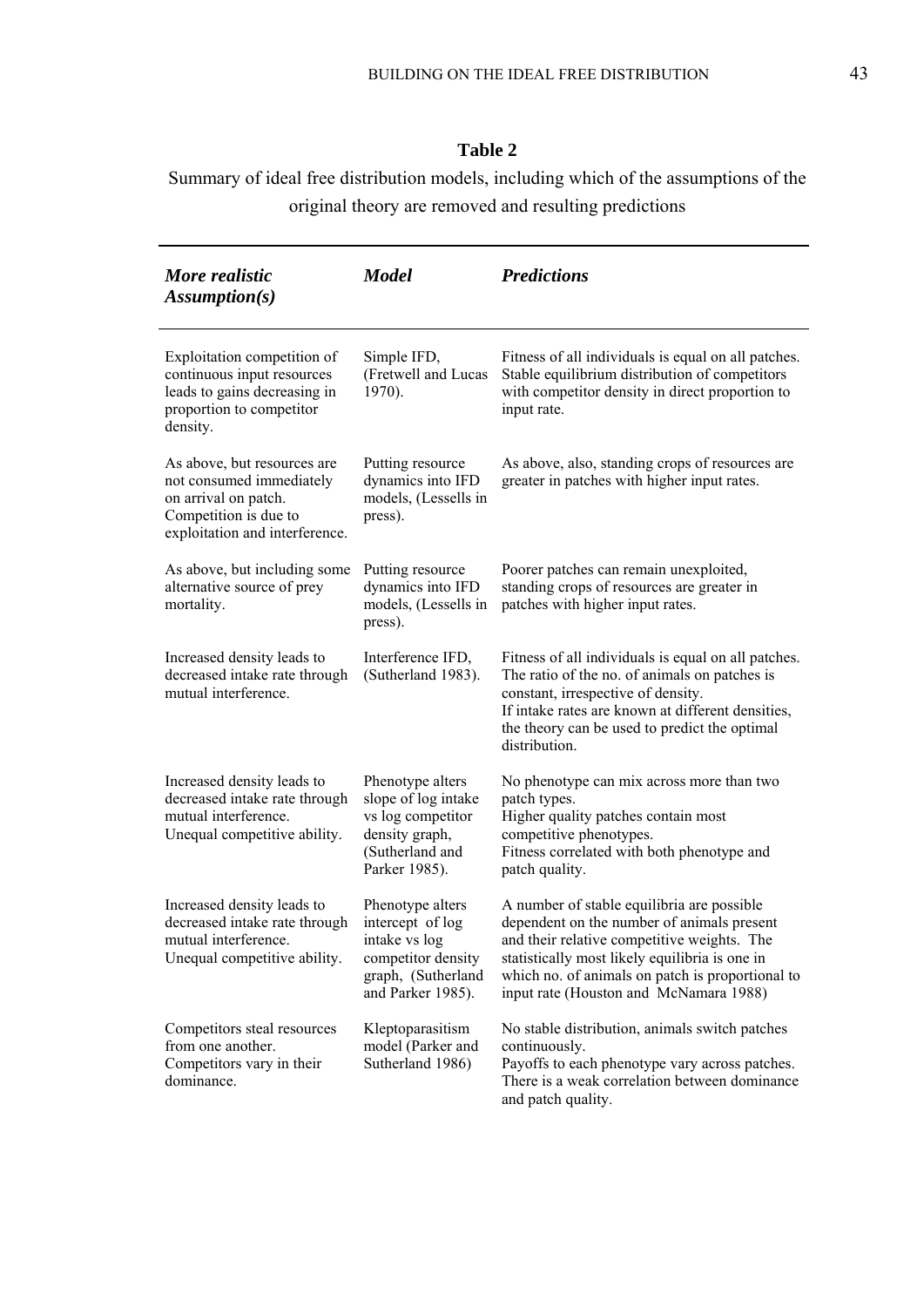| Competitors steal resources<br>from one another.<br>Competitors vary in their<br>dominance.                                                                                                                                                                             | IFD determined by<br>the form of<br>competition,<br>(Korona 1989).                              | Each phenotype distributes itself independently<br>in proportion to patch qualities.                                                                                                                                                             |
|-------------------------------------------------------------------------------------------------------------------------------------------------------------------------------------------------------------------------------------------------------------------------|-------------------------------------------------------------------------------------------------|--------------------------------------------------------------------------------------------------------------------------------------------------------------------------------------------------------------------------------------------------|
| More realistic<br>Assumption(s)                                                                                                                                                                                                                                         | <b>Model</b>                                                                                    | <b>Predictions</b>                                                                                                                                                                                                                               |
| Gains on a patch decrease in<br>proportion to competitor<br>density.<br>Competitors unable to<br>discriminate between<br>resource patches differing in<br>profitability less than a<br>threshold amount.                                                                | Perceptual<br>constraints model,<br>(Abrahams 1986).                                            | Relative to the predictions of the simple IFD<br>(above) model predicts under-use of the better<br>patch. This is increased when perceptual limits<br>are great and decreased if there are large<br>differences between patches.                 |
| Predator gains increase with<br>relative prey density due to<br>reduced searching.<br>Prey move to minimise<br>predation risk.                                                                                                                                          | 3 population<br>predator prey<br>system,<br>(Schwinning and<br>Rosenzweig 1990).                | No stable distribution unless one habitat<br>contained a strong refuge, competition between<br>prey was strong or the predators were unable to<br>perceive the difference between habitats of<br>similar profitability (perceptual constraints). |
| Increased predator density<br>leads to decreased gains on<br>patch due to depletion.<br>Predators have variable<br>energy reserves and are able<br>to choose between patches of<br>different variability of food<br>supply on the basis of their<br>risk of starvation. | State dependent<br>IFD (McNamara<br>and Houston 1990).                                          | At low density, all animals choose the less<br>variable patch. As density increases more and<br>more animals choose the less variable patch.                                                                                                     |
| As above but with predation<br>on one patch.                                                                                                                                                                                                                            | State dependent<br><b>IFD</b>                                                                   | Animals avoid the predated patch at low density<br>but use it more and more as density increases.                                                                                                                                                |
| Competitors steal resources<br>from one another.<br>Competitors vary in their<br>dominance.                                                                                                                                                                             | A kleptoparasitic<br>IFD based on a<br>(Holmgren $In$<br><i>press</i> )                         | Distributions change with population density.<br>Generally, both predators use both patch types<br>functional response. in roughly equal proportion.                                                                                             |
| Competitors vary in their<br>searching efficiency.                                                                                                                                                                                                                      | A kleptoparasitic<br>IFD based on a<br>functional response.<br>(Holmgren $In$<br>press)         | Distributions change with population density.<br>At intermediate density, inefficient searchers<br>occupy the better patch, whilst efficient<br>searchers use the poorer patch.                                                                  |
| Competitors vary in their<br>handling efficiency.                                                                                                                                                                                                                       | A kleptoparasitic<br>IFD based on a<br>functional response.<br>(Holmgren $In$<br><i>press</i> ) | Distributions change with population density.<br>At intermediate density, better handlers tend to<br>occur in the better patch, and poorer handlers in<br>the poorer patch.                                                                      |
| Animals must learn the<br>profitability of different areas<br>of the environment.<br>Mutual interference.                                                                                                                                                               | Bernstein, Kacelnik<br>and Krebs, (1988).                                                       | Animals distributed as predicted by<br>Sutherland's interference IFD despite using a<br>simple optimal foraging rule.                                                                                                                            |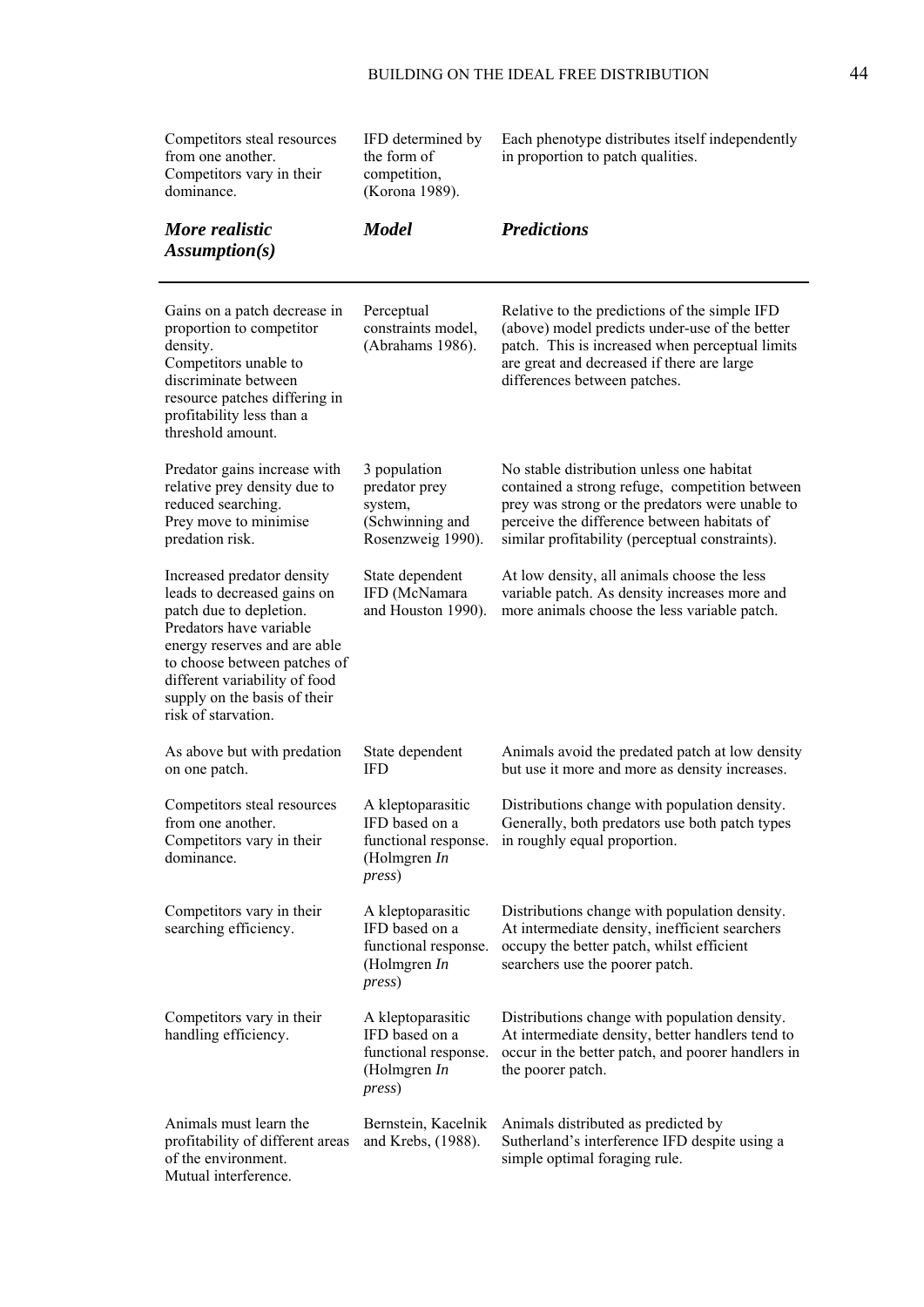Animals must learn patch profitability and there is a time cost to travel. Mutual interference.

Bernstein, Kacelnik and Krebs, (1991).

There is an approximate fit to the interference IFD, but poorer patches are overused more if patch quality varies progressively across the environment.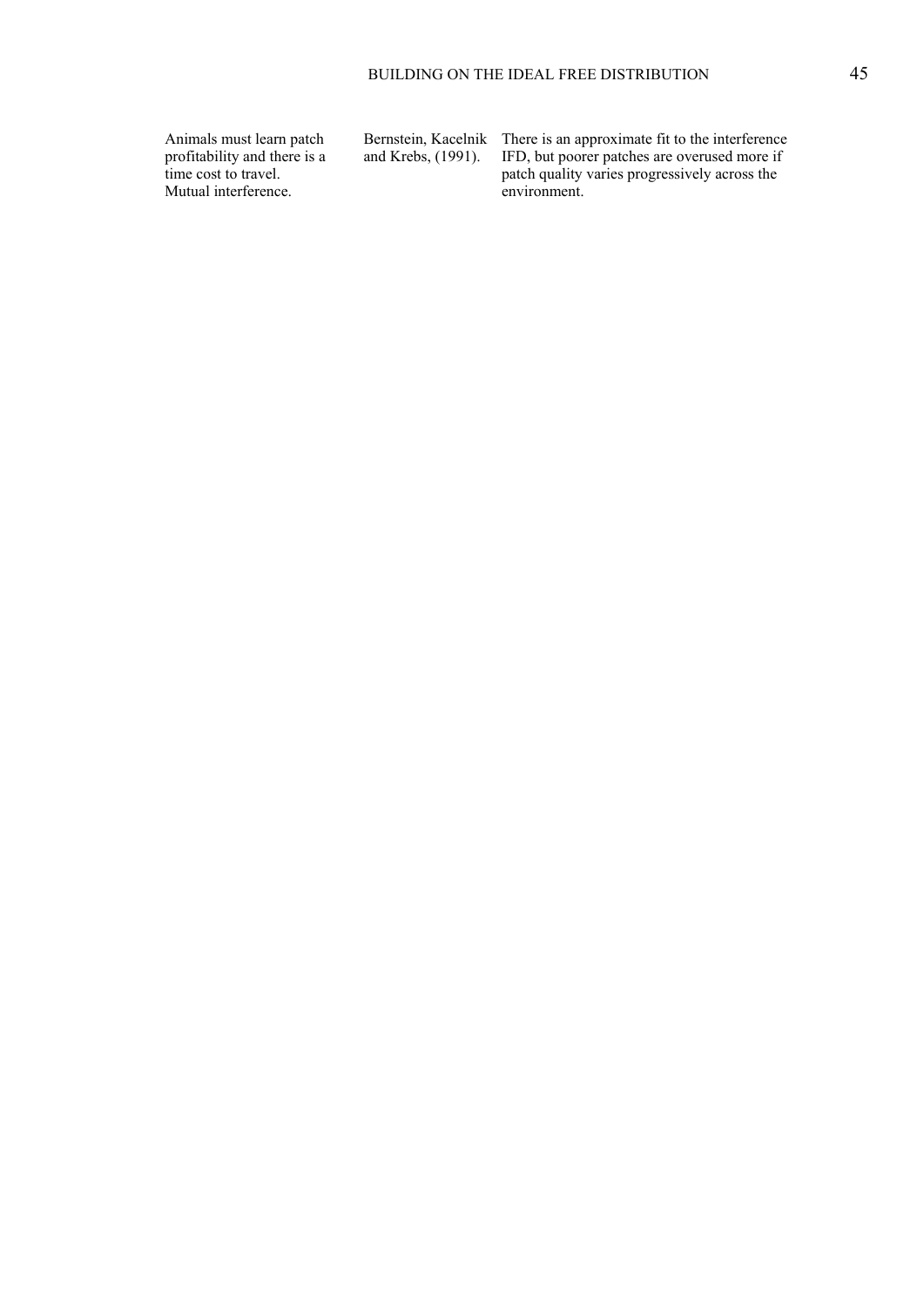| More realistic<br>Assumption(s)    | <b>Model</b>                 | <i>Predictions</i>                                                                                                                                |
|------------------------------------|------------------------------|---------------------------------------------------------------------------------------------------------------------------------------------------|
| Animals switch between<br>patches. | Houston et al. (In<br>Press) | There is a compromise between equal intake<br>rates on patches and equal competitor numbers.<br>This leads to slight overuse of the poorer patch. |

It is evident from the breadth of theoretical work into competitive distributions that great improvements have been made in the biological reality of IFD models. Nevertheless, the fact that each model tends to consider only a limited reduction in assumptions shows that there is still the potential for further advances.

### **XIII. TESTING THE IDEAL FREE DISTRIBUTION**

The predictions and assumptions of ideal free distribution models have been tested in many experiments. Those prior to 1985 are reviewed by Parker and Sutherland (1986) whose table I have modified by including comment on which model explains the results of experiments and observations, (if one does). I have also added the results of work published after 1985 which was not included in their table.

#### **Table 3**

A summary of empirical investigations into competitive distributions including consideration of whether the results support any particular model

| <b>Reference</b>             | <b>Species</b>                  | <b>Result</b>                                                                                                     | Support for a model of<br>predator distributions?                            |
|------------------------------|---------------------------------|-------------------------------------------------------------------------------------------------------------------|------------------------------------------------------------------------------|
|                              | Non-continuous input situations |                                                                                                                   |                                                                              |
| Andren<br>(1990)             | Jay                             | Highest reproductive success found in<br>dense forest, territoriality results in<br>unequal resource partitioning | Supports ideal despotic<br>distribution, but evidence<br>is non-quantitative |
| <b>Buxton</b><br>(1981)      | <b>Shelduck</b>                 | Spend less time feeding in areas of<br>dense prey                                                                 | No convincing fit to any<br>model                                            |
| Fortier and<br>Harris (1989) | Marine fish<br>larvae           | Post-larval stages of copeopod<br>feeders distributed in direct<br>proportion to resources                        | May support IFD but<br>intake rates not measured.                            |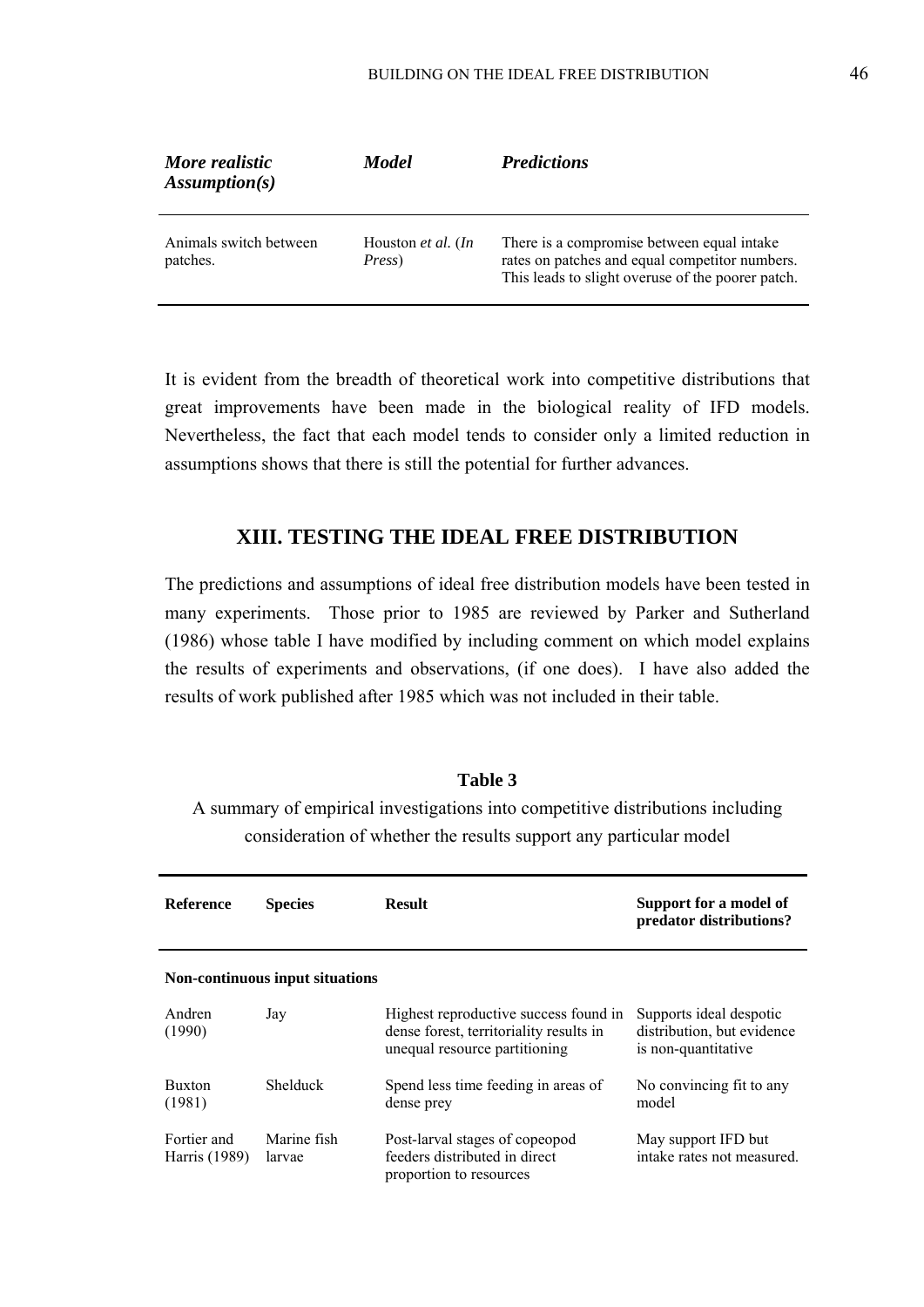| Reference                         | <b>Species</b>                | <b>Result</b>                                                                                                                                                       | Support for a model of<br>predator distributions?                                                                    |
|-----------------------------------|-------------------------------|---------------------------------------------------------------------------------------------------------------------------------------------------------------------|----------------------------------------------------------------------------------------------------------------------|
| Goss-Custard<br>et al.(1982)      | Oystercatcher                 | Greater spreading out across patches<br>occurred as density increased. Also,<br>immatures moved off better patches.<br>As birds matured they used better<br>patches | Conflicts with IFD<br>prediction that all patches<br>should be use regardless<br>of density. Competitors<br>unequal. |
| Goss-Custard<br>et al. (1984)     | Oystercatcher                 | Average food intake differs<br>consistently between mussel beds                                                                                                     | Consistent with unequal<br>competitor models                                                                         |
| Goss-Custard<br>et al. (1992)     | Oystercatcher                 | Greater spreading out across patches<br>occurred as density increased                                                                                               | Conflicts with IFD<br>prediction that all patches<br>should be use regardless<br>of density                          |
| Jakobsen and<br>Johnsen<br>(1987) | Daphnia<br>pulex              | Both food patches depleted to same<br>level. Proportionally more use of<br>better patch at lower food density                                                       | Conflicts with IFD<br>prediction that all patches<br>should be use regardless<br>of density                          |
| Korona<br>(1990)                  | Flour beetles                 | With low travel costs the number of<br>ovipositing beetles corresponded to<br>the amount of flour on each patch                                                     | May support IFD but<br>intake rates not measured                                                                     |
| Messier et al.<br>(1990)          | Muskrat                       | Different survival rates between<br>patches. Some individuals gain<br>higher fitness via resource<br>monopolisation                                                 | Consistent with ideal<br>despotic distribution                                                                       |
|                                   | Møller (1991) Passerine birds | In species where patch size correlates<br>with reproductive success, younger<br>individuals found in smaller patches.                                               | Supports unequal<br>competitor (truncated<br>distribution) models                                                    |
| Monaghan<br>(1980)                | Herring Gull                  | Average food intake about five times<br>higher in better areas of rubbish tip                                                                                       | Consistent with unequal<br>competitor models                                                                         |
| Morris (1989)                     | White-footed<br>Mice          | Fitness of mice (by various measures)<br>was not significantly different<br>between three habitats                                                                  | Weak support for IFD but<br>individual differences not<br>measured                                                   |
| Nishida<br>(1993)                 | Coreid Bugs                   | Males in bigger aggregations had<br>higher mate acquisition probability<br>despite identical competitive ability                                                    | No support for any model,<br>may be due to perceptual<br>constraints                                                 |
| Perusse and<br>Lefebvre<br>(1985) | Feral Pigeons                 | Smaller food patches lead to greater<br>dispersal across patches. Large<br>patches lead to grouped sequential<br>exploitation                                       | Conflicts with IFD<br>prediction that all patches<br>should be used regardless<br>of density                         |
| Power (1983,<br>1984)             | Loricariid<br>Catfish         | Growth rate of algae in sunny and<br>shaded pools is equal as a result of<br>foraging by catfish                                                                    | Consistent with IFD<br>predictions                                                                                   |
| Sibly and<br>McCleery<br>(1983)   | Herring Gull                  | Average food intake consistently<br>higher on open tip than elsewhere                                                                                               | Consistent with unequal<br>competitor models                                                                         |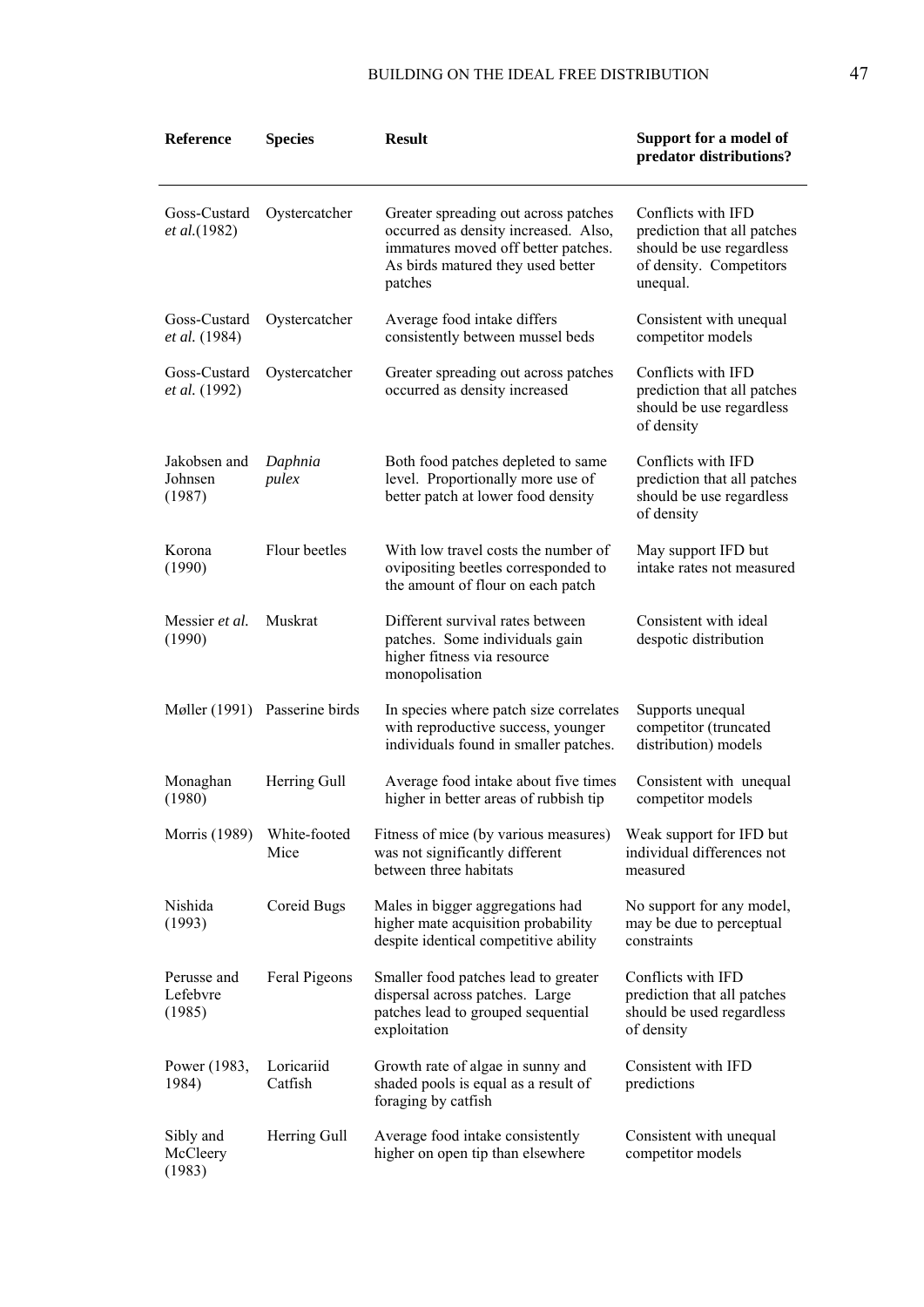| Reference                          | <b>Species</b>                     | <b>Result</b>                                                                                                                                                | Support for a model of<br>predator distributions?                                                                                            |
|------------------------------------|------------------------------------|--------------------------------------------------------------------------------------------------------------------------------------------------------------|----------------------------------------------------------------------------------------------------------------------------------------------|
| Sutherland<br>(1982)               | Oystercatcher                      | Average food intake differs between<br>parts of cockle bed                                                                                                   | Consistent with unequal<br>competitor models                                                                                                 |
| Talbot and<br>Kramer<br>(1986)     | Guppies                            | Proportion of fish in a habitat<br>correlated with food supply, but no fit<br>to IFD                                                                         | No convincing fit to any<br>model, may be due to poor<br>patch assessment                                                                    |
| Thompson<br>(1981)                 | Shelduck                           | Time spent feeding similar between<br>areas with different prey densities                                                                                    | No convincing fit to any<br>model, may be due to poor<br>patch assessment                                                                    |
| Thompson<br>(1984)                 | Lapwing and<br>golden plover       | Rate of food intake greater in fields<br>where prey is most abundant. Also,<br>increase in density led to a change in<br>proportional use of patches         | No convincing fit to any<br>model, may be due to poor<br>patch assessment or to<br>unequal competitors                                       |
| Zwarts and<br>Drent (1981)         | Oystercatcher                      | Food intake constant in years of<br>different mussel availability                                                                                            | Weak support for IFD                                                                                                                         |
|                                    | <b>Continuous input situations</b> |                                                                                                                                                              |                                                                                                                                              |
| Alatalo et al.<br>(1992)           | <b>Black Grouse</b>                | Males in larger leks gain more mates.<br>Poorer males go to smaller leks                                                                                     | Supports unequal<br>competitor models                                                                                                        |
| Courtney and<br>Parker (1985)      | Tiger blue<br>butterfly            | Density of mate searching males on<br>different sized bushes fits ideal free<br>better than random distribution                                              | Consistent with IFD but<br>individual differences not<br>studied                                                                             |
| Croy and<br>Hughes<br>(1991)       | Fifteen-spined<br>Stickleback      | Fish distributed in proportion to food<br>when rate of input was source of<br>patch variation.                                                               | Supports unequal<br>competitor models - size<br>differences in success                                                                       |
| Davies and<br>Halliday<br>(1979)   | Toads                              | Density of mate searching males in<br>pond and edge consistent with<br>obtaining equal numbers of females                                                    | Consistent with unequal<br>competitor models - size<br>differences in success                                                                |
| van Duren<br>and Glass<br>(1992)   | Cod                                | Fish spent more time in better food<br>patch than IFD prediction, only better<br>competitors did better there. poorer<br>competitors gained very little food | Significant deviation from<br>unequal competitor IFD<br>may be due to few<br>competitors and very low<br>success of poorer<br>competitors    |
| Gillis and<br>Kramer<br>(1987)     | Zebra fish                         | Deviations from IFD seen only at<br>high densities - therefore not due to<br>despotism, but to interference<br>increasing with density                       | Supports 'ideal interference<br>distribution' $1$ . Conflicts<br>with IFD models due to<br>change in proportional<br>patch use with density. |
| Godin and<br>Keenleyside<br>(1984) | Cichlid fish                       | Average food intake same in two<br>sites, despite individual differences                                                                                     | Supports unequal<br>competitor models                                                                                                        |
| Harper<br>(1982)                   | Mallard                            | Average food intake same in two<br>sites, despite individual differences                                                                                     | Supports unequal<br>competitor models                                                                                                        |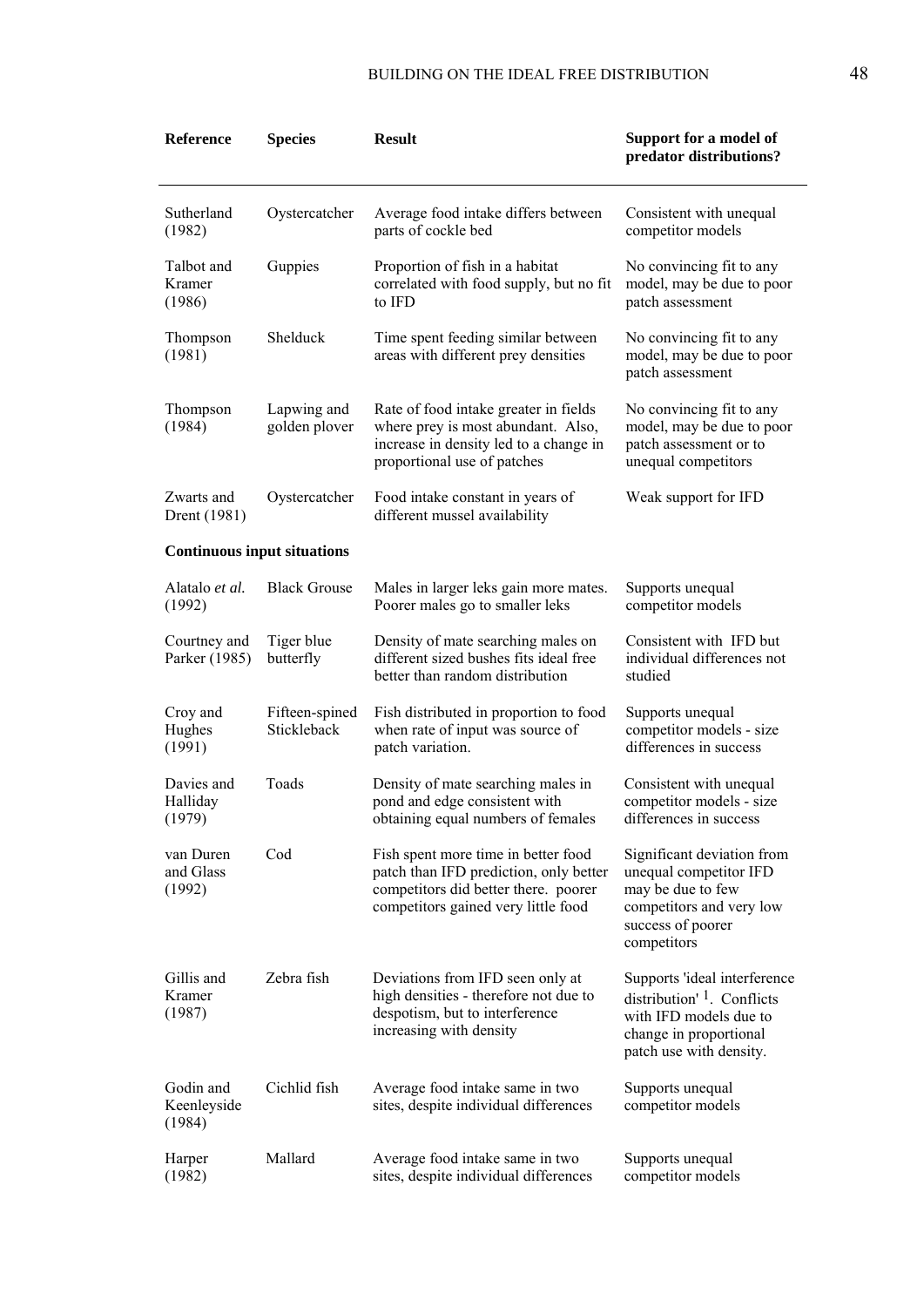| Reference                         | <b>Species</b>   | <b>Result</b>                                                                                                                                                                        | Support for a model of<br>predator distributions?                                                                                      |
|-----------------------------------|------------------|--------------------------------------------------------------------------------------------------------------------------------------------------------------------------------------|----------------------------------------------------------------------------------------------------------------------------------------|
| Inman (1990)                      | <b>Starlings</b> | Over-use of better food patch.<br>Unequal relative payoffs, birds more<br>likely to be found on patch where<br>their success is highest                                              | No support for any model,<br>may be due to despotism                                                                                   |
| Järvi and<br>Pettersen<br>(1991)  | Salmon parr      | Mature parr are superior competitors.<br>Under-use of better food patch, even<br>allowing for unequal competitive<br>abilities.                                                      | No support for any model.<br>May be due to perceptual<br>constraints, incorrect<br>assessment of competitive<br>abilities or despotism |
| Lamb and<br>Ollason<br>(1993)     | Wood-ants        | The number of ants using continuous<br>input sucrose patches reflected the<br>relative input rates to two sites.                                                                     | Supports equal competitor<br><b>IFD</b>                                                                                                |
| Milinski<br>(1979, 1984,<br>1986) | Stickleback      | Average food intake same in two<br>sites, despite individual differences.<br>Ratio of phenotypes in each patch is<br>the same as in the environment as a<br>whole                    | Supports unequal<br>competitor models                                                                                                  |
| Parker (1970,<br>1974)            | Dungflies        | Average mating success with newly<br>arriving females same in different<br>sites, but large males more successful<br>at take-overs, which occur mainly in<br>one site                | Supports unequal<br>competitor models, bigger<br>males more successful and<br>tend to occur on dropping<br>(Borgia 1980)               |
| Patterson<br>(1985)               | Cichlid fish     | Territorial. Higher density in<br>preferred habitat. However, poorer<br>habitat used before density in<br>preferred habitat increases during<br>introduction of fish.                | Supports ideal despotic<br>distribution                                                                                                |
| Sutherland et<br>al. (1988)       | Goldfish         | Mean rank of fish inversely<br>proportional to number of fish in site<br>but fish gained more food in better<br>site. No relationship between rank<br>and time in better site found. | Supports unequal<br>competitor models,<br>deviation may be due to<br>sampling or perceptual<br>constraints                             |
| Thornhill<br>(1980)               | Lovebug          | Larger males at bottom of swarm,<br>smaller males at top. Mating success<br>increases with size and position in<br>swarm                                                             | Supports unequal<br>competitor models                                                                                                  |
| Whitham<br>(1980)                 | Aphids           | Average number of offspring per<br>individual equal on different sized<br>leaves despite individual differences                                                                      | Supports unequal<br>competitor models                                                                                                  |

#### *Note*

1. Gillis and Kramer suggest that the term 'ideal interference distribution' should be used to describe deviations from the IFD due to various factors associated with high predator densities or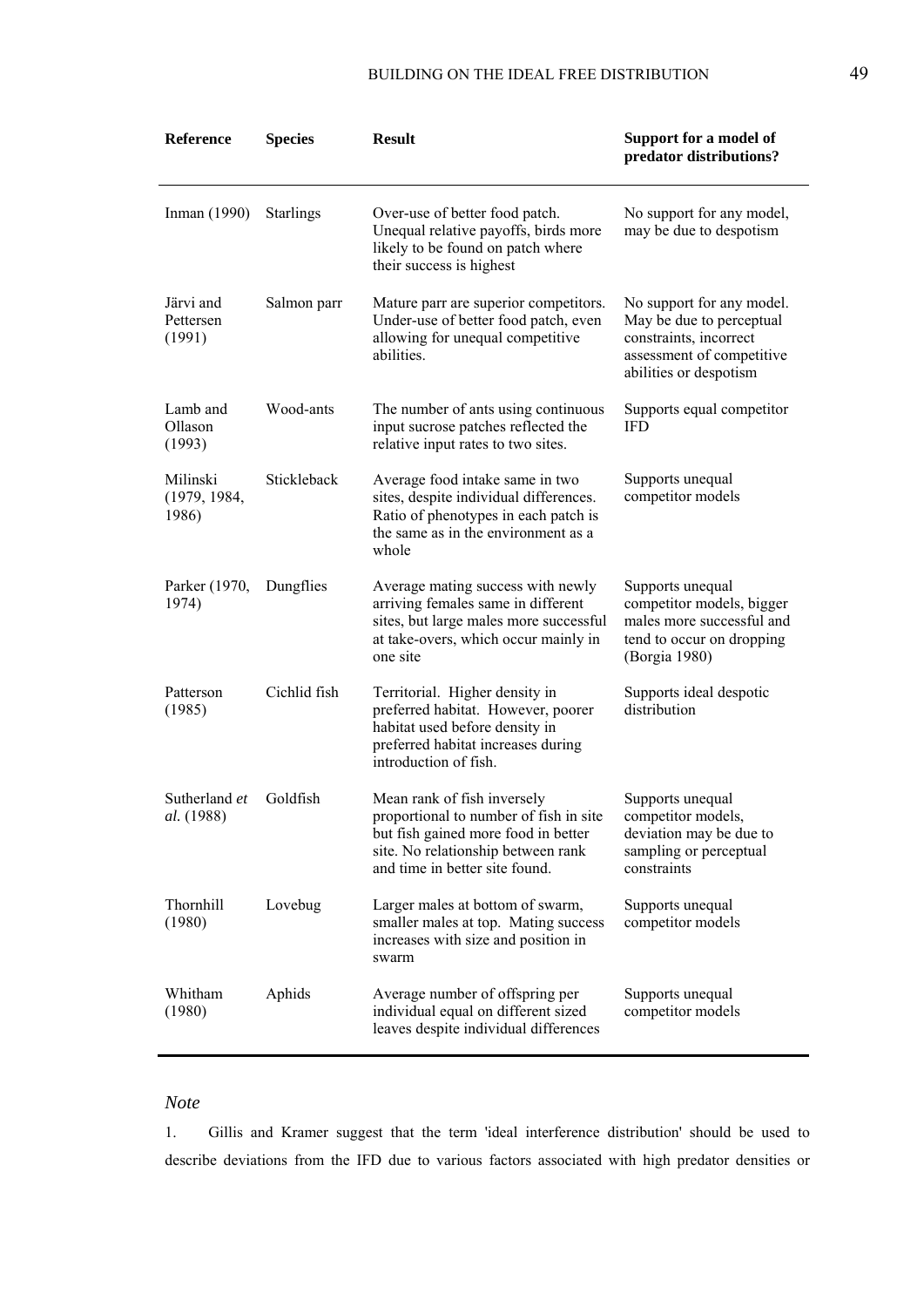despotism. They do not suggest any specific model associated with this name.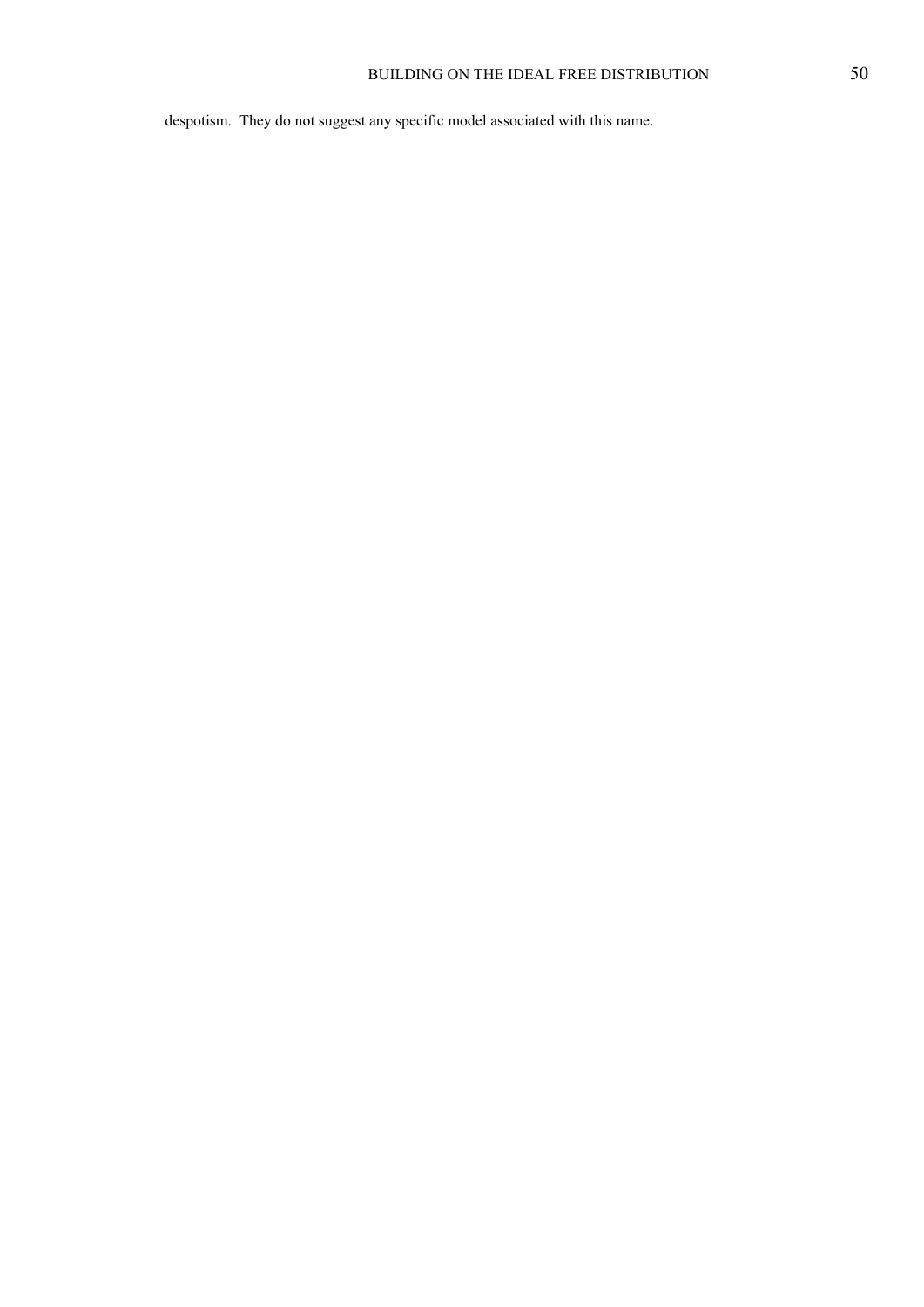## **XIV. ASSESSING THE SUCCESS OF IDEAL FREE DISTRIBUTION MODELS**

It is clear from studies of animal distributions that different situations are best described by different IFD models. This could be taken as evidence that each situation is different and must be explained differently, or that so far, no model has been written which makes realistic assumptions about predator behaviour. In the right hand column of Table 3, I have noted only the most simple model which explains the results of the experiment, not all those which do so. Some experiments have been designated as 'consistent' with a particular theory, whereas others are described as showing 'support'. The difference between these two categories is not clear cut. I have considered that an experiment or study cannot be deemed to support a model (by which I mean the predictions of a model) unless it fulfils some quantitative prediction of the model which is distinct from those of any other model. It is obvious from the table that no single model explains all the results, however, models with the assumption that competitive abilities vary are clearly more widely applicable.

 An interesting feature of continuous input IFD experiments is that many have produced distributions which conform to the equal competitor model's numerical predictions, despite the fact that the participants differed in their competitive ability and intake rates. A simple competitive weights model, (one where ratios of phenotypic payoffs stay constant across patches), would predict a range of potential equilibria, comprising all distributions in which the ratio of competitive weight to resource input in each patch was constant. Only in one of these equilibria does the average pay-off in each patch remain constant: that in which the ratio of different competitor phenotypes is the same in each patch and the habitat as a whole. The fact that this distribution was apparently over-represented suggests that there is some reason why distributions of this type are more likely to occur than any of the other equilibria.

A number of suggestions have been made to explain this situation:

1. Sutherland and Parker (1985) pointed out that the distribution most frequently seen in experiments is the most likely outcome if the equilibrium is selected by chance. They later refined the idea (Parker and Sutherland 1986) postulating that competitors distribute themselves randomly with respect to phenotype, and match numbers with input rate. This could occur if individuals were quick at assessing the input rate of a patch and the competitor density but much poorer at assessing their relative competitive weight.

Houston and McNamara (1988) analysed this theory in more detail using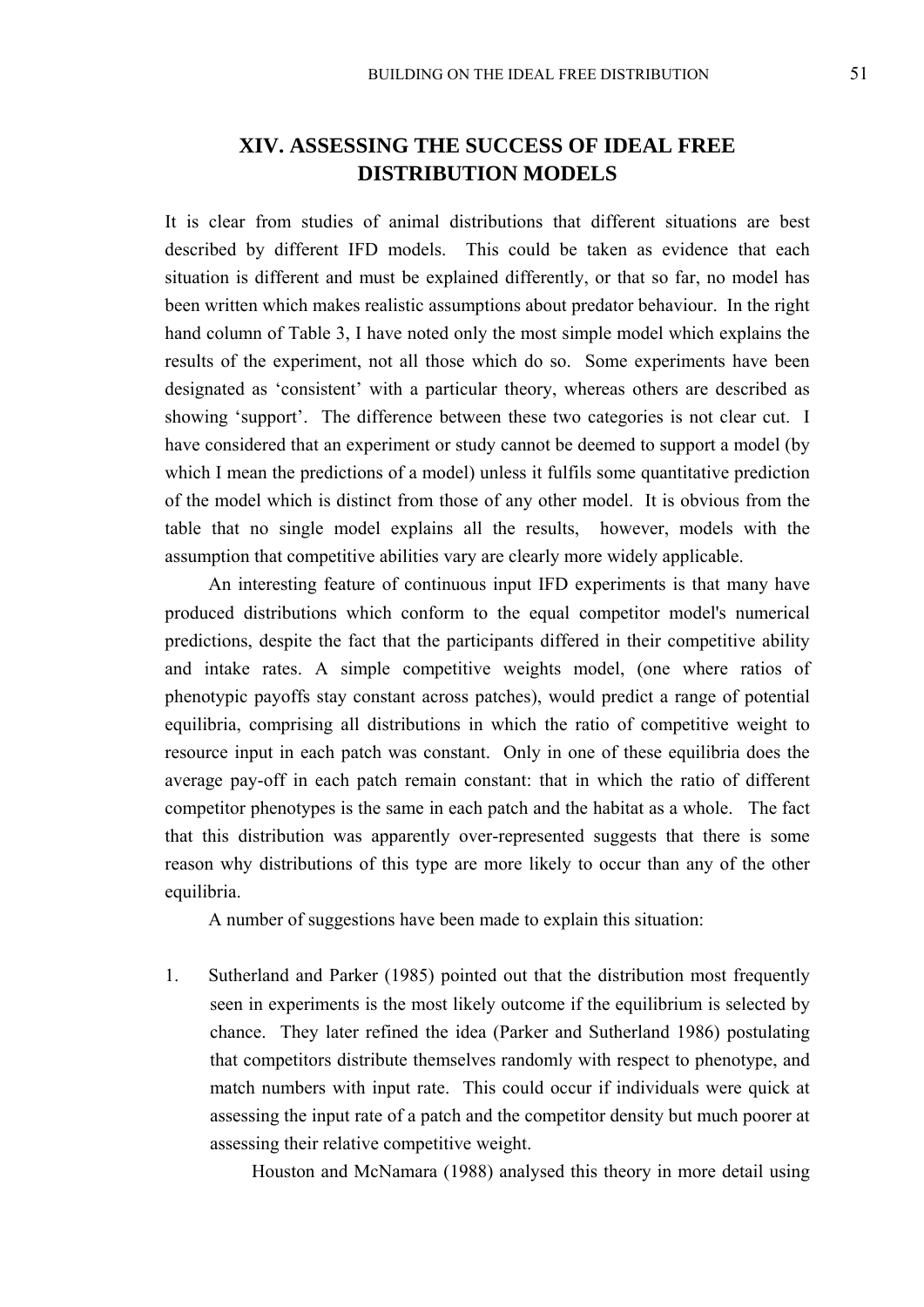an approach based on statistical mechanics and found that the average of all potential distributions gave a weighted mean pay-off to better and poorer patches of 1.54 :1.45. This means that for large populations there will be a slightly higher proportion of good competitors in the better location than in the habitat as a whole, rejecting Parker and Sutherland's idea except for small groups. However, Milinski and Parker (1991) point out that in practice, experiments will probably not be able to distinguish between 1.54 :1.45 and 1.5 :1.5, so the possibility that the observed distributions are a result of statistical probabilities remains.

- 2. Competitors could distribute themselves with respect to their own competitive rank only, so that each rank is distributed in an ideal free fashion ignoring all other ranks (N.B. Davies quoted in Milinski and Parker 1991).
- 3. Korona (1989), reviewed earlier, provides a third possibility. His model produces a unique ESS distribution in which each phenotype occurs in the same proportion in each habitat, as is frequently observed. Also, his model does not require that animals use a 'short-cut' patch assessment method to explain their distribution. The simplest way in which an optimal distribution could be reached is via competitors assessing their personal intake rate and moving to the patch where it is highest. This method might be superseded by a direct patch or competitor assessment method such as is suggested in the previous two explanations. However, although it is likely to allow more rapid intake rate maximisation, there is no guarantee that a short-cut assessment method will have evolved. Also, there are some situations in which patch assessment without sampling will be difficult. However, despite these advantages there are some grounds for caution when applying Korona's model which are discussed earlier.
- 4. Holmgren (*in press* ) predicts a number of alternative distributions, depending on how competitors vary in their competitive ability. His simulations predict that if they differ in dominance then an equilibrium similar to that most frequently observed will be produced. Like Korona's model, Holmgren does not invoke any more sophisticated environmental assessment than personal intake rate.

Reviewing tests of the IFD also reveals other areas in which departures from the predictions of any of the models are common. Territoriality clearly requires a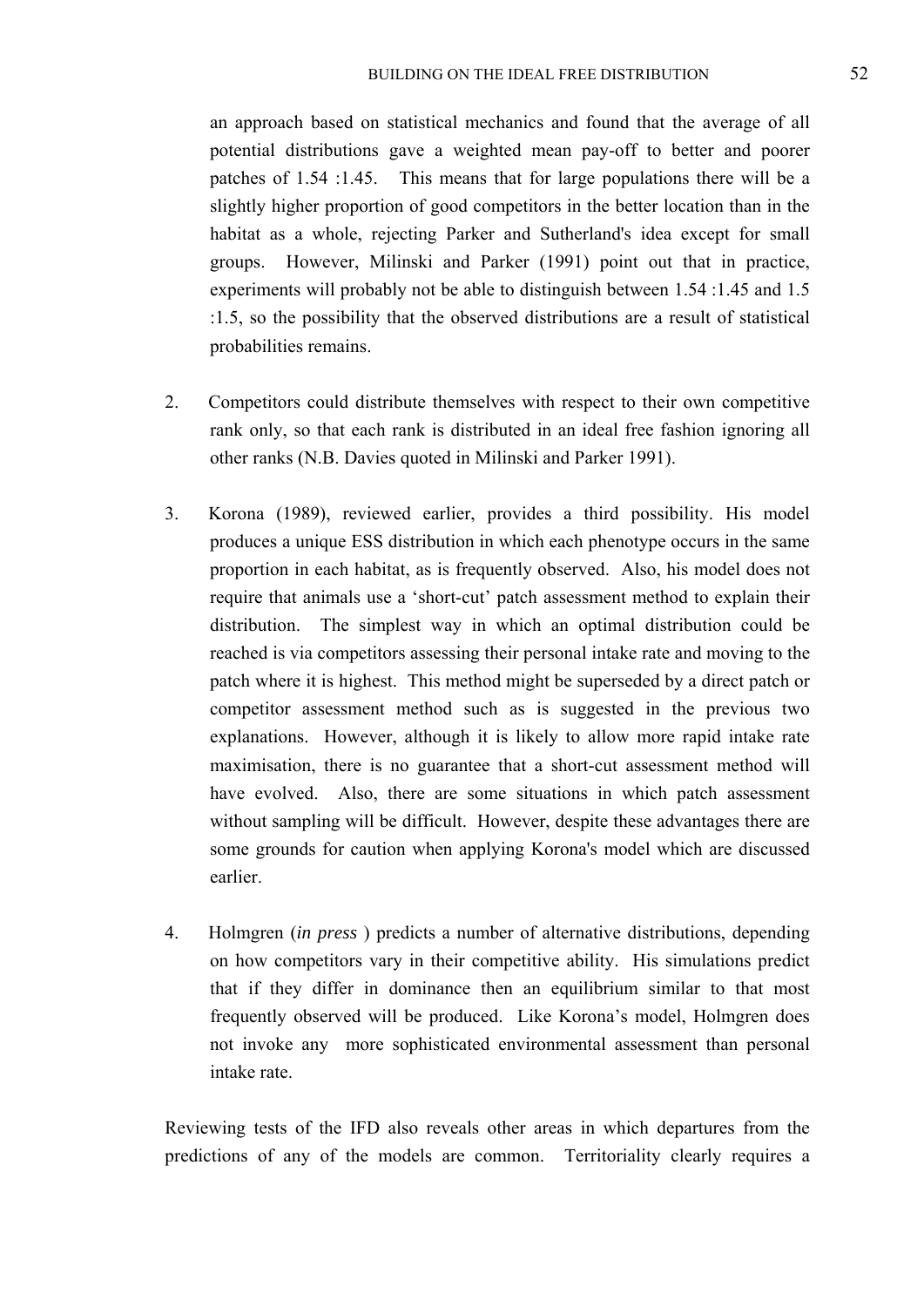different theoretical framework, something I have discussed earlier. Also, perceptual constraints, both environmental and psychological are likely to be a major factor in violating the assumption that competitors will always go to the patch where their intake rate is highest.

 In a recent paper, Kennedy and Gray (1993) state that, "in its current form, the IFD does not accurately predict the distribution of foraging animals". Their review criticises much past work on competitive distributions and claims to provide a new perspective on deviations from the IFD theory's predictions. However, as Milinski, (*in press )* points out, their paper contains a series of misconceptions and most of what they consider to be new insight has been in the literature for many years.

 Kennedy and Gray claim that the IFD predicts that the proportion of competitors in a patch will match the proportion of resources occurring there. As we have seen, this is only the case for a situation in which the interference constant  $m = 1$ , and does not apply to the majority of natural foraging scenarios. They also claim that their reanalysis of data from past distribution studies is a new finding since it shows that there is consistent overuse of poorer patches relative to the predictions of simple IFD models ('undermatching'). However, some time ago Regelmann (1984) predicted overuse of the poor patch as a result of sampling, and Abrahams (1986) incorporated this into ideal free models. Further, contrary to their claims, Kennedy and Gray's method of detecting overuse of the poorer patch is not novel, having been used by Fagen (1987).

 Kennedy and Gray discuss possible reasons for undermatching. Because they expect that competitors will automatically match resources even without interference, they incorrectly predict that as interference increases there will be more overuse of the better patch (overmatching). This is contrary to the predictions of the ideal free distribution in an interference situation, where increasing interference leads to the distribution shifting from all competitors being found on the best patch with zero interference to undermatching with very high  $(m \ge 1)$  interference. I will not review all the errors in Kennedy and Gray's brief review, but would refer the reader to Milinski (*in press* ).

#### **XV. CONCLUSIONS**

For decades, ecologists have described animal distributions without a comprehensive understanding of how they occur at an individual level. In the last twenty five years attempts have been made to remedy this situation through investigation of the behavioural mechanisms which ultimately lead to population distributions. The basis for much of this work has been the concept that the most important factor affecting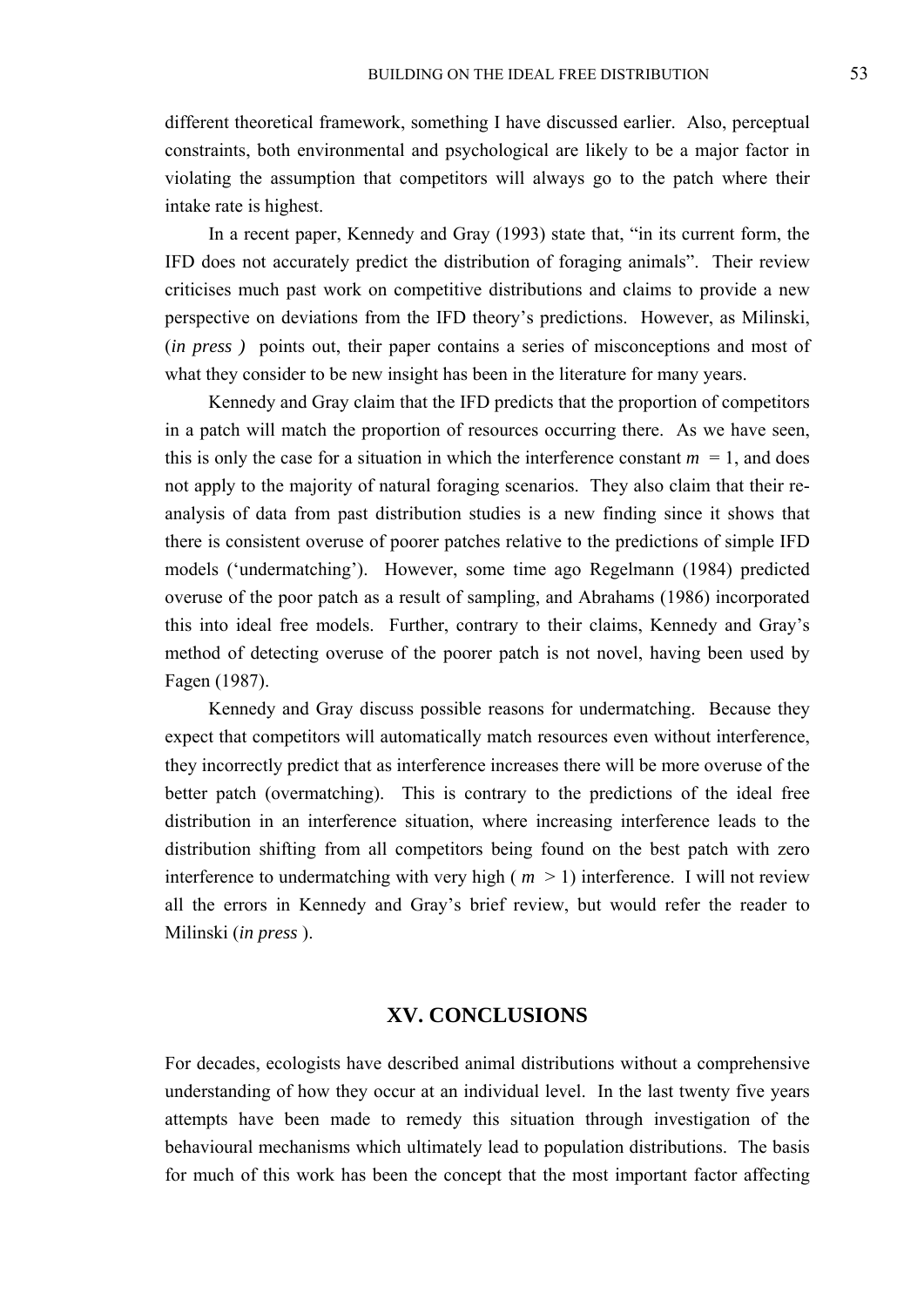the suitability of any particular part of the environment is the presence of other competitors. The original ideal free distribution theory has been refined and expanded in many directions through a large body of theoretical and experimental work. This has revealed both the complexity inherent in competitive distributions and the potential for individual behaviours to have significant effects at a population level.

 The assumptions of equal competitive ability, omniscience, movement without costs and a single type of competition have all been shown to be inappropriate in many situations. When unequal competitors are considered, a range of new distributions are predicted including phenotypes being truncated across patches of different quality. Lack of omniscience and costs to movement tend to lead to greater use of better patches, but the magnitude of the effect is dependent on the composition of the environment. Several different forms of competition have been suggested, each having different effects on population distribution, and frequently likely to occur together. The most important distinction between types of competition is between exploitation competition which is the result of competitors depleting patches and interference competition which may take several forms. Suggested forms of interference have been time wasted in interactions, effects of forager density on resources (such as disturbing prey) and kleptoparasitism.

 It is unlikely that a 'grand unified theory' of competitive distributions will ever be possible since it is difficult to assess the relative importance of the numerous factors involved. Nevertheless, the development of individual level models has provided numerous insights into short term (i.e. less than a single generation) population dynamics. It now remains for ecologists to combine classical population dynamics with these behavioural models.

#### **XVI. ACKNOWLEDGEMENTS**

I would like to thank Geoff Parker and Dave Thompson for numerous valuable comments on the manuscript, Bill Sutherland and Kate Lessells for suggestions on content and NERC studentship GT4/91/TLS/30 for funding.

#### **XVII. REFERENCES**

Abrahams, M.V. (1986). Patch choice under perceptual constraints: a cause for departures from the IFD. *Behav. Ecol. Sociobiol.* **19**, 409-415.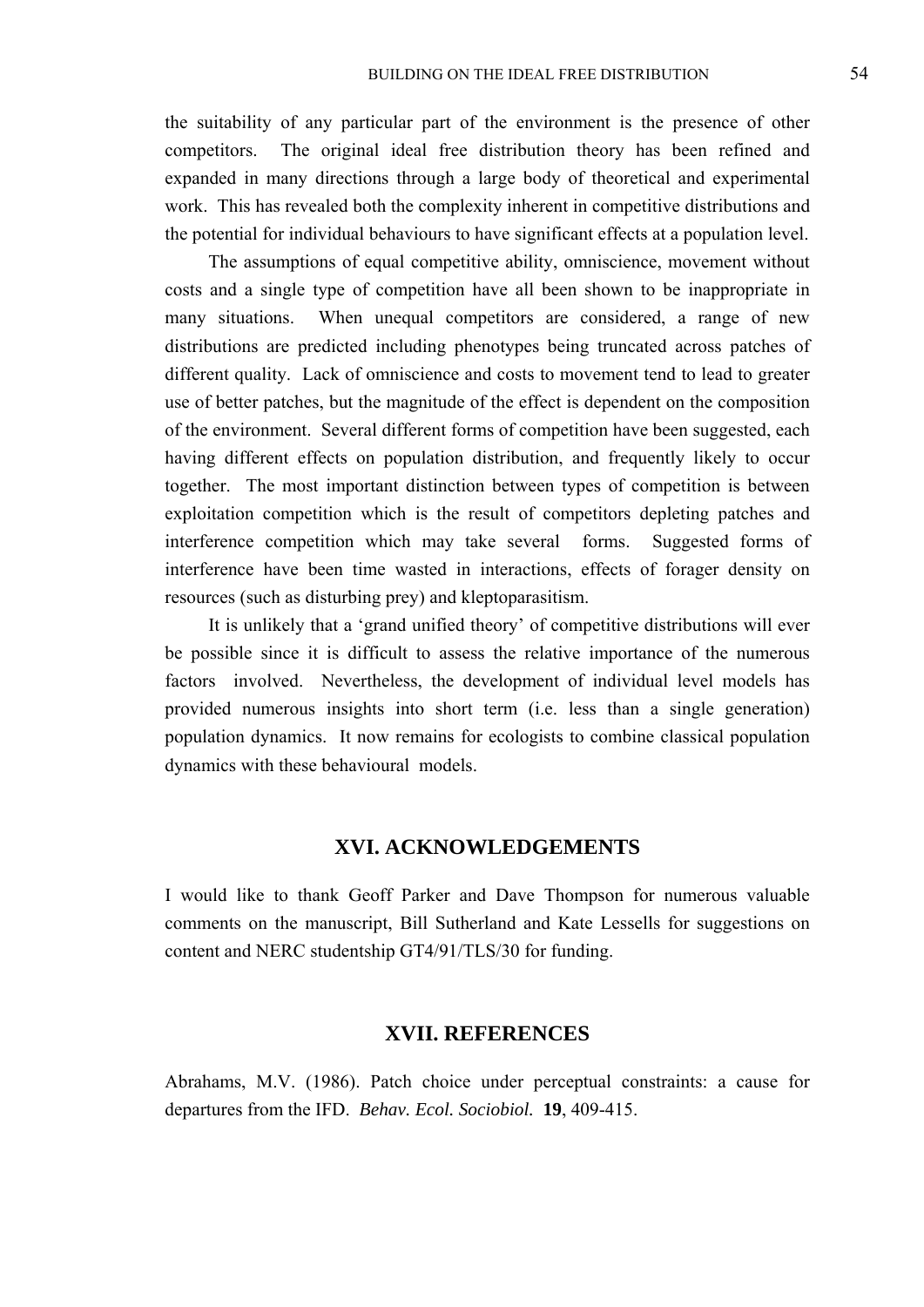Alatalo, R.V., Höglund, J., Lundberg, A. and Sutherland, W.J. (1992). Evolution of black grouse leks: Female preferences benefit males in larger leks. *Behav. Ecol.* **3**, 53-59.

Andren, H. (1990). Despotic distribution, unequal reproductive success, and population regulation in the Jay *Garrulus glandarius* L. *Ecology* **71**, 1706-1803.

Barnard, C.J. and Brown, C.A.J. (1982). The effects of prior residence, competitive ability and food availability on the outcome of interactions between shrews *(Sorex araneus* L.) *Behav. Ecol. Sociobiol.* **10**, 307-312.

Bernstein, C., Kacelnik, A. and Krebs, J.R. (1988). Individual decisions and the distribution of predators in a patchy environment. *J. Anim. Ecol.* **57**, 1007-1026.

Bernstein, C. Kacelnik, A. and Krebs, J.R. (1991). Individual decisions and the distribution of predators in a patchy environment II. The influence of travel costs and structure of the environment. *J. Anim. Ecol.* **60**, 205-225.

Borgia, G. (1980). Sexual competition in *Scatophaga stercoraria*: size- and densityrelated changes in male ability to capture females. *Behaviour* **75**, 185-206.

Brown, J.L. (1969). The buffer effect and productivity in tit populations. *Am. Nat.*  **103**, 347-354.

Bulmer, M.G. (1983). Models for the evolution of protandry in insects. *Theor. Pop. Biol.* **23**, 324-322.

Buxton, N.E. (1981). The importance of food in the determination of the winter flock sites of the shelduck. *Wildfowl* **32**, 79-87.

Cézilly, F. and Boy, V. (1991). Ideal free distribution and individual decision rules: a Bayesian approach. *Acta. Œcol.* **12**, 403-410.

Courtney, S.P. and Parker, G.A. (1985). Mating behaviour of the tiger blue butterfly (*Tarucus theophrastus)* competitive mate-searching when not all females are captured. *Behav. Ecol. Sociobiol.* **17**, 213-221.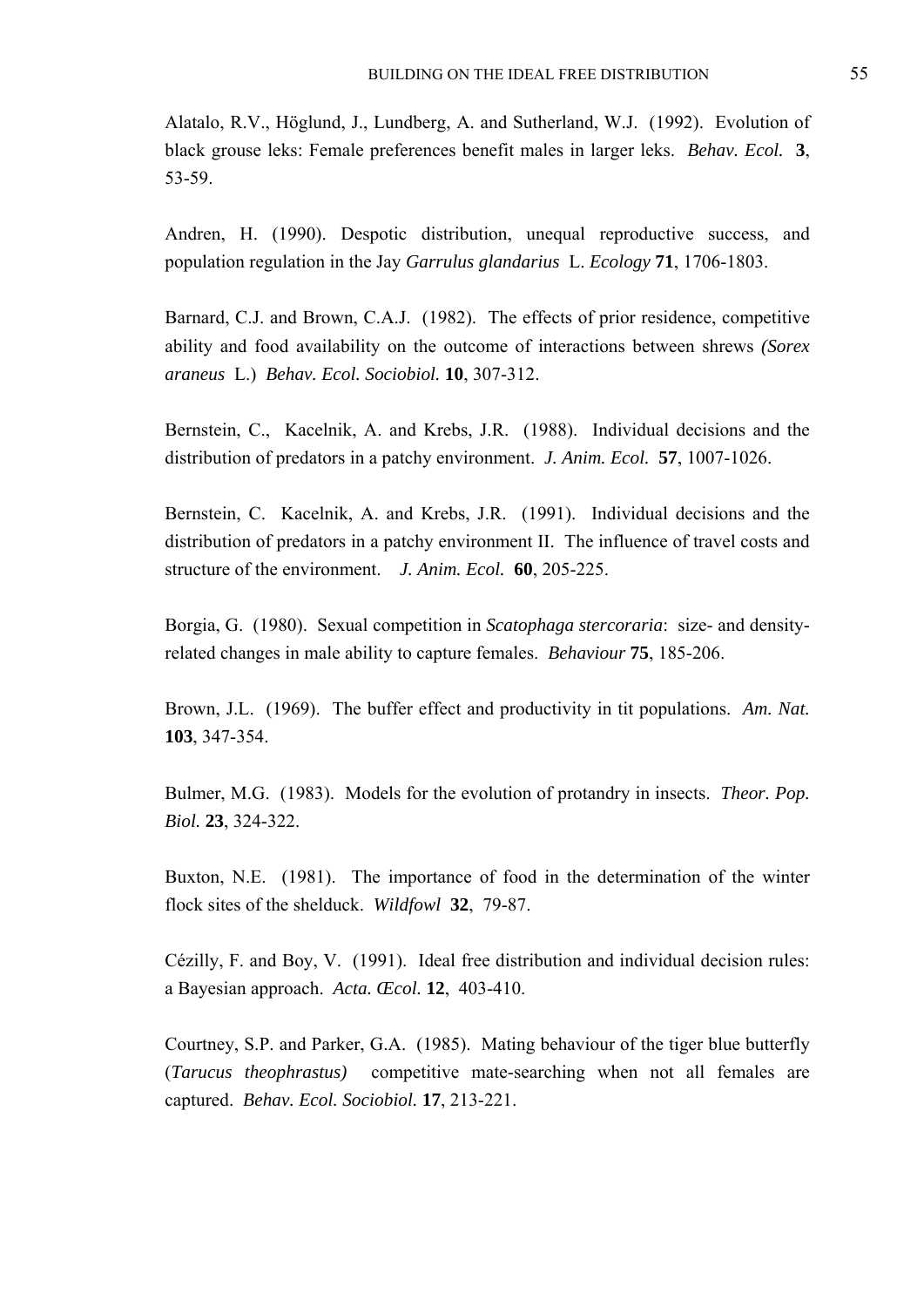Croy, M.I. and Hughes, R.N. (1991). Effects of food supply, hunger, danger and competition on choice of foraging location by the fifteen-spined stickleback, *Spinachia spinachia* L. *Anim. Behav.* **42**, 131-139.

Cuthill, I.C., Kacelnik, A., Krebs, J.R., Haccou, P. and Iwasa, Y. (1990). Starlings exploiting patches: the effect of recent experience on foraging decisions. *Anim. Behav.* **40**, 625-640.

Davies, N.B. (1978). Territorial defence in the speckled wood butterfly *(Pararge aegaria),* the resident always wins. *Anim. Behav.* **26**, 138-147.

Davies, N.B. and Halliday, T.R. (1979). Competitive mate searching in common toads, *Bufo bufo. Anim. Behav.* **27**, 1253-1267.

Davies, N.B. and Houston, A.I. (1984). Territory economics. In: *Behavioural Ecology: An Evolutionary Approach*, 2nd edition (Ed. by J.R. Krebs and N.B. Davies), pp. 148-169. Blackwell. Oxford.

DeVries, D.R., Stein, R.A. and Chesson, P.L. (1989). Sunfish foraging among patches: the patch -departure decision. *Anim. Behav.* **37**, 455-464.

van Duren, L.A. and Glass, C.W. (1992). Choosing where to feed: the influence of competition on feeding behaviour of cod, *Gadus morhua* L. *J. Fish. Biol.* **41**, 463- 471.

Fagen, R. (1987). A generalised habitat matching rule. *Evol. Ecol.* **1**, 5-10.

Fortier, L. and Harris, R.P. (1989). Optimal foraging and density dependent competition in marine fish larvae. *Marine Ecology* **51**, 19-33.

Fretwell, S.D. (1972). *Populations in a seasonal environment.* Princeton University Press, Princeton, New Jersey.

Fretwell, S.D. and Lucas, H.J. Jr. (1970). On territorial behaviour and other factors influencing habitat distribution in birds. *Acta. Biotheor.* **19**, 16-36.

Gillis, D.M. and Kramer, D.L. (1987). Ideal interference distributions: population density and patch use by zebrafish. *Anim. Behav.* **35**, 1875-1882.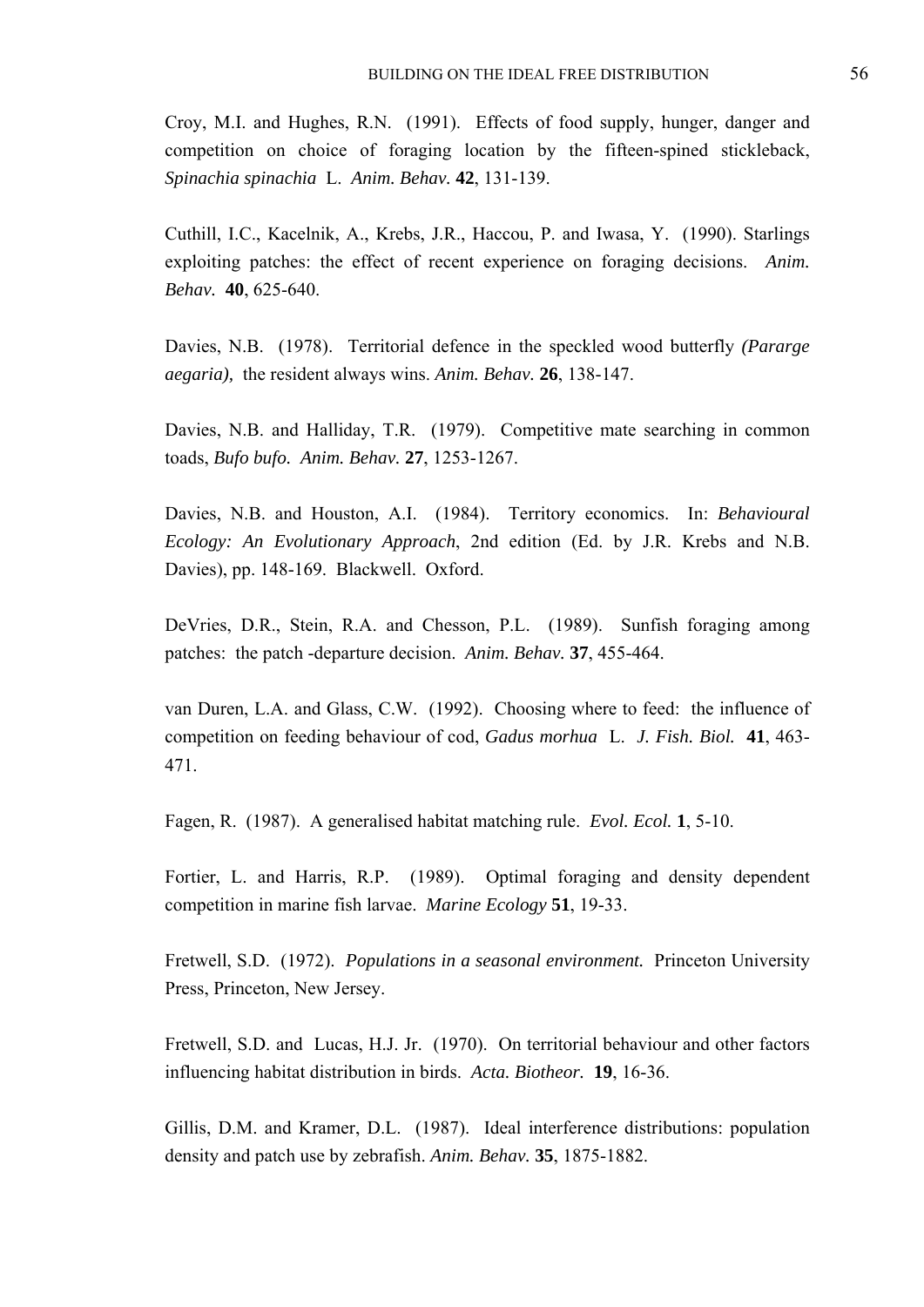Godin, J.G.J. and Keenleyside, M.H.A. (1984). Foraging on a patchily distributed prey by a cichlid fish (Teleosti Cichlidae): A test of the IFD theory. *Anim. Behav.* **32**, 120-131.

Goss-Custard, J.D. (1970). The responses of Redshank (*Tringa totanus* (L.)) to spatial variations in the density of their prey. *J. Anim. Ecol.* **39**, 91-113.

Goss-Custard, J.D. (1980). Competition for food and interference amongst waders. *Ardea* **68**, 31-52.

Goss-Custard, J.D., Clarke, R.T. and Durell, S.E.A.Le V.Dit. (1984). Rate of food intake and aggression of oystercatchers *Haematopus ostralegus* on the most and least preferred mussel *Mytilus edulis* beds of the Exe estuary. *J. Anim. Ecol.* **53**, 233-245.

Goss-Custard, J.D., Caldow, R.W.G. and Clarke, R.T. (1992). Correlates of the density of foraging oystercatchers *Haematopus ostralegus* at different population sizes. *J. Anim. Ecol.* **61**, 159-173.

Goss-Custard, J.D. and Durell, S.E.A.Le V.Dit. (1982). Use of mussel *Mytilus edulis* beds by Oystercatchers *Haematopus ostralegus* according to age and population size. *J. Anim. Ecol.* **51**, 543-554.

Gotceitas, V. and Colgan, P. (1991). Assessment of patch suitability and ideal free distribution: the significance of sampling. *Behaviour* **119**, 65-76.

Green, R.F. (1980). Bayesian birds: a simple example of Oaten's stochastic model of optimal foraging. *Theor. Pop. Biol.* **18**, 244-256.

Harley, C.B. (1981). Learning the evolutionarily stable strategy. *J. Theor. Biol.* **89**, 611-633.

Harper, D.G.C. (1982). Competitive foraging in mallards "ideal free" ducks. *Anim. Behav.* **30**, 575-584.

Harris, V.A. (1964). *The life of the Rainbow Lizard.* Hutchinson Tropical Monographs. Hutchinson and Co. London. 174 pp.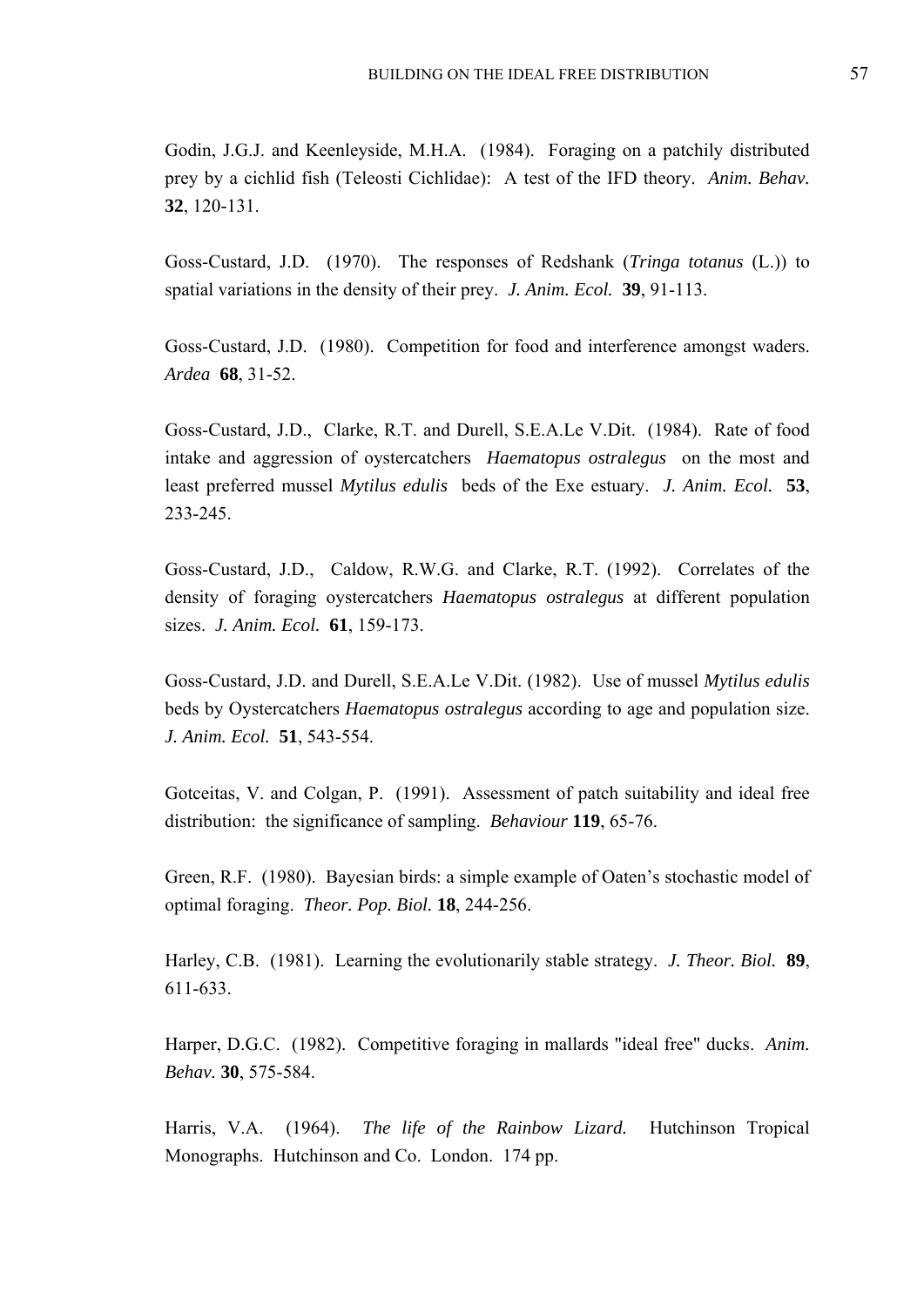Hassel, M.P. and Varley, G.C. (1969). New inductive model for insect parasites and its bearing on biological control. *Nature* **223**. 1133-1136.

Hassel, M.P. and May, R.M. (1973). Stability in insect host parasite models. *J. Anim. Ecol.* **42**, 693-726.

Herrnstein, R.J. (1970). On the law of Effect. *J. Exp. Anim. Behav.* **21**, 159-164.

Holling, C.S. (1959). Some characteristics of simple types of predation and parasitism. *Can Entomol.* **91**, 395-398.

Holling, C.S. (1966). The functional response of predators to prey density and its role in mimicry and population regulation. *Mem. Entomol. Soc. Can.* **45**, 5-60.

Holmgren, N. *In press*. The ideal free distribution of unequal competitors predictions from a behaviour based functional response. *J. Anim. Ecol.* 

Houston, A.I. and McNamara, J.M. (1988). The IFD when competitive abilities differ: approach based on statistical mechanics. *Anim. Behav.* **36**, 166-174.

Houston, A.I. and McNamara, J.M. (1990). State-dependent ideal free distributions. *Evol. Ecol.* **4**, 298-311.

Houston, A.I., McNamara, J.M. and Milinski, M. *In press*. The distribution of animals between resources: a compromise between equal numbers and equal intake rates. *Anim. Behav.*

Houston, A.I. and Sumida, B.H. (1987). Learning rules, matching and frequency dependence. *J. Theor. Biol.* **126**, 289-308.

Hunte, W. Myers, R.A. Doyle, R.W. (1985). Bayesian mating decisions in an amphipod *Gammarus lawrencianus* Bousfield. *Anim. Behav.* **33**, 366-372.

Huxley, J.S. (1934). A natural experiment on the territorial instinct. *Brit. Birds.* **27**, 270-277.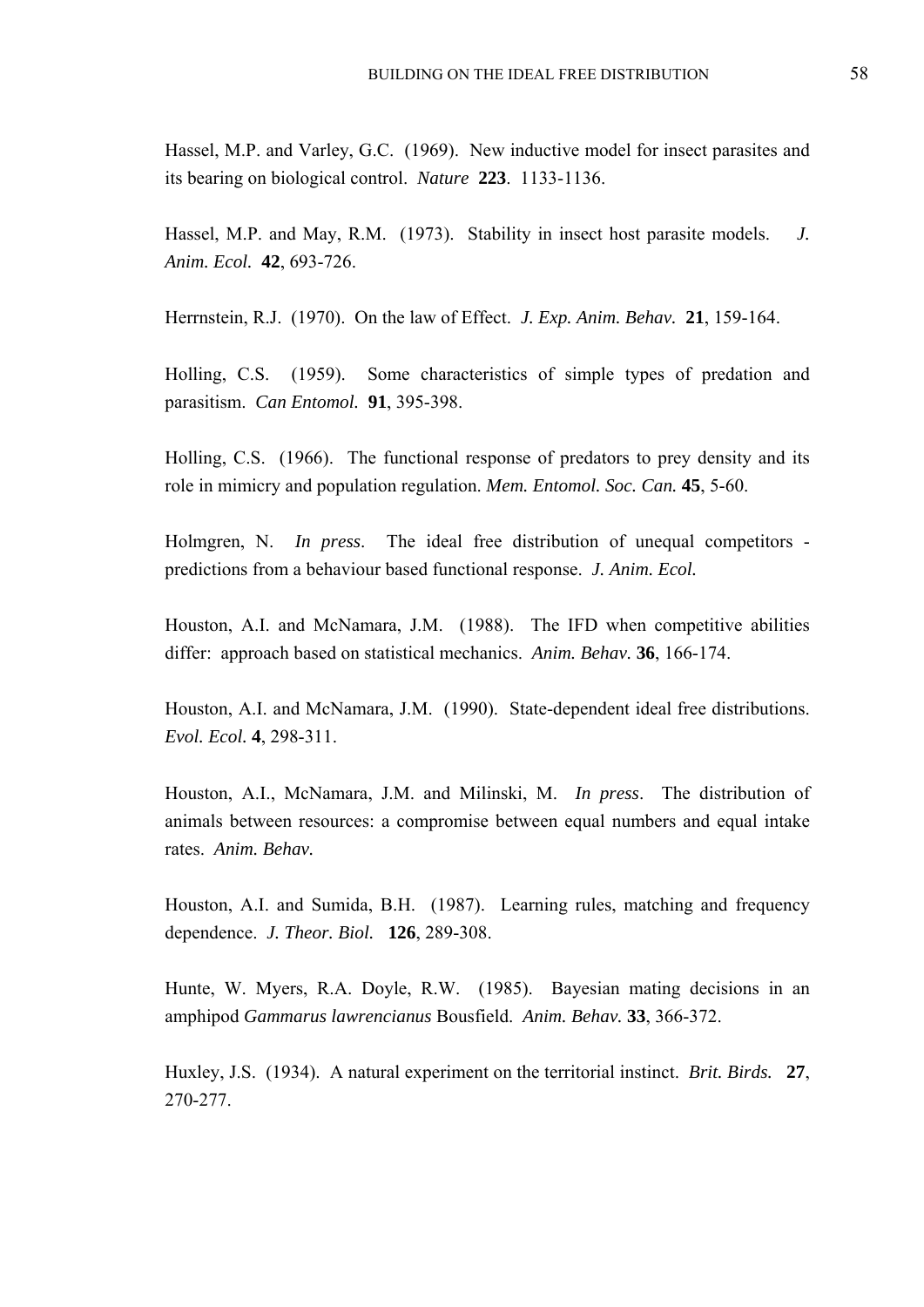Inman, A.J. (1990). Group foraging in starlings: Distributions of unequal competitors. *Anim. Behav.* **40**, 801-810.

Iwasa, Y., Higashi, M. and Yamamura, N. (1981). Prey distribution as a factor determining the choice of optimal foraging strategy. *Am. Nat.* **117**, 710-723.

Iwasa, Y., Odendaal, F.J., Murphy, D.D., Ehrlich, P.R. and Launer, A.E. (1983). Emergence patterns in male butterflies: a hypothesis and a test. *Theor. Pop. Biol.* **23**, 363-379.

Jakobsen, P.J. and Johnsen, G.H. (1987). Behavioural response of the water flea *Daphnia pulex* to a gradient of food concentration. *Anim. Behav.* **35**, 1891-1895.

Järvi, T. and Pettersen, J.H. (1991). Resource sharing in Atlantic salmon: A test of distribution models on sexually mature and immature parr. *Nord. J. Fresh. Res.* **66**, 89-97.

Kennedy, M. and Gray, R.D. (1993). Can ecological theory predict the distribution of foraging animals? A critical analysis of experiments on the ideal free distribution. *Oikos* **68**, 158-166.

Kacelnik, A. and Krebs, J.R. (1985). Learning to exploit patchily distributed food. In: *Behavioural Ecology - ecological consequences of adaptive Behaviour* (Ed. by R.M. Sibly and R.H. Smith), pp. 189-205. Blackwell. Oxford.

Korona, R. (1989). Ideal free distribution of unequal competitors can be determined by the form of competition. *J. Theor. Biol.* **138**, 347-352.

Korona, R. (1990). Travel costs and the IFD of ovipositing female flour beetles, *Tribolium confusum*.. *Anim. Behav.* **40**, 186-187.

Lamb, A.E. and Ollason, J.G. (1993). Foraging wood-ants *Formica aquilonia* Yarrow (Hymenoptera, Formicidae) tend to adopt the ideal free distribution. *Behav Proc.* **28**, 189-198.

Lessells, C.M. *In press.* Putting resource dynamics into continuous input ideal free distribution models. *Anim. Behav.*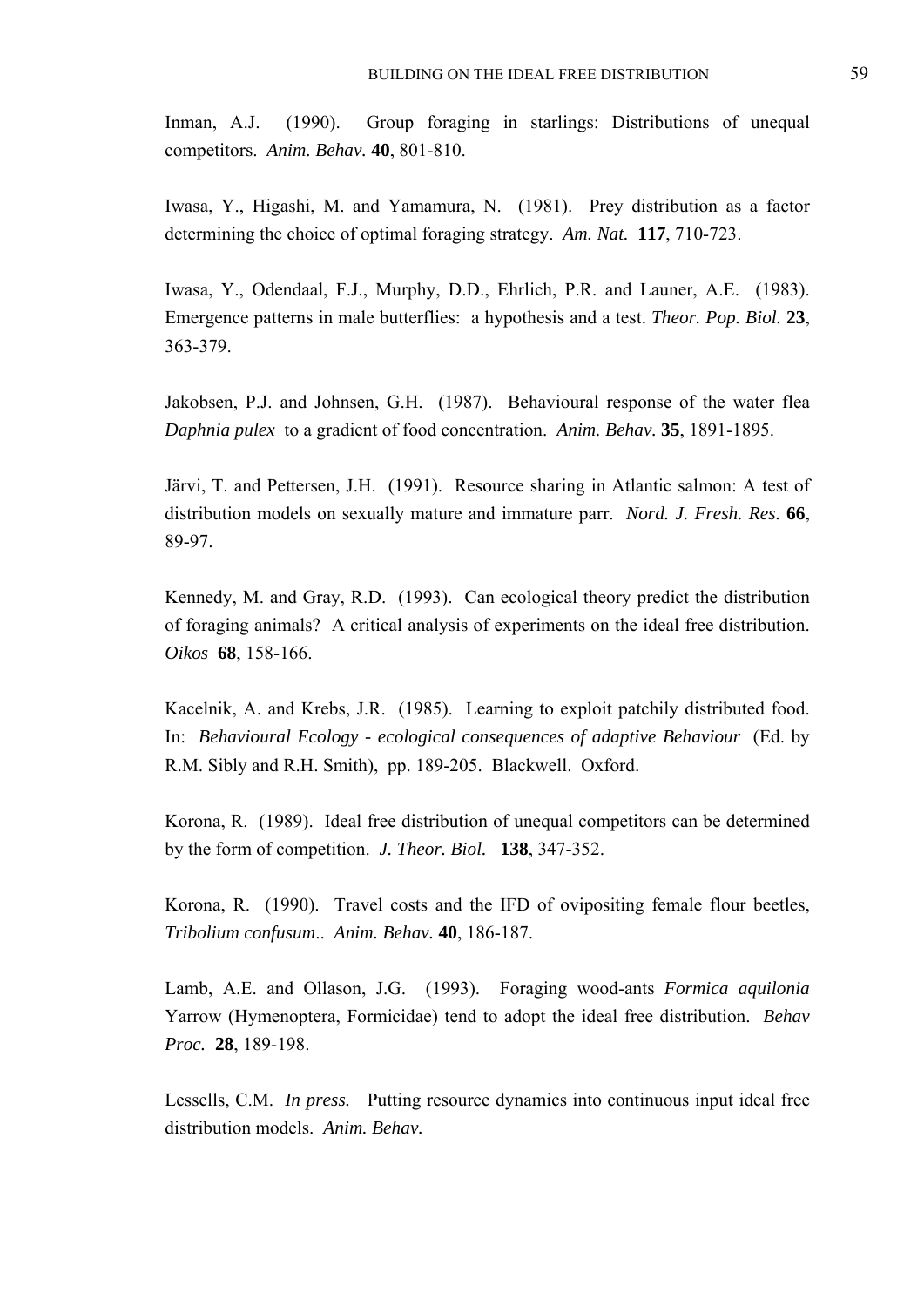Marschall, E.A. Chesson, P.L. and Stein, R.A. (1989). Foraging in a patchy environment: prey-encounter rate and residence time distributions. *Anim. Behav.* **37**, 444-454.

Maynard Smith, J. (1982). *Evolution and the theory of Games.* Cambridge University Press, Cambridge.

McNamara, J.M. (1982). Optimal patch use in a stochastic environment. *Theor. Pop .Biol.* **21**, 269-288.

McNamara, J.M. and Houston, A.I. (1990). State dependent ideal free distributions. *Evol .Ecol.* **4**, 298-311.

McNamara, J.M. and Houston, A.I. (1992). Risk sensitive foraging: A review of the theory. *Bull. Math. Biol.* **54**, 355-378.

Messier, F., Virgl, J.A. and Marinelli, L. (1990). Density-dependent habitat selection in muskrats: a test of the ideal free distribution model. *Oecologia* **84**, 380- 385.

Milinski, M. (1979). An evolutionary stable feeding strategy in sticklebacks. *Z Tierpyschol.* **51**, 36-40.

Milinski, M. (1984). Competitive resource sharing: an experimental test of a learning rule for evolutionarily stable strategies. *Anim. Behav.* **32**, 233-242.

Milinski, M. (1986). A review of competitive resource sharing under constraints in Sticklebacks. *J Fish Biol.* **29**, 1-14

Milinski, M. *In press*. Ideal free theory predicts more than only input matching - a critique of Kennedy and Gray's review. *Oikos.*

Milinski, M. and Parker, G.A. (1991). Competition for resources. In: *Behavioural ecology an evolutionary approach, vol 3.* (Ed. by J.R. Krebs and N.B. Davies), pp. 137-168. Blackwell. Oxford.

Milinski, M. and Regelmann, K. (1985). Fading short-term memory for patch quality in sticklebacks. *Anim. Behav.* **33**, 678-680.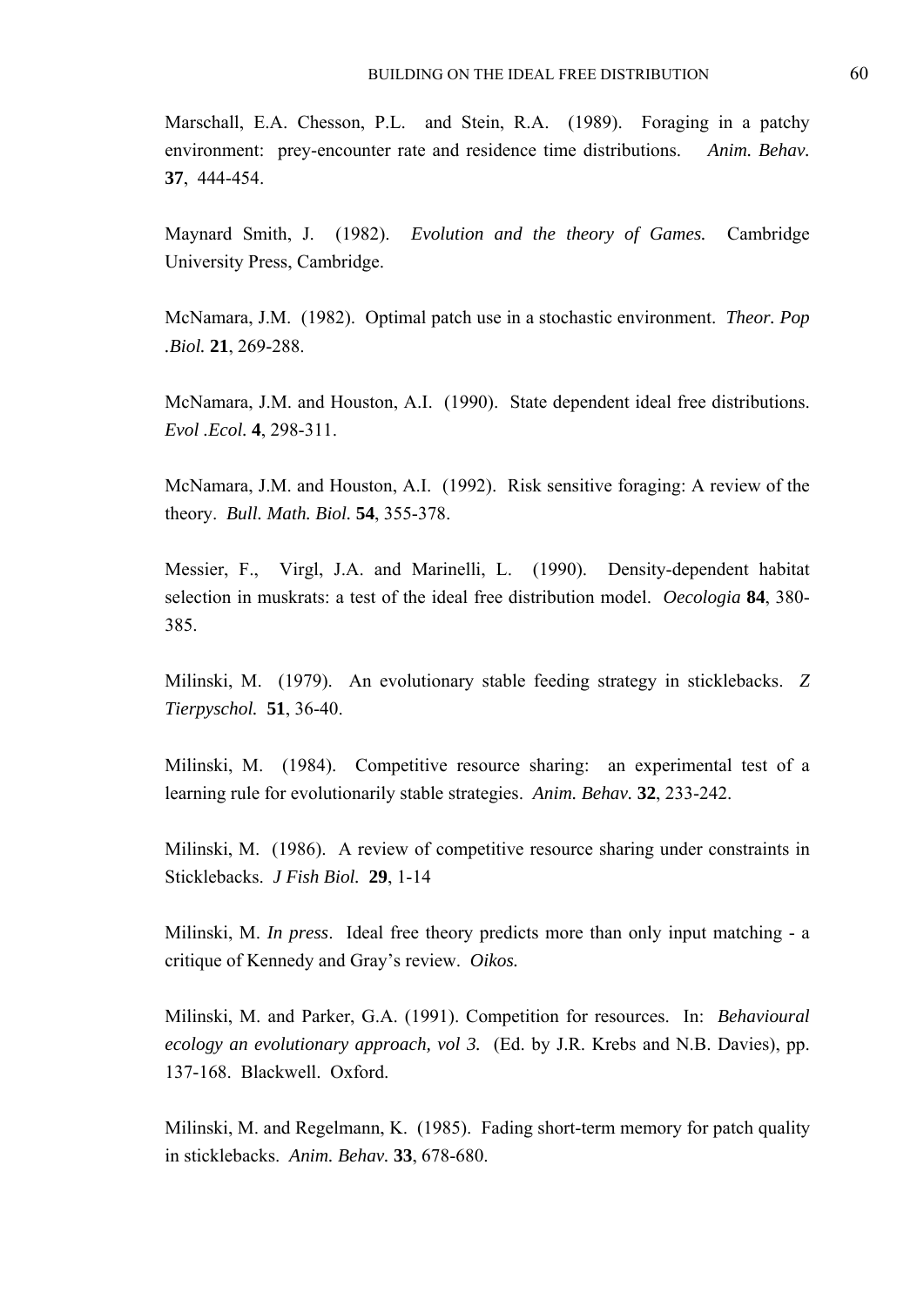Møller, A.P. (1991). Clutch size, nest predation, and distribution of avian unequal competitors in a patchy environment. *Ecology* **72**, 1336-1349.

Monaghan, P. 1980. Dominance and dispersal between feeding sites in the Herring gull (*Larus argentatus). Anim. Behav.* **28**, 521-527.

Morris, D.W. (1989). Density dependent habitat selection: Testing the theory with fitness data. *Evol Ecol.* **3**, 80-94.

Nishida, T. Spatial relationships between mate acquisition probability and aggregation size in a gregarious coreid bug, *(Colpula lativentris)*: A case of the ideal free distribution under perceptual constraints. *Res. Pop. Ecol.* **35**, 45-56.

Oaten, A. (1977). Optimal foraging in patches: A case for stochasticity. *Theor. Pop. Biol.* **18**, 244-256.

Orians, G.H. 1969. On the evolution of mating systems in birds and mammals. *Am. Nat.* **103**, 589-603.

Parker, G.A. (1970). The reproductive behaviour and the nature of sexual selection in *Scatophaga stercoraria* L. II. The fertilization rate and the spatial and temporal relationships of each sex around the site of mating and oviposition. *J. Anim. Ecol.*  **39**, 205-228.

Parker, G.A. (1974). The reproductive behaviour and the nature of sexual selection in *Scatophaga stercoraria* L. IX. Spatial distribution of fertilization rates and evolution of mate search strategy within the reproductive area. *Evolution*. 28, 93- 108.

Parker, G.A. (1978). Searching for mates. In: *Behavioural Ecology: An Evolutionary Approach, 1st edn.* (Ed. by J.R. Krebs and N.B Davies), pp. 214-244. Blackwell Scientific Publications, Oxford.

Parker, G.A. (1982). Phenotype-limited evolutionarily stable strategies. In: *Current problems in sociobiology*. (Ed. by Kings college sociobiology group). Cambridge university press. Cambridge.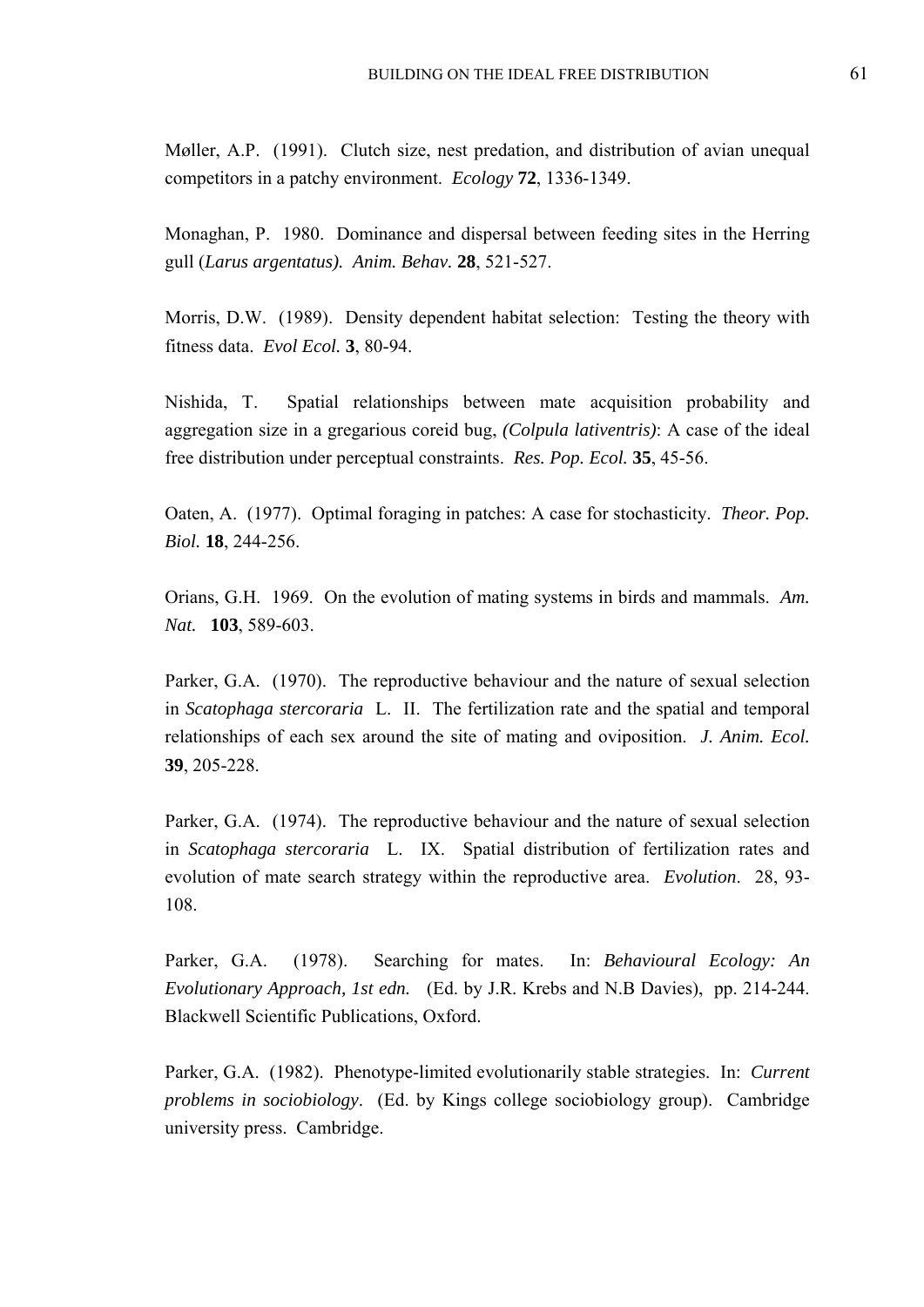Parker, G.A. and Courtney, S.P. (1983). Seasonal incidence: adaptive variation in the timing of life history stages. *J. Theor. Biol.* **105**, 147-155.

Parker, G.A. and Sutherland, W.J. (1986). Ideal free distributions when individuals differ in competitive ability: Phenotype limited ideal free models. *Anim. Behav.* **34**, 1222-1242.

Patterson, I.J. (1985). Limitation of breeding density through territorial behaviour: experiments with convict cichlids, *Cichlasoma nigrofasciatum.* In: *Behavioural Ecology - ecological consequences of adaptive Behaviour* (Ed. by R.M. Sibly and R.H. Smith), pp. 393-405. Blackwell. Oxford.

Perusse, D. and Lefebvre, L. (1985). Grouped sequential exploitation of food patches in a flock feeder, the feral pigeon. *Behav. Proc.* **11**, 39-52.

Pimm, S.L. Rosenzweig, M.L. Mitchell, W. (1985). competition and food selection: field tests of a theory. *Ecology* **66**, 798-807.

Pitcher, T.J. and House, A.C. (1987). Foraging rules for group feeders: Area copying depends upon food density in shoaling goldfish. *Ethology* **76**, 161-167.

Power, M.E. (1983). Grazing response of tropical freshwater fishes to different scales of variation in their food. *Env. Biol .Fish.* **9**, 103-115.

Power, M.E. (1984). Habitat Quality and the distribution of algae-grazing catfish in a Panamanian stream. *J. Anim. Ecol.* **53**, 357-374.

Pulliam, H.R. and Caraco, T. (1984). Living in groups: is there an optimal group size? In: *Behavioural Ecology and Evolutionary approach,* 2nd edition (Ed. by J.R. Krebs and N.B. Davies), pp. 122-147. Blackwell Scientific Publications, Oxford.

Regelmann, K. (1984). Competitive resource sharing- a simulation model. *Anim. Behav.* **32**, 227-232.

Rosenzweig, M.L. (1974). On the evolution of habitat selection. In: *Proceedings of the First International Congress of Ecology* pp 401-404. Centre for Agricultural Publishing and Documentation, Wageningen, Netherlands.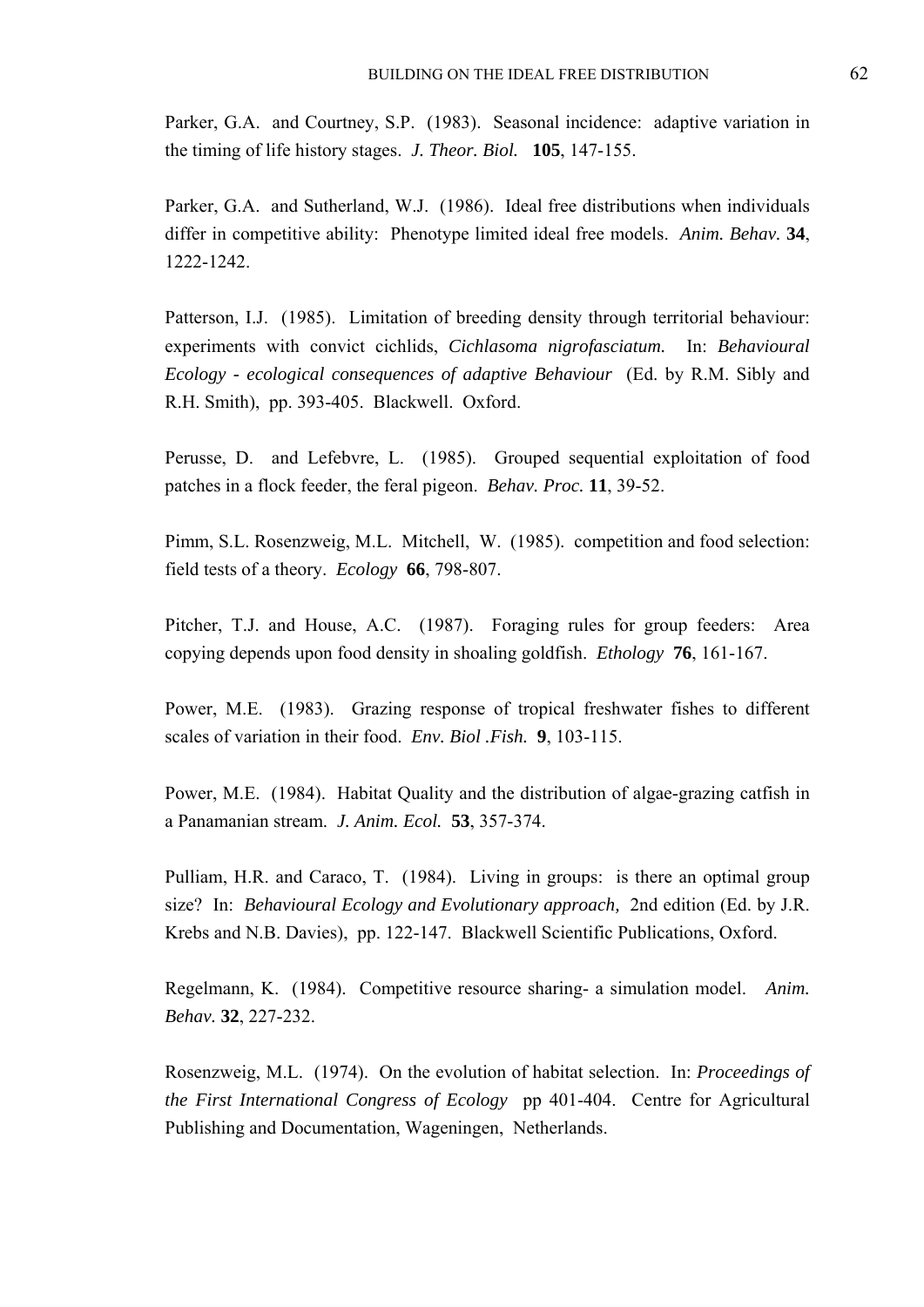Rosenzweig, M.L. (1981). A theory of habitat selection. *Ecology* **62**, 327-335.

Rosenzweig, M.L. (1986). Hummingbird isolegs in an experimental system. *Behav. Ecol. Sociobiol.* **19**, 313-322.

Ross, S. M. (1983). *Introduction to Stochastic Dynamic Programming.* Academic Press, New York.

Schwinning, S. and Rosenzweig, M.L. (1990). Periodic oscillations in an ideal-free predator-prey distribution. *Oikos* **59**, 85-91.

Sibly, R.M. and M<sup>c</sup>Cleery, R.H. (1983). The distribution between feeding sites of herring gulls breeding at Walney island. U.K. *J. Anim. Ecol.* **52**, 51-68.

Sih, A. (1984). The behavioral response race between predator and prey. *Am. Nat.*  **123**, 143-150.

Stephens, D.W. and Krebs, J.R. (1986). *Foraging theory*. Princeton University Press, Princeton, New Jersey.

Sutherland, W.J. (1982). Spatial variation in the predation of cockles by oystercatchers at Traeth Melynog, Anglesey. II. The pattern of mortality. *J. Anim. Ecol.* **51**, 491-500.

Sutherland, W.J. (1983). Aggregation and the "ideal free" distribution. *J. Anim. Ecol.* **52**, 821-828.

Sutherland, W.J. and Allport, G.A. (1994). A spatial depletion model of the interaction between bean geese and wigeon with the consequences for habitat management. *J. Anim. Ecol.* **63**, 51-59.

Sutherland, W.J. and Parker, G.A. (1985). Distribution of unequal competitors. In: *Behavioural Ecology - ecological consequences of adaptive Behaviour* (Ed. by R.M. Sibly and R.H. Smith), pp. 255-274. Blackwell. Oxford.

Sutherland, W.J. and Parker, G.A. (1992). The relationship between continuous input and interference models of ideal free distributions with unequal competitors. *Anim. Behav.* **44**, 345-355.